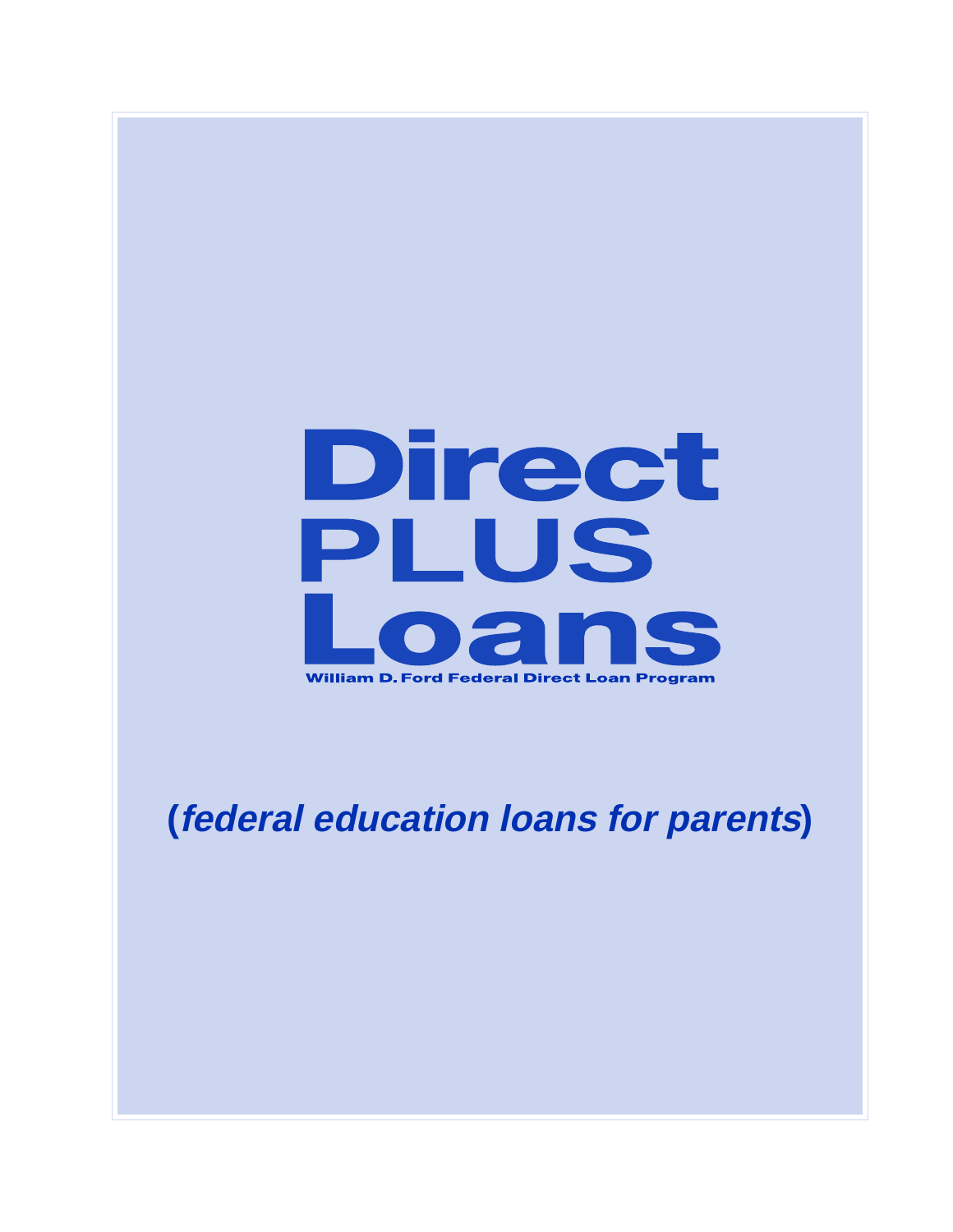# **Frequently Asked Questions**

**For more information on this, turn to page...**

| How do I know if I'm eligible for a Direct PLUS Loan?                                                                                                                                                 |
|-------------------------------------------------------------------------------------------------------------------------------------------------------------------------------------------------------|
| You're probably eligible if you don't have an adverse credit history, you're not in default<br>on a federal education loan, and you are borrowing for your child who is less than 24 years old7       |
| Are there minimum or maximum income requirements?                                                                                                                                                     |
| No. Parents from all income levels may borrow Direct PLUS Loans. The important thing is                                                                                                               |
| How do I apply?                                                                                                                                                                                       |
| You need to fill out a Direct PLUS Loan application and promissory note. These are contained<br>in a single form that you get from the financial aid office at the school your child attends or is    |
| How do I find out if my loan is approved?                                                                                                                                                             |
| You'll be notified by the U.S. Department of Education's Loan Origination Center. If you haven't<br>heard, you should contact the Loan Origination Center or the financial aid office at your child's |
| What is the interest rate?                                                                                                                                                                            |
| The interest rate is variable and is adjusted each year on July 1, but it will never be higher than                                                                                                   |
| When do I start repaying my loan?                                                                                                                                                                     |
| You begin repaying your Direct PLUS Loan 60 days after the full amount you've borrowed for a<br>school year has been applied to your child's school account. In most cases, you must begin making     |
| Is there any way that I can postpone repaying my loan?                                                                                                                                                |
|                                                                                                                                                                                                       |
| Can the loan be transferred to my child and become my child' s responsibility to repay?                                                                                                               |
| No. You are responsible for repaying a Direct PLUS Loan. It is a loan to you, not to your child9                                                                                                      |
| How long do I have to repay the loan, and how much will my monthly payments be?                                                                                                                       |
| You'll have from 10 to 30 years to repay. Your monthly payment amount depends on how much<br>.23                                                                                                      |
| For important phone numbers, turn to the inside back cover of this booklet.                                                                                                                           |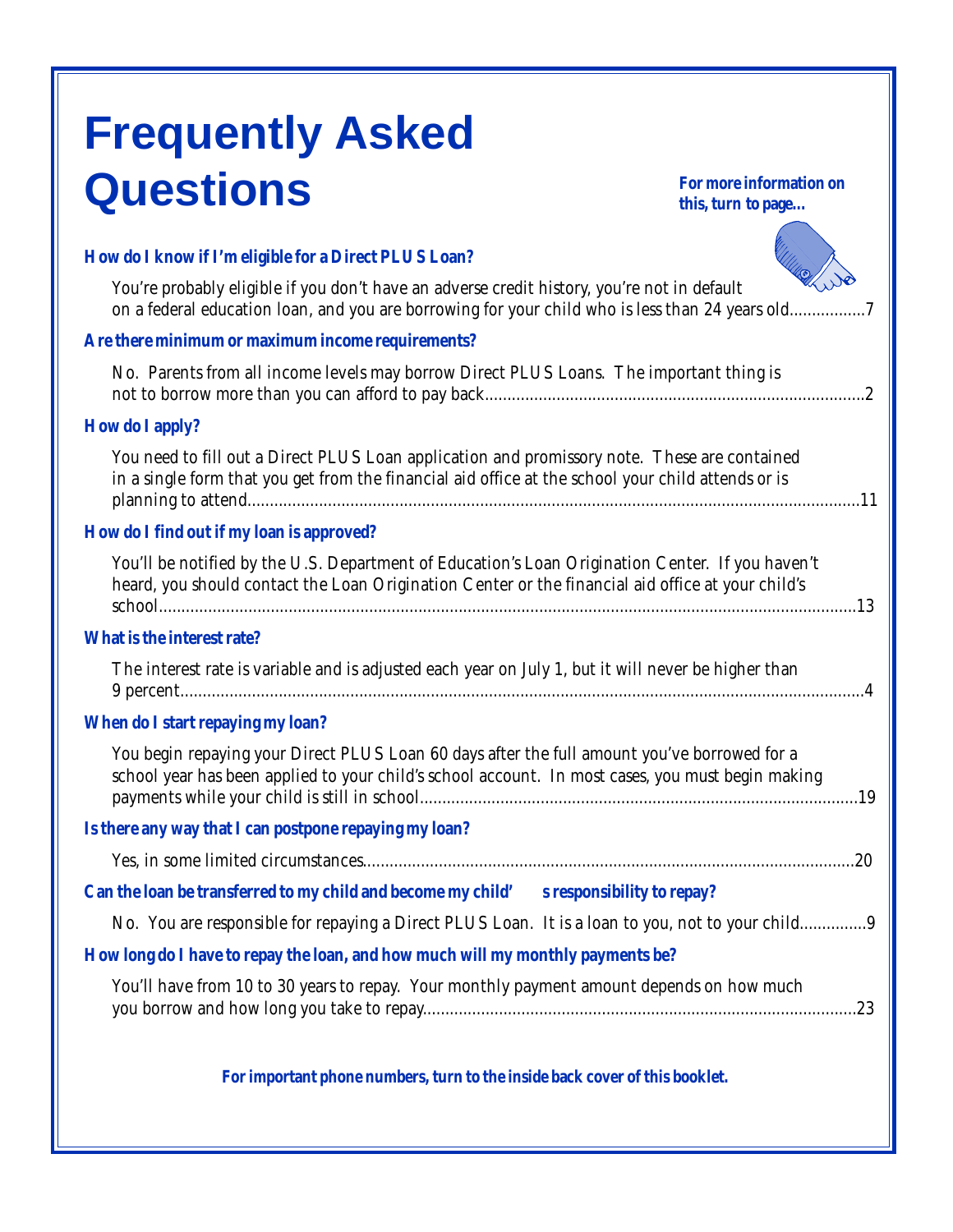# **Contents**

| <b>Inside Front Cover</b> |
|---------------------------|
|                           |
| page 1                    |
|                           |
|                           |
| page 7                    |
|                           |
|                           |
|                           |
|                           |
| page 19                   |
|                           |
|                           |
|                           |
|                           |
|                           |
|                           |
| page 37                   |
| <b>Inside Back Cover</b>  |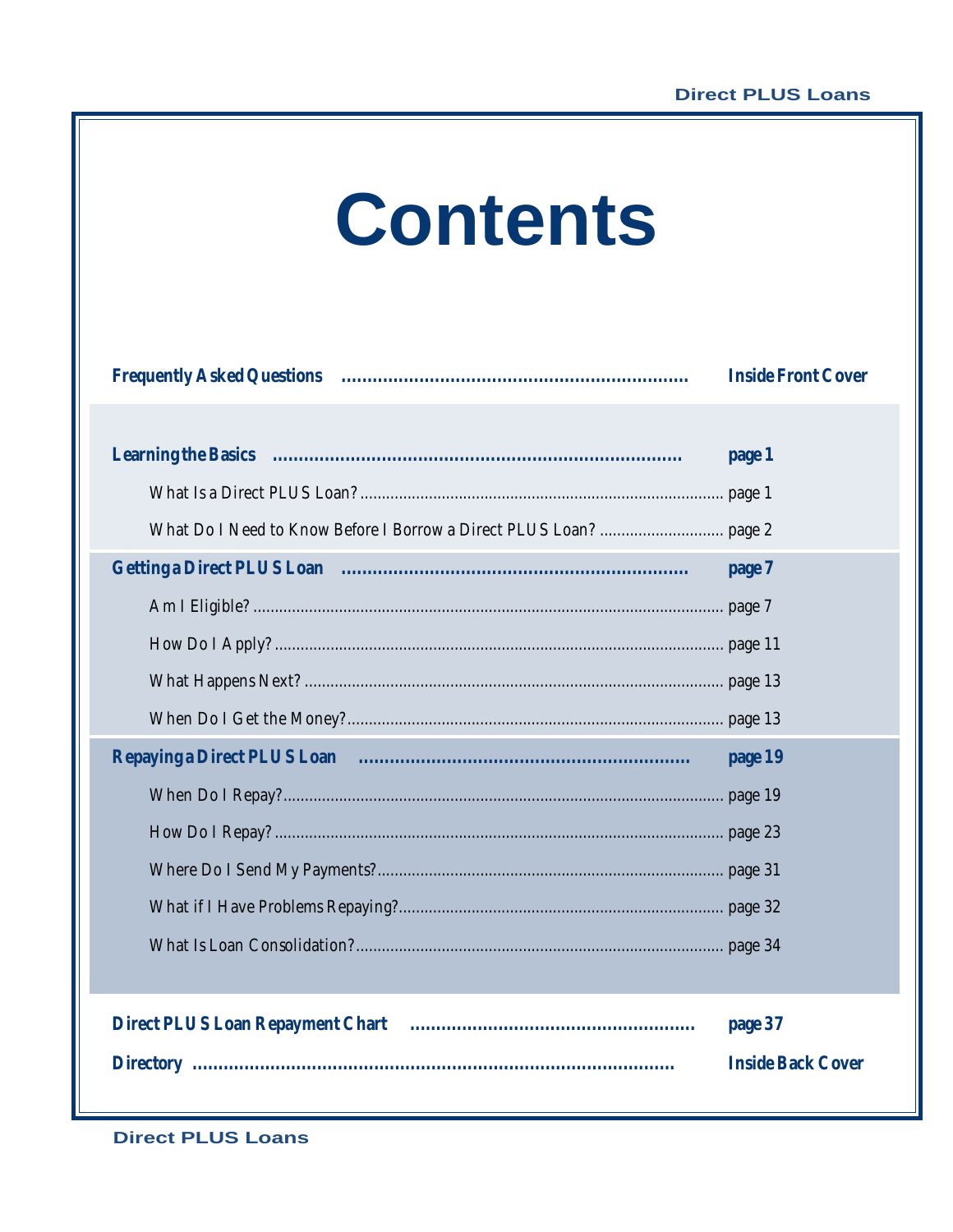# **Why Should I Read This?**

The U.S. Department of Education created this booklet to help you:

- decide whether you can—and want to— borrow a Direct PLUS Loan,
- estimate how much you think you should borrow, and
- make plans for successfully repaying your loan.

This booklet answers questions parents ask most often when they are thinking about borrowing Direct PLUS Loans.

You can use this booklet in different ways.

- If you've never borrowed money, or if you don't know very much about Direct PLUS Loans, we suggest you read the whole booklet from cover to cover.
- If you have already borrowed a Direct PLUS Loan, you can use this booklet as a handy desk reference that describes the unique features of Direct PLUS Loans.

If you still have questions after reading this booklet, turn to the back inside cover for a list of phone numbers to call for more information, or contact the financial aid office at your child's school.



When you see the word "**school,**" it means the school your child attends or is planning to attend after high school.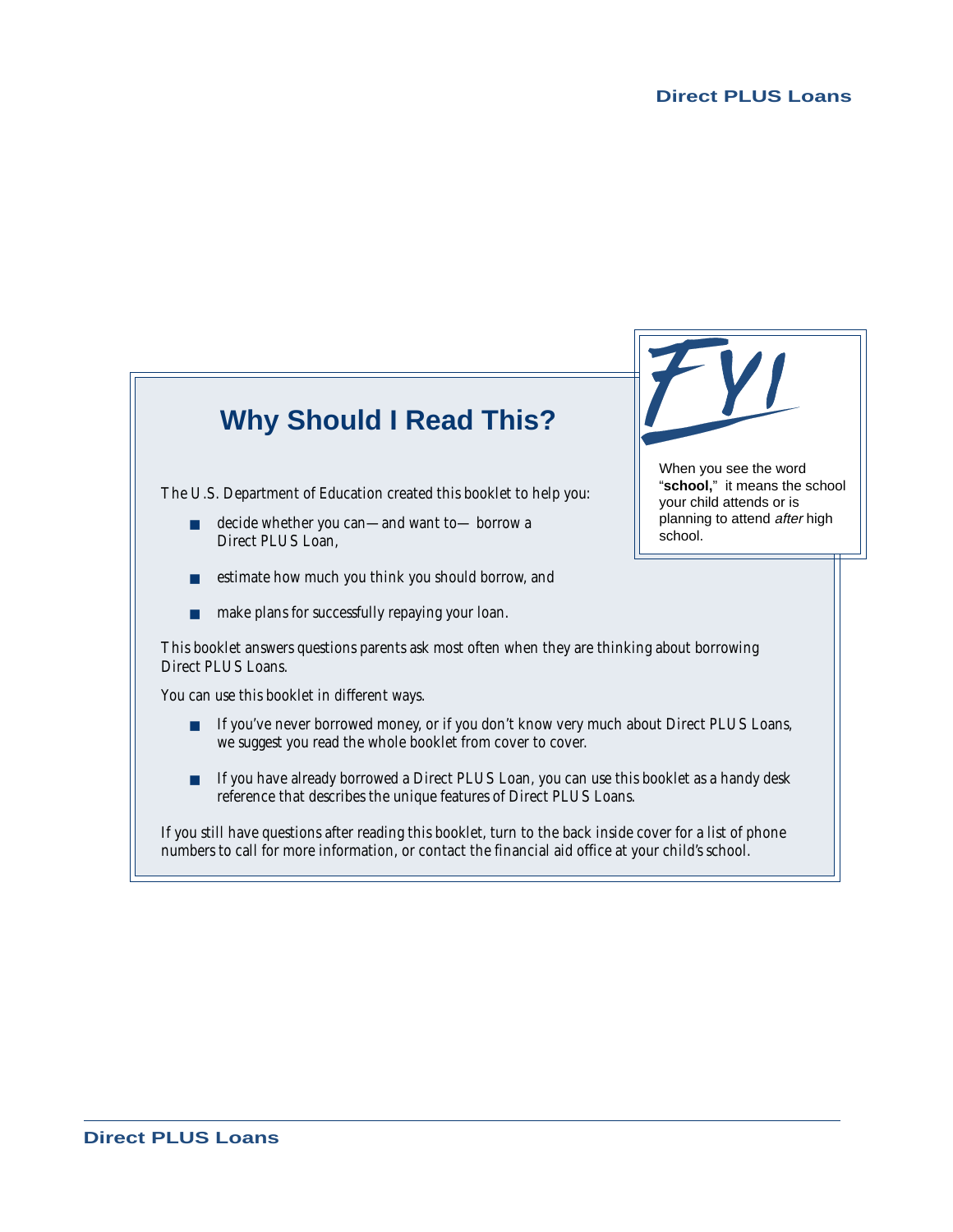# **Learning the Basics**

# **What Is a Direct PLUS Loan?**

A Direct PLUS Loan is a low-interest rate loan to help you pay for your child's education beyond high school. The U.S. Department of Education is the lender, not a bank or a credit union. Direct PLUS Loan funds are usually applied directly to your child's school account. A Direct PLUS Loan is not a grant or scholarship; therefore, you must repay the money received.

You can borrow a Direct PLUS Loan for your child if he or she is a "dependent student."

Your child is a dependent student, if you can answer "No" to **all** of the following questions:

- 1. Will your child be at least 24 years old by December 31 of the **award year** ? ❑ Yes ❑ **No** 2. Is your child married? ❑ Yes ❑ **No** 3. Is your child a graduate or professional student? ❑ Yes ❑ **No** 4. Is your child a veteran of the U.S. Armed Forces? ❑ Yes ❑ **No** 5. Is your child a ward of the court? ❑ Yes ❑ **No**
- 6. Does your child have legal dependents, other than a spouse? ❑ Yes ❑ **No**



If you answer "Yes" to just one of these questions, your child is not a dependent student, and **you cannot borrow** a Direct PLUS Loan.

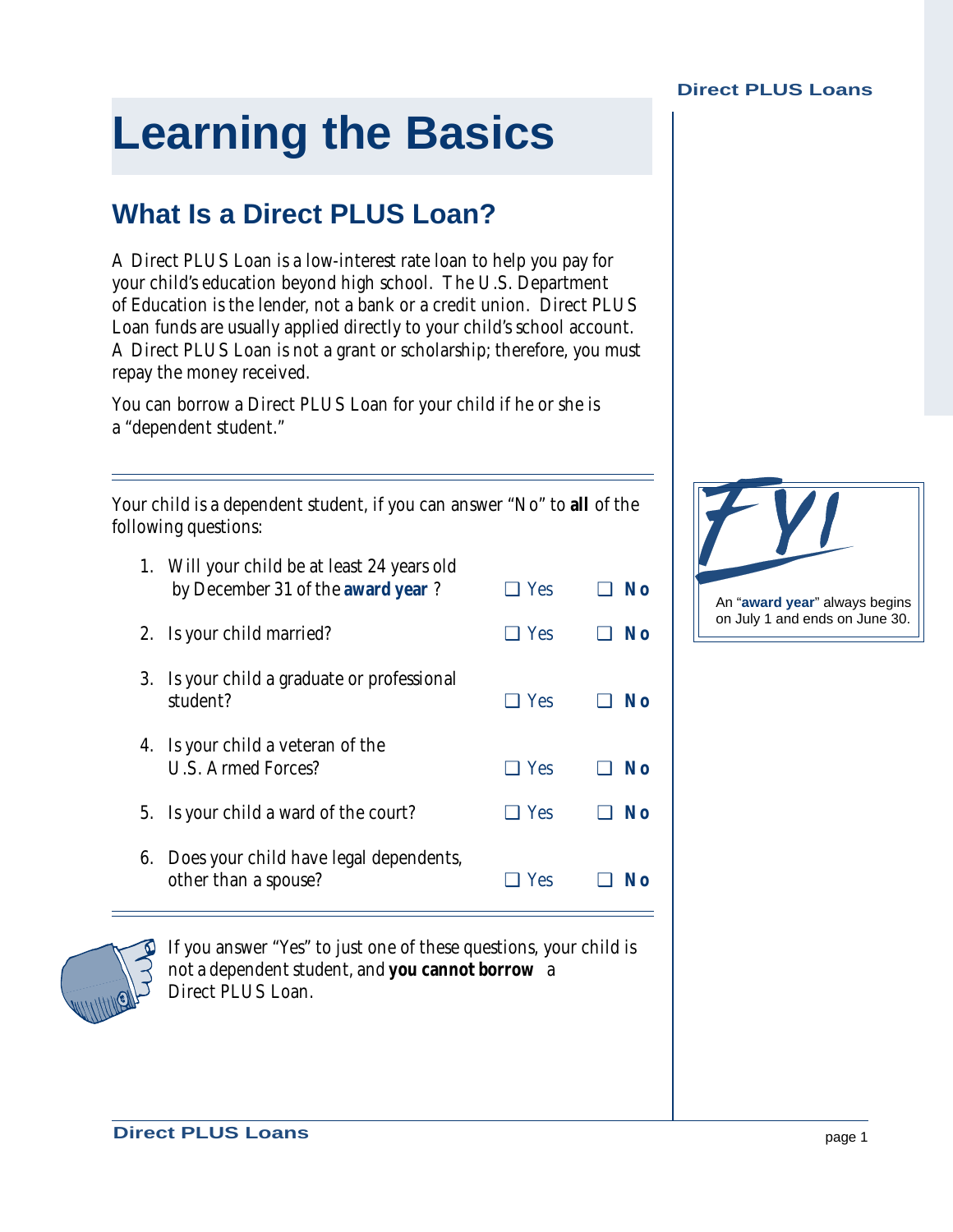

This booklet is only about Direct PLUS Loans, which the U.S. Department of Education administers as part of the William D. Ford Federal Direct Loan Program.

The federal government also offers a PLUS Loan for parents through the Federal Family Education Loan (FFEL) Program.



#### You **can't borrow both**

an FFEL PLUS Loan and a Direct PLUS Loan at the same time for your child. The school your child attends or is planning to attend can tell you which loan programs it offers.

## **What Do I Need to Know Before I Borrow a Direct PLUS Loan?**

The most important thing you need to know about borrowing any loan, including a Direct PLUS Loan, is that **you have to pay it back.** That's why it's important not to borrow more than you can afford, even if you are eligible to borrow more. This is a decision that you have to make based on your own situation.

#### **Consumer Tip #1**



**There is a difference between how much you are allowed to borrow and how much you actually want to borrow**.

One way of thinking about this is to decide whether you can afford to add another expense each month to the expenses you already pay, such as rent, food, transportation, and so forth. If you think you can

afford another monthly expense and still pay for all your other financial obligations, then you may want to consider how much more a month you can afford to spend.

Once you have decided how much extra you can afford to repay each month on a Direct PLUS Loan,



■ go to the "Direct PLUS Loan Repayment Chart" beginning on page 37 to help estimate how large a loan you can borrow and still stay within your budget.

**Important:** If your child will be attending a school for longer than a year, keep this in mind—as the amount you borrow in Direct PLUS Loans each year increases, so does your monthly payment. Therefore, don't borrow more the first year than your budget can handle over the course of your child's education and your increased borrowing.

#### **How much can I borrow?**

Generally, each year you may borrow any amount you choose up to your child's cost of attendance minus other financial aid your child may receive for that school year. "Cost of attendance" refers to education expenses, such as tuition and fees, books and supplies, and room and board, transportation, and other miscellaneous expenses.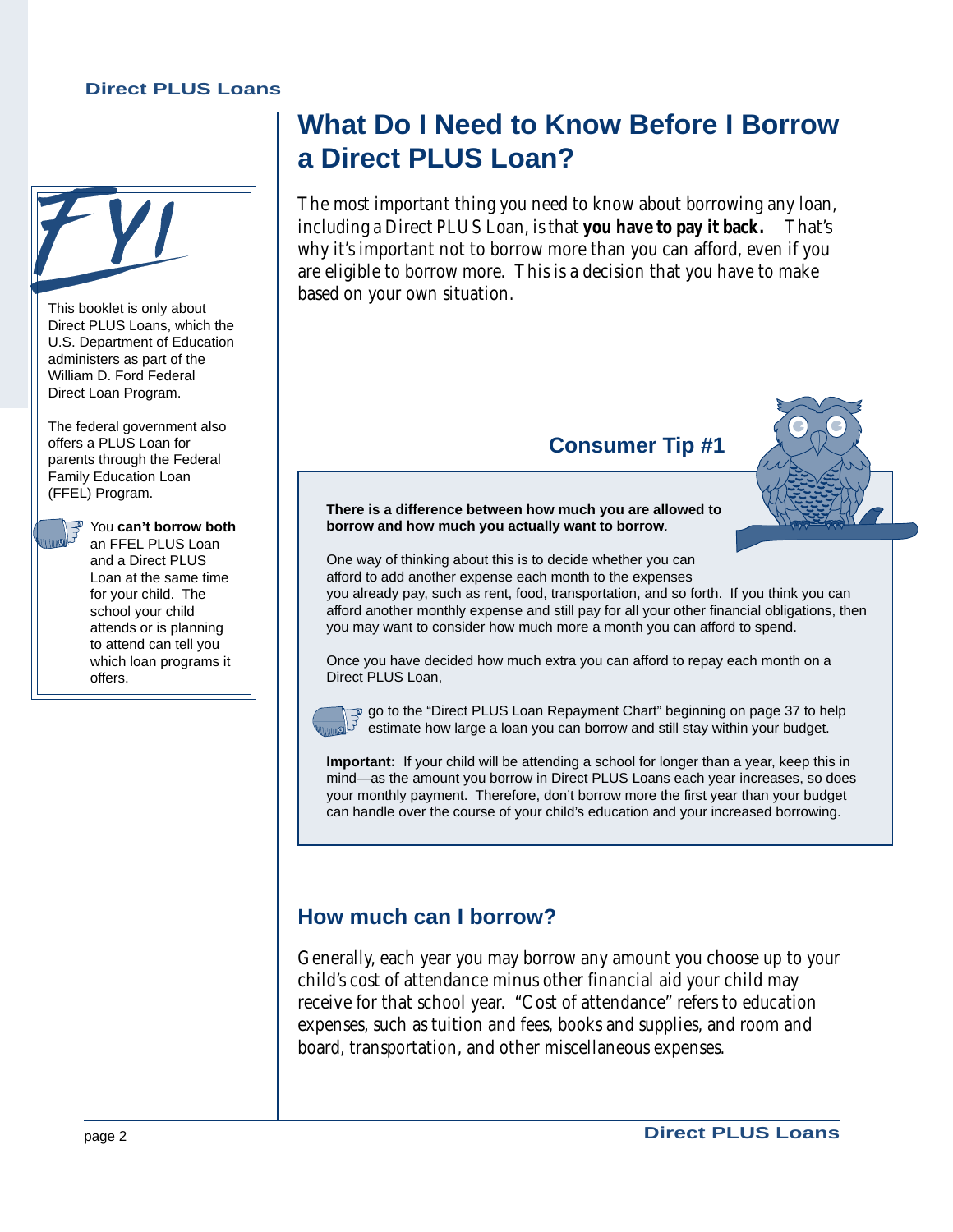The school's financial aid office uses the following information to decide the maximum Direct PLUS Loan amount you can borrow.



For example, if your child's cost of attendance is \$8,000, and she is not going to receive financial aid from any source, your maximum Direct PLUS Loan amount would be \$8,000. If she is receiving any financial aid (even loans), the Direct PLUS Loan amount you can borrow becomes less. The following chart illustrates how this works. It shows what happens for four students receiving different amounts of financial aid at the same school during the same time period.

#### **Examples of Different Maximum Direct PLUS Loan Amounts**

|                                 | <b>Student</b><br>A | <b>Student</b><br>В | <b>Student</b><br>C | <b>Student</b><br>Ð |
|---------------------------------|---------------------|---------------------|---------------------|---------------------|
| <b>Cost of Attendance (COA)</b> | \$8,000             | \$8,000             | \$8,000             | \$8,000             |
| -Estimated Financial Aid (EF A) | 0 <sup>1</sup><br>S | $500^2$<br>S        | $$2,500^3$          | \$8,0004            |
| = Max. Direct PLUS Loan Amount  | \$8,000             | \$7,500             | \$5,500             | S<br>0              |

<sup>1</sup> Student A received no grants or loans.

<sup>2</sup> Student B received a \$500 grant.

<sup>3</sup> Student C received a \$500 grant and a \$2,000 loan.

4 Student D received a \$5,000 grant and a \$3,000 loan.

**Remember Consumer T ip #1:** Parents of Students A, B, and C need to decide if they can afford to borrow \$8,000, \$7,500, and \$5,500, respectively.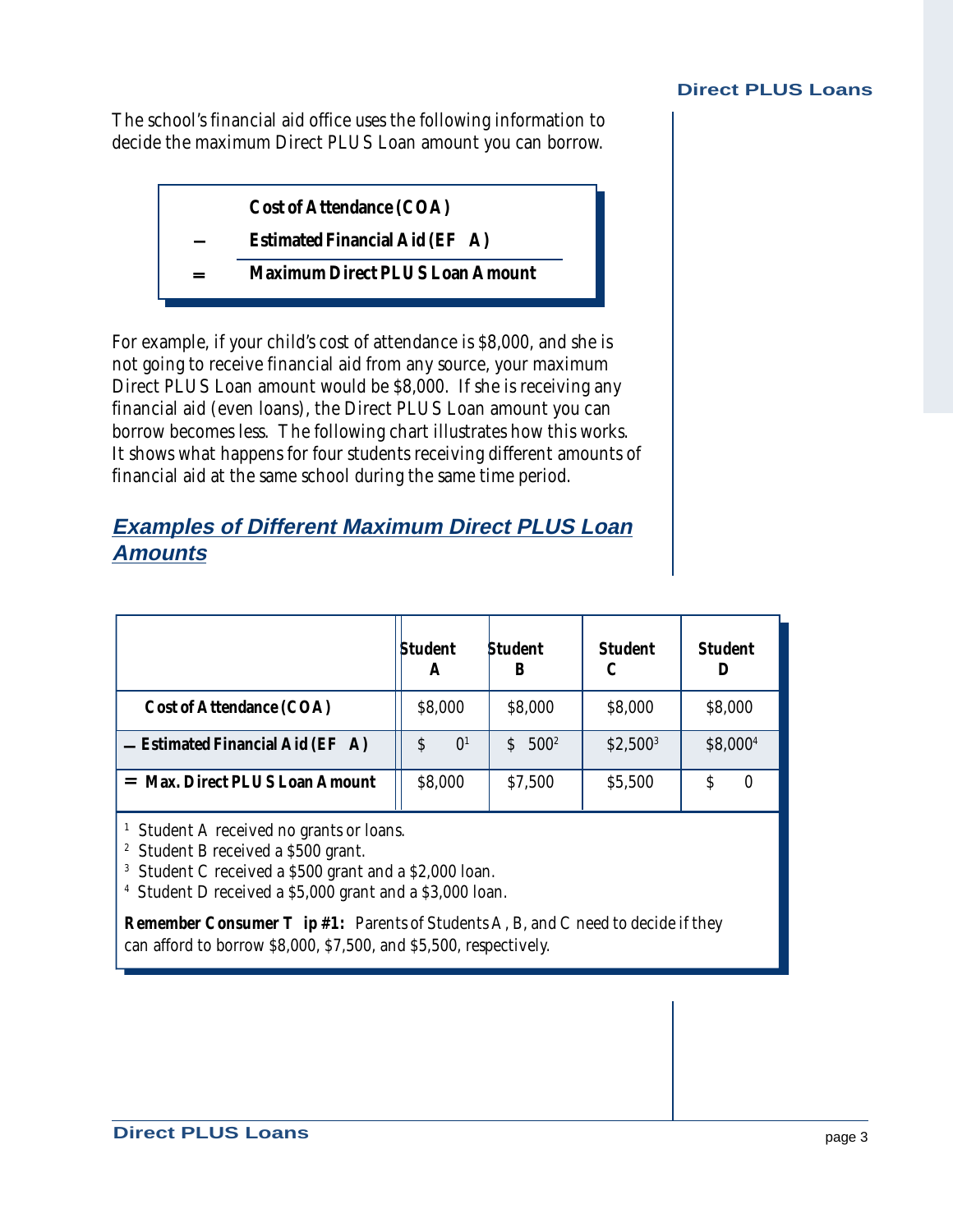#### **What if I have more than one child in school?**

If you have more than one child in school, the Direct PLUS Loan amount you can borrow for each child probably will vary. This is because each school decides its own cost of attendance and the amount of financial aid it can award.



#### **What is the interest rate?**

The interest rate varies annually but can never be more than 9 percent. The U.S. Department of Education adjusts the interest rate each year on July 1.

You can find out the current interest rate on Direct PLUS Loans by calling toll-free:

# **1-800-848-0979**

(The TDD number for the hearing-impaired is **1-800-848-0983** .)

#### **When is interest charged?**

Interest is charged on your Direct PLUS Loan beginning on the date the money is applied to your child's school account. You pay interest only on the portion of your loan that has been received. Interest is not charged on portions of the loan that have not been received.

#### **Is there a charge for a Direct PLUS Loan?**

You pay a "loan fee" on each Direct PLUS Loan you borrow. The fee is used to help keep down the cost of making these low-interest loans.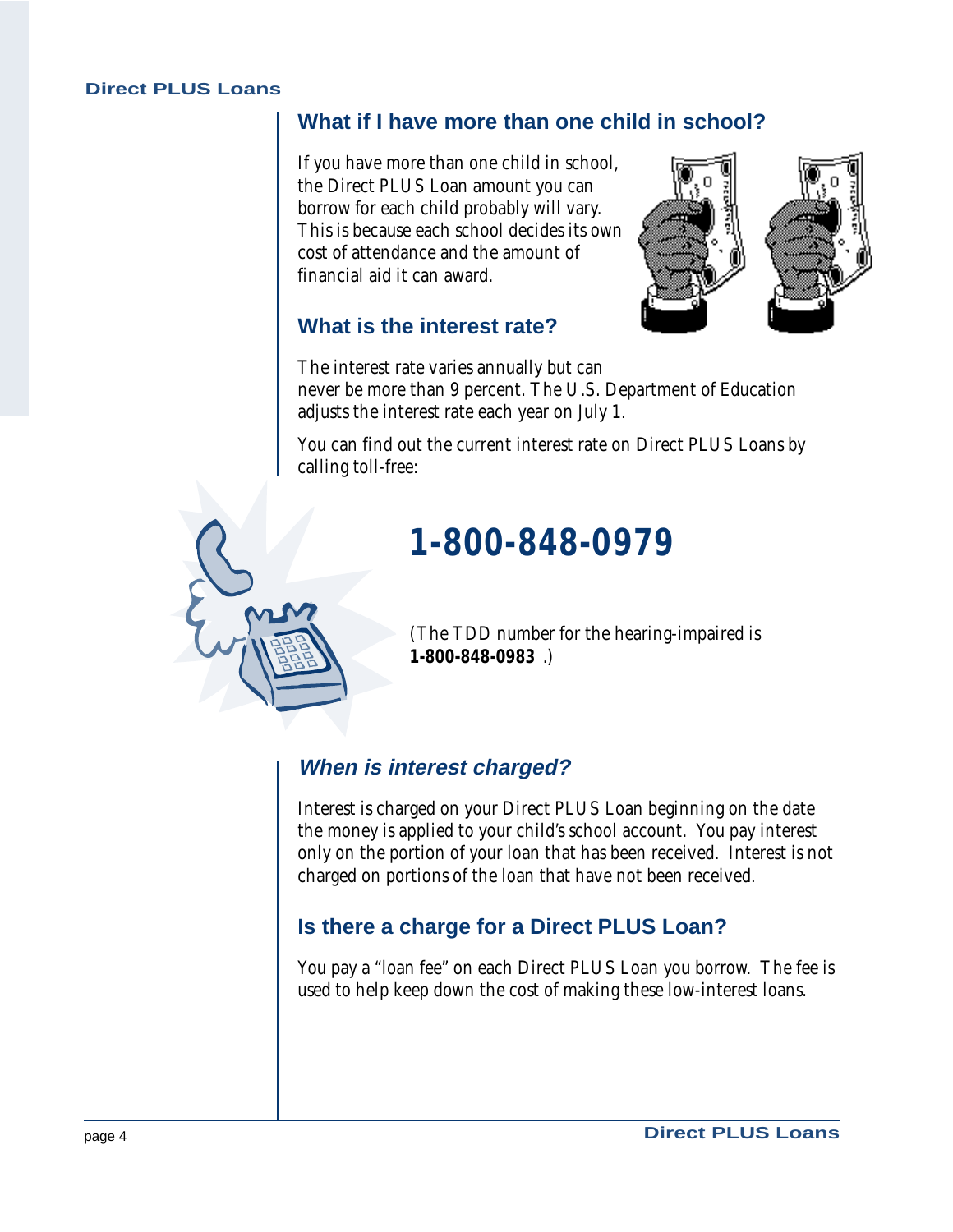The loan fee is equal to 4 percent of the **loan principal** . The U.S. Department of Education automatically deducts the fee from the loan before you receive any money. As a result, the amount of money you actually receive will be 4 percent less than the amount you are borrowing. The examples illustrate how this works.

#### **Direct PLUS Loans**



#### **Examples of Loan Fees**

|                        | Parent<br>A | <b>Parent</b><br>В | <b>Parent</b><br>C | <b>Parent</b><br>D |
|------------------------|-------------|--------------------|--------------------|--------------------|
| If you borrow:         | \$2,500     | \$5,000            | \$7,500            | \$10,000           |
| Then your loan fee is: | 100<br>\$   | 200<br>\$          | \$300              | 400<br>\$          |
| And you receive:       | \$2,400     | \$4,800            | \$7,200            | \$9,600            |
| You owe:               | \$2,500     | \$5,000            | \$7,500            | \$10,000           |

#### **When do I begin repaying my loan?**

You must begin making payments on your Direct PLUS Loan 60 days after the full amount you've borrowed for a school year has been applied to your child's school account. In most cases, this means that you will begin making payments while your child is still in school.

#### **How much must I pay each month?**

The amount you pay each month and in total depends on *how much you borrow* and *how long it takes you to repay the loan*. You'll have from 10 to 30 years to repay your loan, depending on the repayment plan you choose and the amount you borrow. For more detailed information on repaying Direct PLUS Loans, turn to "Repaying a Direct PLUS Loan" beginning on page 19 and the "Direct PLUS Loan Repayment Chart" beginning on page 37.



Generally, a Direct PLUS Loan is applied to your child's school account in at least two installments. These are called "disbursements." A 4 percent loan fee is deducted from each disbursement.

**Example:** If you borrow a \$2,500 Direct PLUS Loan that is disbursed in two installments of \$1,250 each, then the 4 percent loan fee for each disbursement is \$50 (\$1,250 x 0.04). You receive \$1,200 for each disbursement  $($1,250 - $50 = $1,200).$ 

For more information about disbursements, see page 15.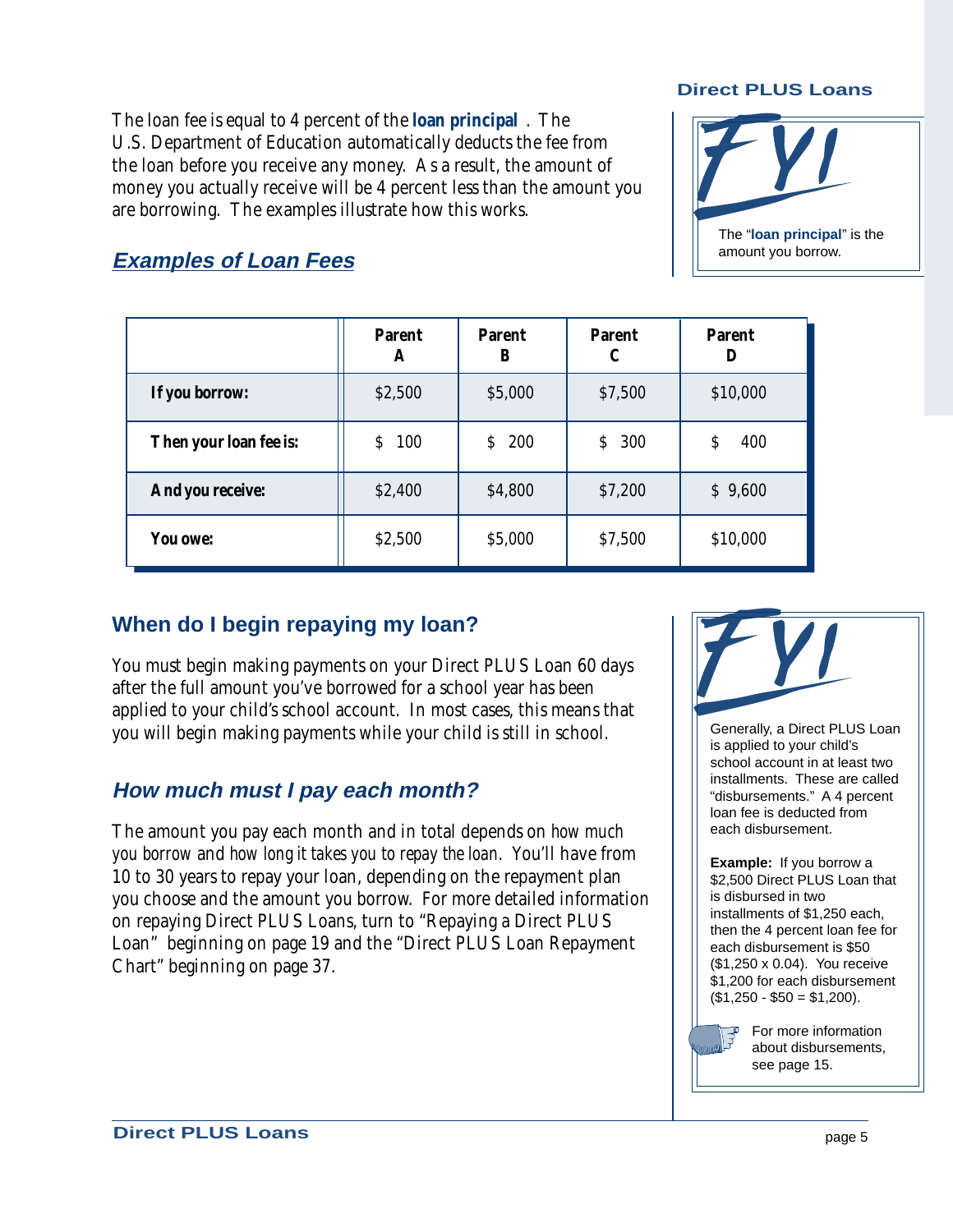

#### **Consumer Tip #2**

**Before you take out a Direct PLUS Loan**, **think about other options you might have to help pay for your child's education**.

Here are a few questions for you to consider before borrowing a Direct PLUS Loan:

- $\blacktriangleright$  Is my child eligible for federal, state, school, or private grants and loans or scholarships? For more information, check with:
	- the financial aid administrator at your child's postsecondary school (school after high school)
	- the state higher education agency in your home state
	- the public-school agency in your home state responsible for elementary and secondary schools\*
	- the Americorps program\*
	- the local Veterans' Affairs office
	- your public library
	- your company and/or your labor union
	- foundations, religious organizations, fraternities or sororities, community organizations, and civic groups
	- organizations from your child's field of interest, such as the American Medical Association (these organizations are listed in the U.S. Department of Labor's The Occupational Outlook Handbook)
- $\triangleright$  Are there opportunities for my child to work part time while in school?
- $\vee$  Should my child go to a lower-cost, two-year school, such as a community college, and then transfer to a four-year college?
- $\triangleright$  Are there any private loans that have better interest rates and repayment terms than a Direct PLUS Loan?
- $\vee$  Is a home-equity loan more beneficial than a Direct PLUS Loan for someone in my tax bracket?
- $\vee$  Can I borrow against my retirement account or other accounts and pay a lower interest rate?

\*The Student Guide has addresses and phone numbers to help you contact these agencies.



For free information about federal grants, loans, and work-study programs, get a copy of The Student Guide: Financial Aid from the U.S. Department of Education by calling **1-800-4-FEDAID** (1-800-433-3243). The Student Guide is also available on the U.S. Department of Education's Web site at:

www.ed.gov/prog\_info/SFA/ Student Guide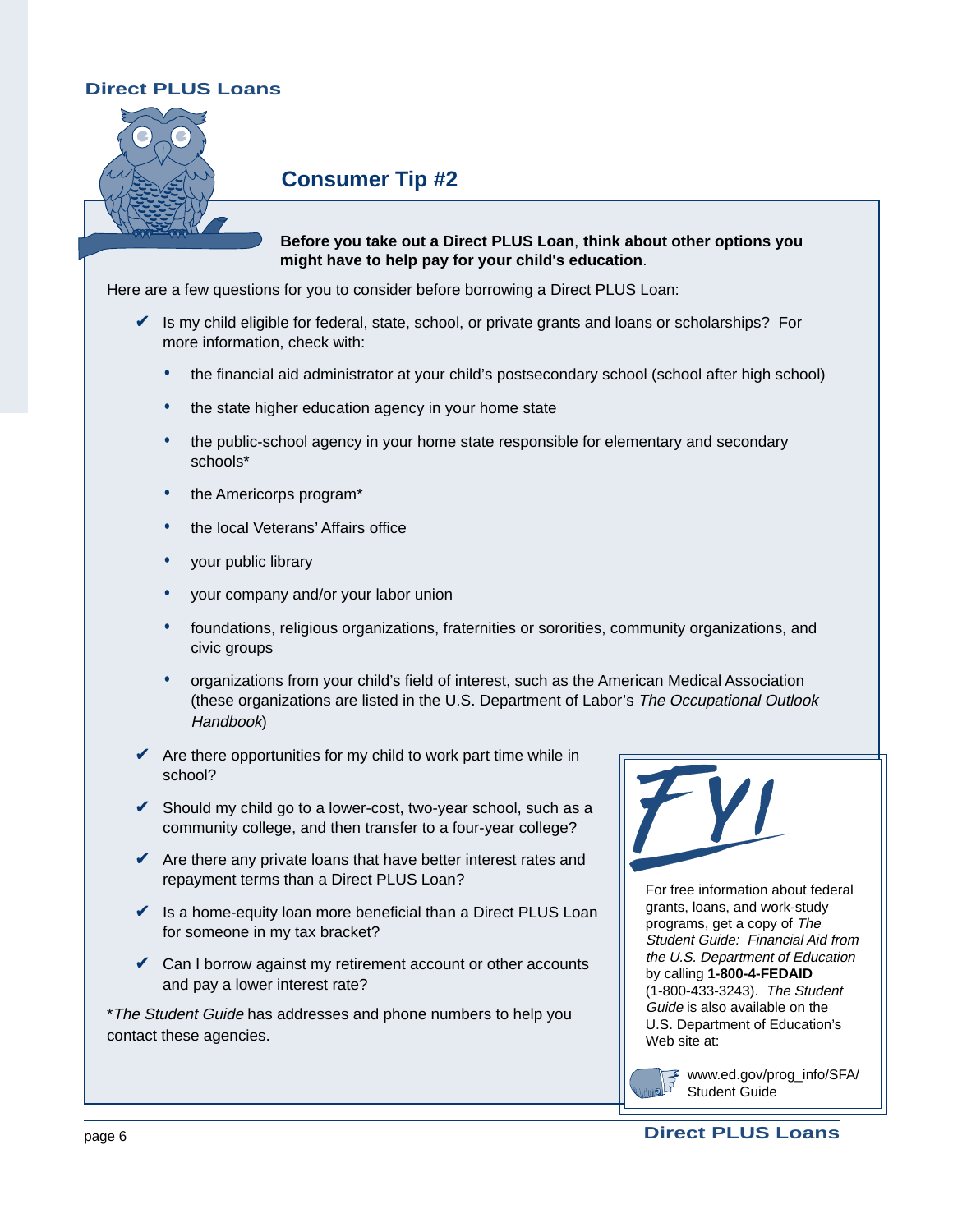# **Getting a Direct PLUS Loan**

# **Am I Eligible?**

To be eligible for a Direct PLUS Loan:

- $\checkmark$  You must be the natural parent, adoptive parent, or legal guardian of the child for whom you're borrowing a Direct PLUS Loan. In certain circumstances, a stepparent is also eligible to borrow.
- $\checkmark$  You must be a U.S. citizen, U.S. national, or permanent resident of the United States.
- $\vee$  You must not be in default on a federal education loan or owe an overpayment on a federal education grant.
- $\checkmark$  You must not have an adverse credit history.
- $\checkmark$  Your child must be an eligible dependent student who is enrolled in a postsecondary school.



 $\mathbb{F}$  To find out if your child is a dependent student, turn to page 1 of this booklet.

If you have any questions about whether you qualify for a Direct PLUS Loan, contact the financial aid office at the school your child attends or is planning to attend.

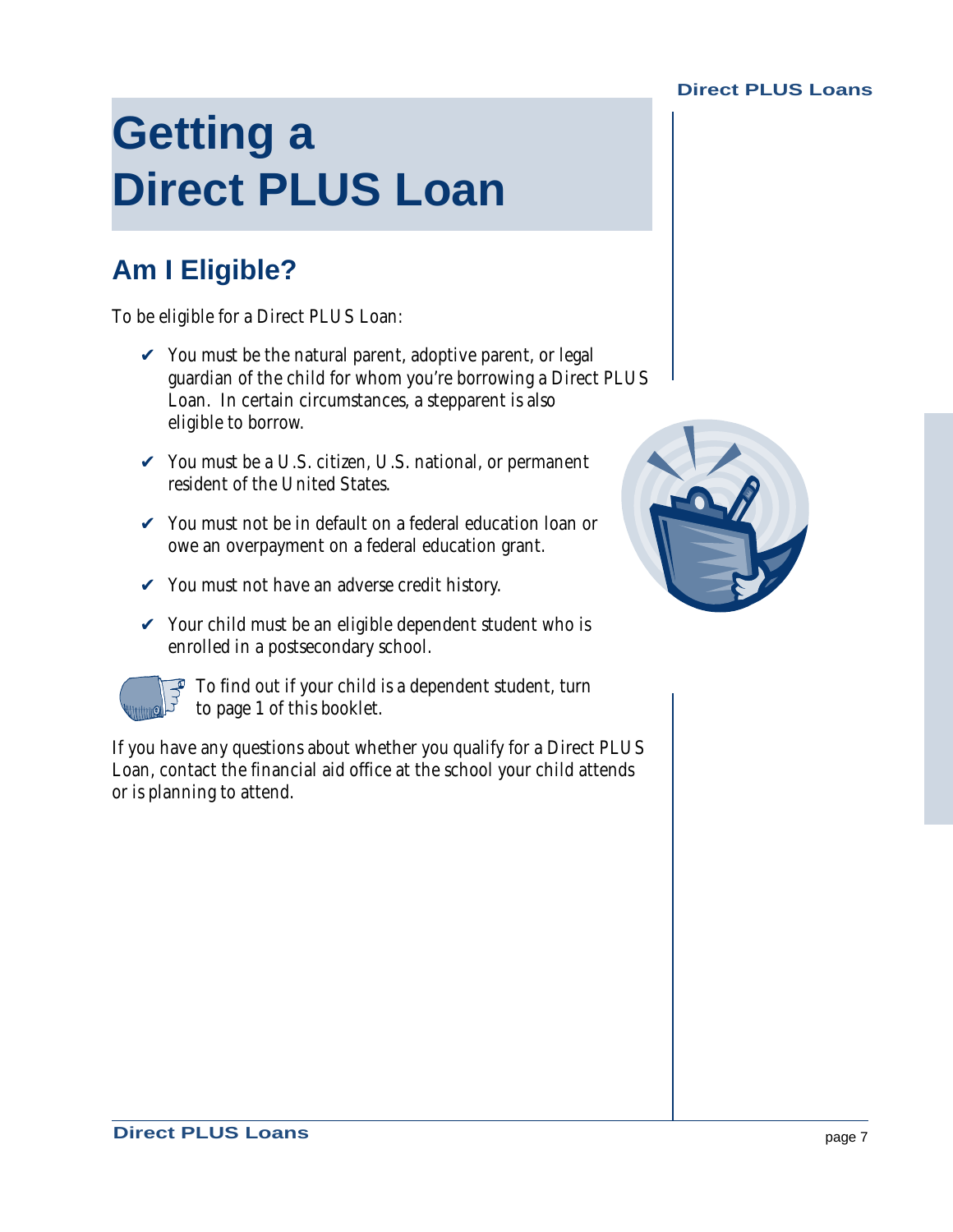

"**Default**" means that you didn't repay your loans according to your obligations in the promissory note you signed.

"**Overpayment**" means that you received federal education grant funds in excess of the amount that you were eligible to receive.

#### **What if I've defaulted on a federal education loan or owe an overpayment on a federal education grant?**

To borrow a Direct PLUS Loan, you must not be in default on a federal education loan or owe an overpayment on a federal education grant.

Even if you are in **default ,** you may be able to regain eligibility for a Direct PLUS Loan by:

- fully repaying the defaulted loan, or
- by making "satisfactory arrangements" to repay the defaulted loan.

Contact the holder of your loan to find out about making satisfactory repayment arrangements. (Check a recent bill or statement for your loan holder's address and phone number.)

If you owe an **overpayment** on a federal education grant, you may regain eligibility for a Direct PLUS Loan by:

- fully repaying the overpayment, or
- by making satisfactory arrangements to repay the overpayment.

Contact the school or agency that awarded the grant to find out about making satisfactory repayment arrangements.

#### **What is an adverse credit history?**

To find out your credit history, the U.S. Department of Education checks with a national credit bureau each time you apply for a Direct PLUS Loan. The credit bureau produces a credit report about you and sends it to the **U.S. Department of Education' s Loan Origination Center**, which is responsible for approving and establishing an official record of your Direct PLUS Loan. The Loan Origination Center will send you a letter with the results of the credit check.

If the credit bureau doesn't have any information about you, then you don't have an adverse credit history.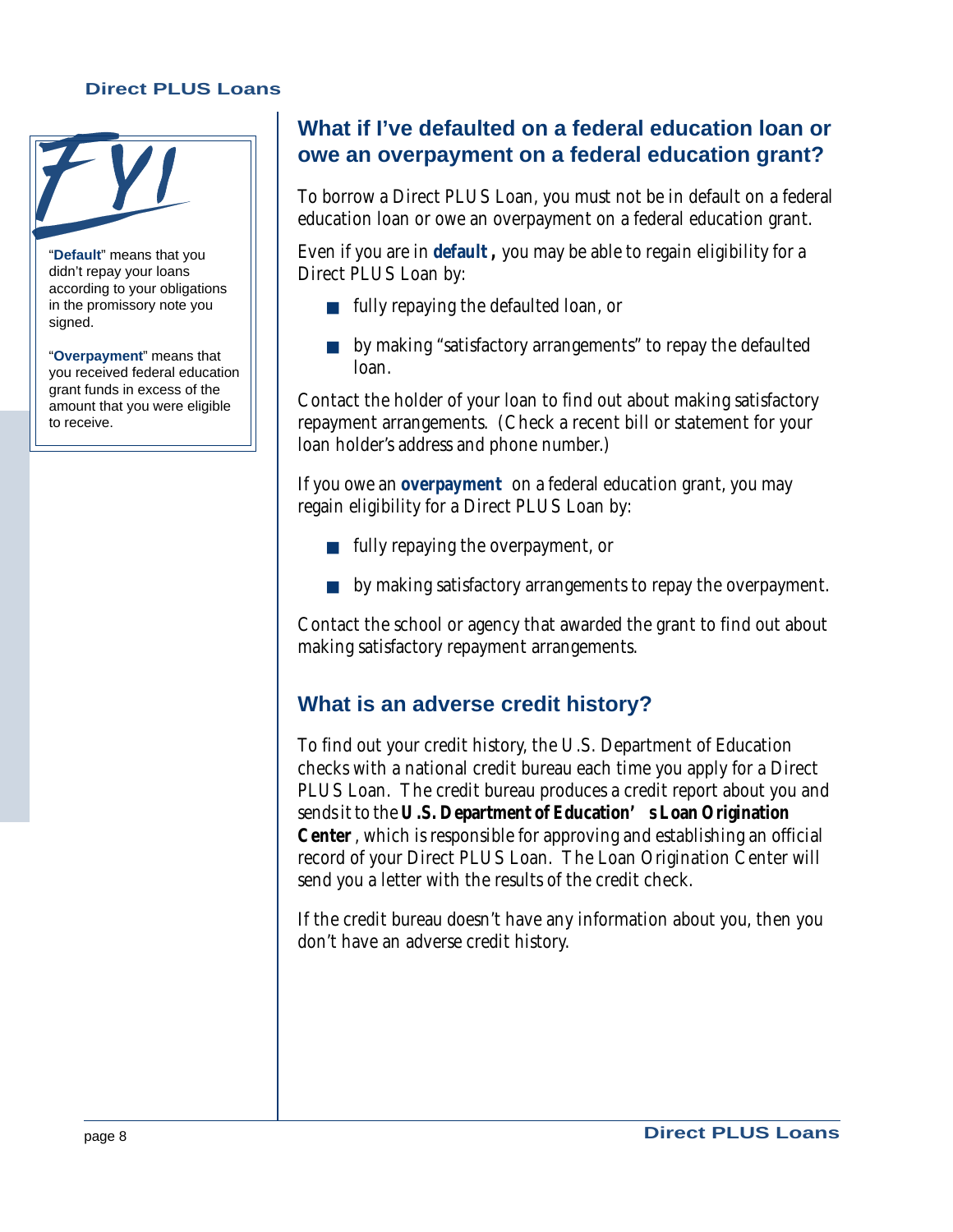You have an adverse credit history if the credit report shows that:

- you are currently 90 days or more delinquent (late) in paying any debt (for example, credit cards or loans), or
- within five years of the date of the credit report, you have:
	- been determined to be in default on a debt;
	- had your debts discharged in bankruptcy; or
	- been the subject of a foreclosure, repossession, tax lien, wage garnishment, or write-off of a federal education debt.



#### **Consumer Tip #3**

If the report shows that you have an adverse credit history, you may still be eligible for a Direct PLUS Loan if one of the situations listed below applies to you.

- 1. You believe that the credit report is incorrect. (If so, you should contact the credit bureau to resolve the error.)
- 2. There is additional information (extenuating circumstances) that you believe should be considered in evaluating your credit history.
- 3. Someone you know who does not have an adverse credit history is willing to be an **endorser** on your Direct PLUS Loan.

**P** For more information about dealing with an adverse credit history, call the Loan Origination Center at **1-800-557-7394**.

If none of these three situations apply to you, your child may be able to borrow a larger amount in a federal student loan called the Federal Direct Unsubsidized Loan.

If you think you will not be eligible to receive a Direct PLUS Loan, contact the financial aid office at your child's school to discuss other options.

An "**endorser**" is someone who promises to repay the loan if you don't. You can use your spouse, a friend, or a relative. **But** your child cannot be the endorser. **And** you cannot transfer payment responsibility from yourself to your child or from one endorser to a new endorser.

If you choose to obtain an endorser for your Direct PLUS Loan, the endorser must sign a form called an **endorser addendum**. An endorser addendum form is automatically mailed to you if your credit report shows that you have an adverse credit history.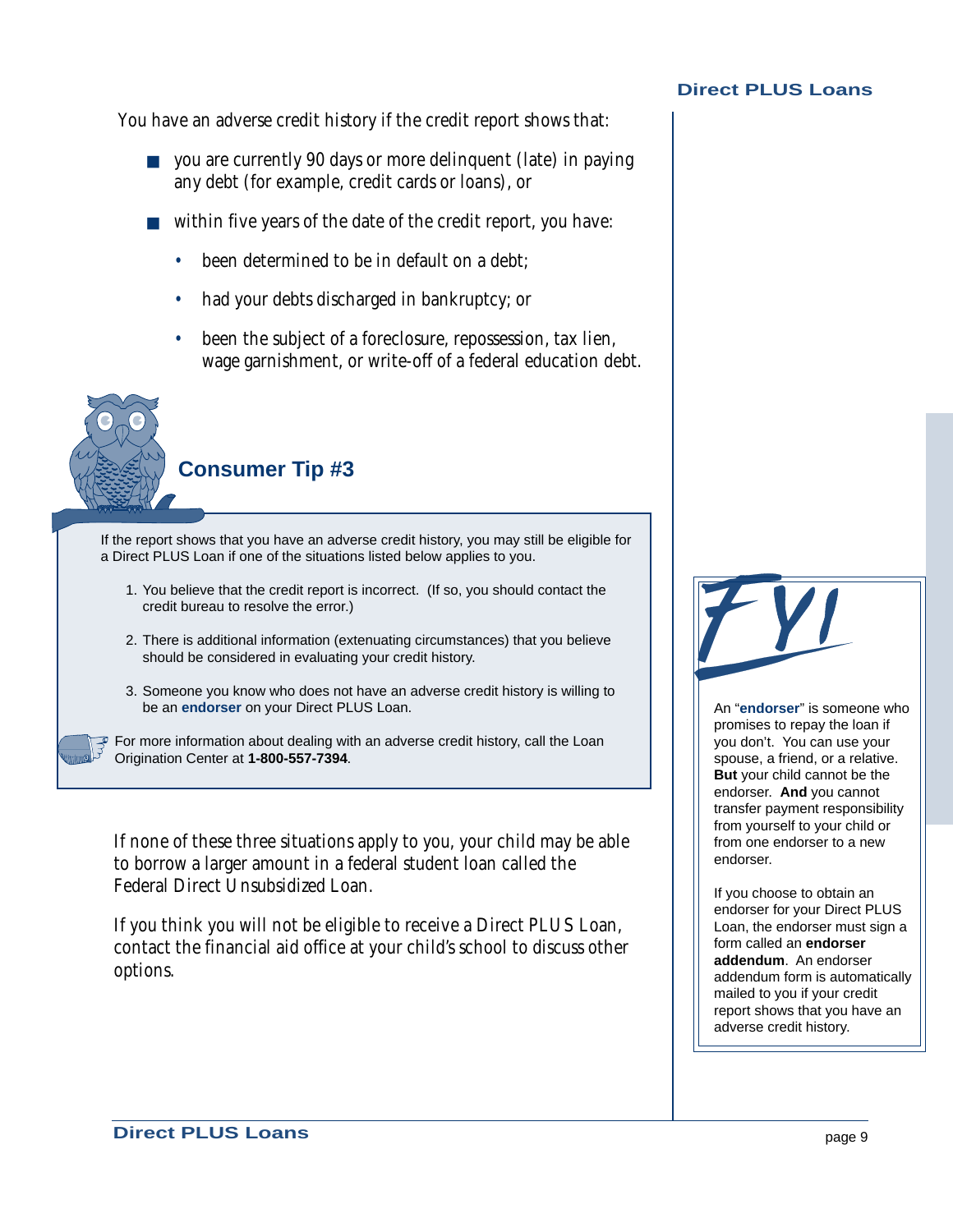#### **Does my child also have to meet eligibility requirements?**

**Yes.** Your child must also meet eligibility requirements for you to borrow a Direct PLUS Loan. For detailed information, check with the financial aid office at your child's school. Here are some highlights.

#### **Citizenship Status**

Your child must meet the same citizenship status requirements that you must meet. This means that your child must be a U.S. citizen, U.S. national, or U.S. permanent resident.

#### **Enrollment Status**

Your child must be enrolled or accepted for enrollment at least half time at a school that is allowed to award federal student financial aid. To find out if your child is attending a school that may award federal student financial aid, contact that school.

## **Important!**

- You may not borrow Direct PLUS Loans if your child will be enrolled in an elementary school, middle school, or a high school at the same time your child is enrolled in a postsecondary school (school after high school).
- If you've already borrowed a PLUS Loan from the Federal Family Education Loan (FFEL) Program for your child, you may not borrow a Direct PLUS Loan for the same time period for that child. If you have two children attending different schools, you may be eligible to borrow both a Direct PLUS Loan and an FFEL PLUS Loan at the same time.

#### **Academic Credentials**

Your child must have a high-school diploma or its recognized equivalent, such as a General Education Development (GED) certificate.

If your child does not have a high-school diploma or its equivalent, you still may be able to borrow a Direct PLUS Loan under certain circumstances. Check with the financial aid office at your child's school.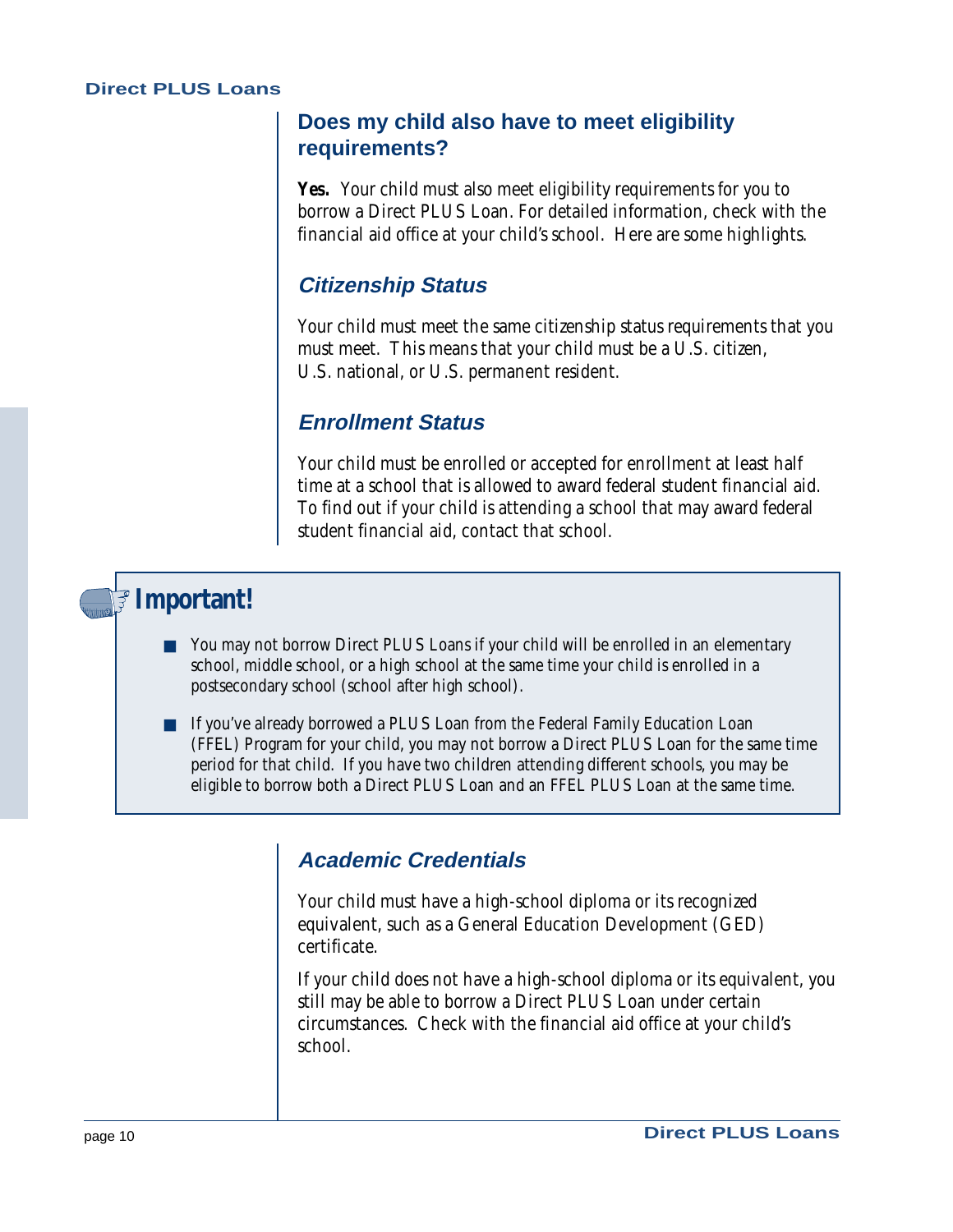#### **Satisfactory Academic Progress**

Your child must be making satisfactory academic progress at the school at which he or she is enrolled. The school will let you know if your child does not meet this requirement.

#### **Repayment Status**

Your child may not have defaulted on a federal student loan *unless* your child has repaid the defaulted loan in full or has made satisfactory repayment arrangements.



Turn to page 8 of this booklet for more information about satisfactory repayment arrangements.

# **How Do I Apply?**

While the specific process may vary from school to school, in general, you complete a single form that is a Direct PLUS Loan application and promissory note. In most cases, you'll return it to the school your child attends or is planning to attend. Your child also has to complete a portion of this form.

You get the application/promissory note and any additional forms from your child's school's financial aid office.

If you have more than one child in school, you need to submit a separate application each year for each child.

The Direct PLUS Loan application/promissory note is different from the Free Application for Federal Student Aid (FAFSA). You and your child complete the FAFSA to apply for federal **student** financial aid. You **cannot** use a FAFSA to apply for a Direct PLUS Loan, which is for **parents**.

# **A word about the promissory note!**

Signing this document is what makes you legally responsible for repaying a Direct PLUS Loan. You must sign and date the promissory note in ink. You are not allowed to change the text. If you make a mistake filling out the promissory note, you must cross out the error, correct it, and then put your initials next to the correction. In most cases, when you've completed the application/promissory note, you send it back to the school. (Some schools have the Loan Origination Center take care of this. If your child attends one of these schools, some of the correspondence may be directly between you and the Loan Origination Center. The financial aid office at your child's school will tell you what to expect.)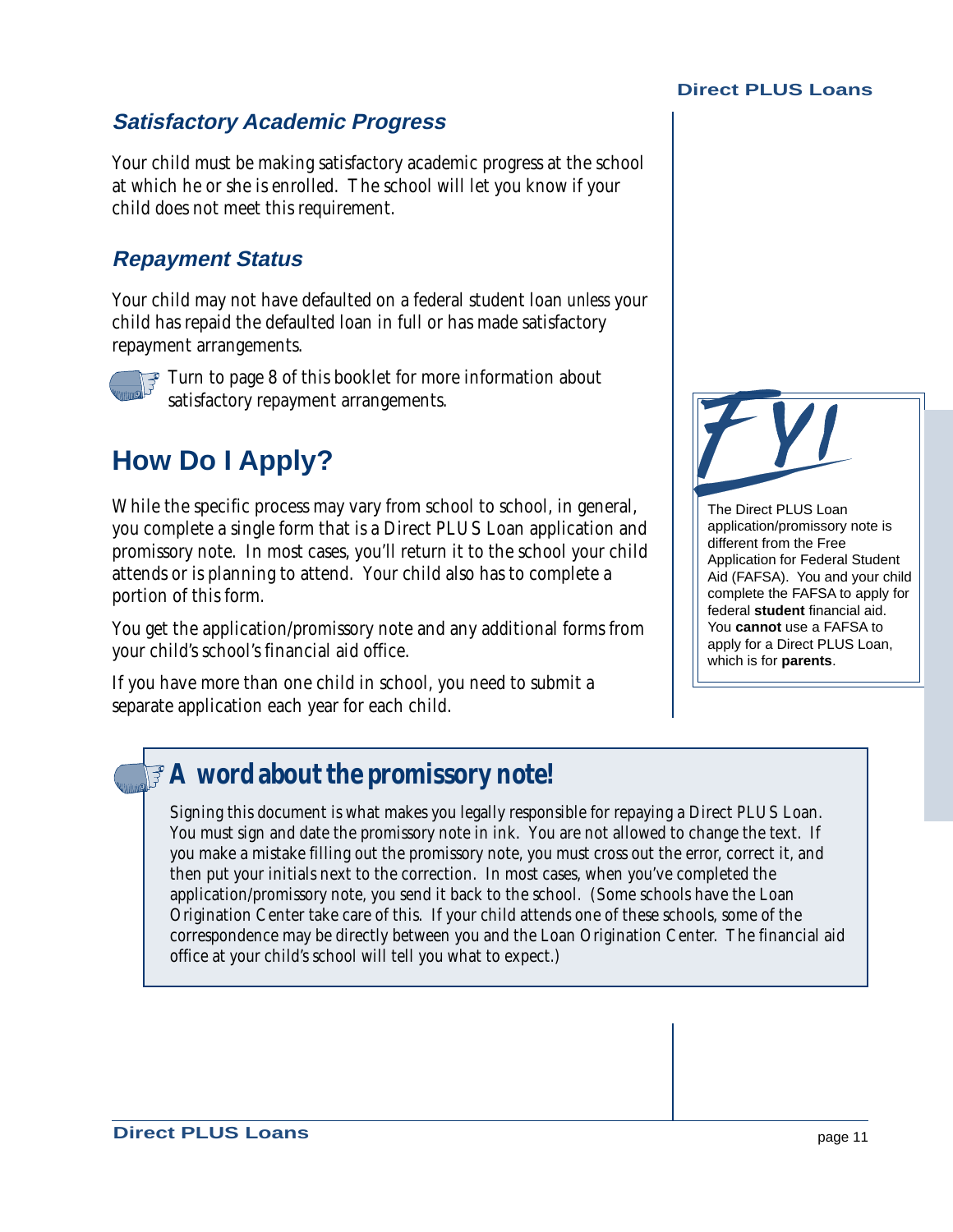

#### **When do I apply?**

In general, you apply for a Direct PLUS Loan each academic year. Be sure to allow plenty of time for your application to be reviewed and processed by the school your child is attending and the U.S. Department of Education. Processing time varies from school to school, so you might want to check the school's informational materials or contact the school to find out how long it takes, on average, to process its Direct PLUS Loan applications.

To ensure that funds are available by the time school starts, begin the Direct PLUS Loan application process at the same time you and your child begin applying for all sources of student financial aid.

You can still apply for a Direct PLUS Loan after school starts, but not after the school year ends. Check with your child's school for more information.

It's always a good idea to borrow the minimum amount you think you'll need. If you need to, you can borrow more later in the year. Remember, the school sets the maximum amount you can borrow.

#### **Can I apply just once for the entire time my child is enrolled in school?**

**No**. The school calculates the maximum Direct PLUS Loan amount you are eligible to borrow on a yearly basis, not for the entire time your child is attending school. As a result, you apply for a Direct PLUS Loan each year your child is in school.

#### **What happens after I apply?**

The school reviews the application materials to make sure that you meet all the Direct PLUS Loan eligibility requirements. It also determines how much you may borrow. The school sends this information to the U.S. Department of Education's Loan Origination Center. The school also tells the Loan Origination Center the approximate dates the school plans to apply the loan to your child's school account.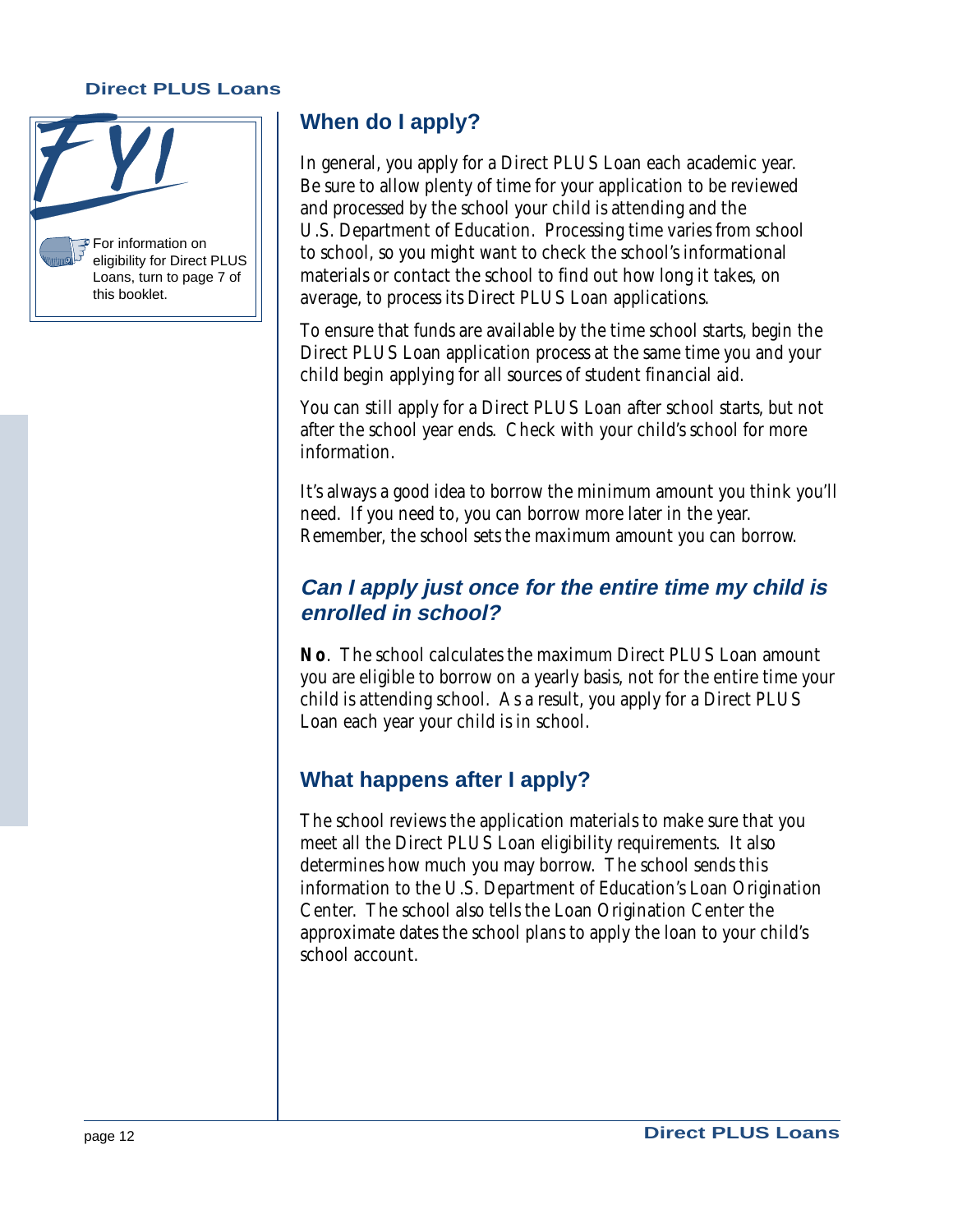# **What Happens Next?**

The U.S. Department of Education's Loan Origination Center is responsible for contacting a national credit bureau about your credit history. Once the Loan Origination Center receives your credit report, it checks to see whether you have an adverse credit history.

- $\checkmark$  If you don't have an adverse credit history, the Loan Origination Center will send you an approval notice. The notice tells you how large a loan was approved and provides general information about loan disbursements and interest. It also tells you who to contact if you have questions about the information in the notice.
- $\vee$  If you have an adverse credit history, the Loan Origination Center sends you a letter letting you know that it cannot continue processing your Direct PLUS Loan. The letter doesn't include the credit report, but it does tell you the reason for the adverse credit history and gives you the name and address of the credit bureau that produced the report. The letter also describes what you need to do if you:



- **(1)** believe that the information in the credit report is incorrect,
- **(2)** believe there are extenuating circumstances that should be considered, or
- **(3)** plan to have an endorser sign the promissory note.

For more information about adverse credit history, turn to page 8 of this booklet.

## **When Do I Get The Money?**

When and how you get Direct PLUS Loan money varies from school to school. However, in general, a school cannot apply the first installment (disbursement) of the Direct PLUS Loan to your child's school account more than ten days before the first day of classes. The approximate dates that the loan will be disbursed are printed on your promissory note. Check with your child's school for additional disbursement information.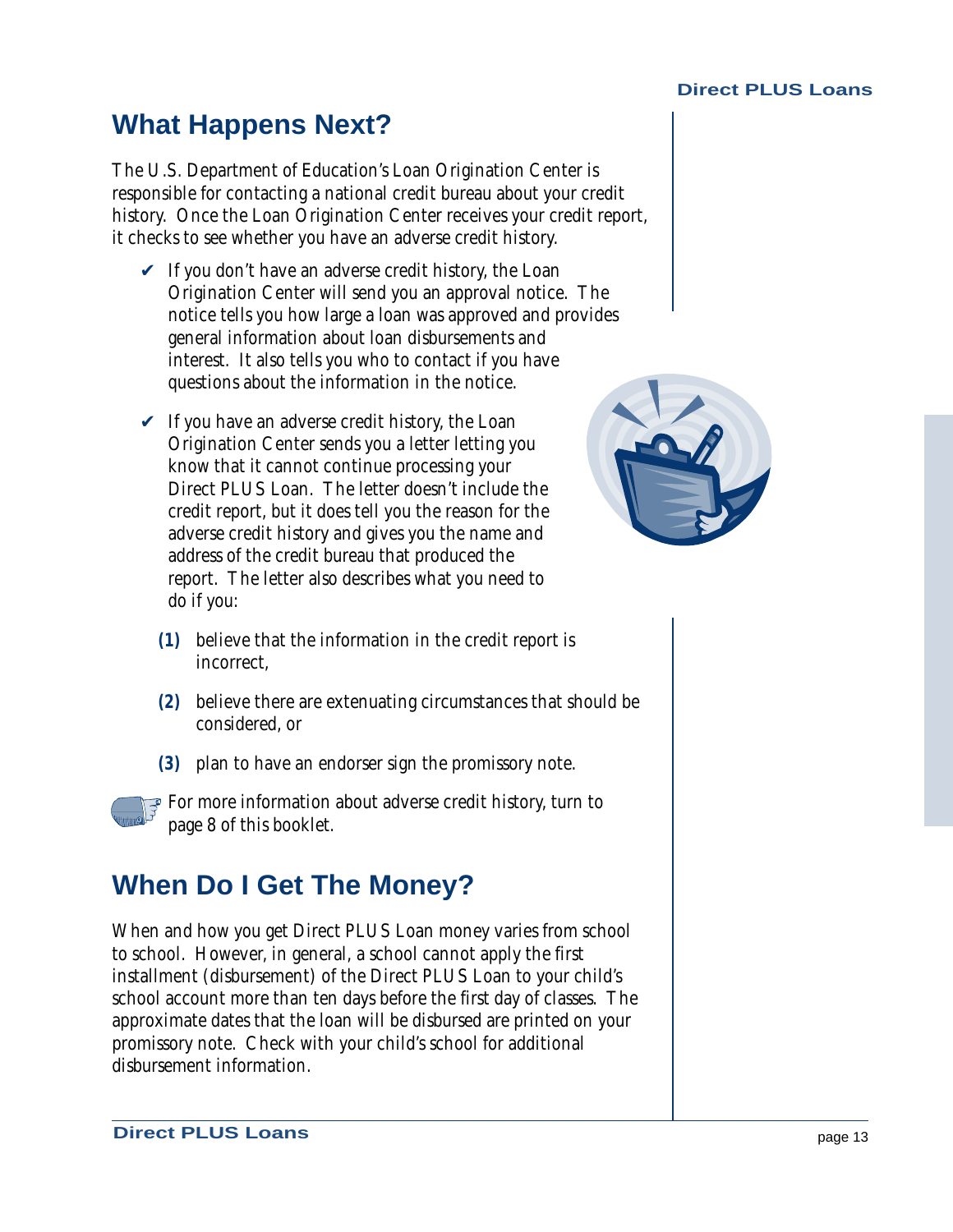You should also contact the financial aid office at the school your child attends or plans to attend to find out how long it usually takes to receive Direct PLUS Loan money after you have submitted the application.

#### **How Do I Actually Receive the Money?**

When you sign the Direct PLUS Loan promissory note, you give the school permission to apply the loan proceeds directly to your child's school account to pay for tuition, fees, and room and board.

If there are leftover funds, you have three options:

- You may give the school written permission to leave the leftover funds in your child's school account to pay for other charges.
- You may give the school written permission to pay the leftover funds directly to your child.
- If you do not give the school written permission to keep the funds in your child's school account or to give the funds directly to your child, then the leftover funds must be given to you directly.
	- Depending on the school your child attends, you might receive a check, cash, or have the money electronically transferred to your bank account.

If you select this last option, leftover funds must be paid to you:

- no more than 14 days after **the later of** :
	- the date there is a credit balance (leftover funds) on your child's school account, or
	- the first day of classes.

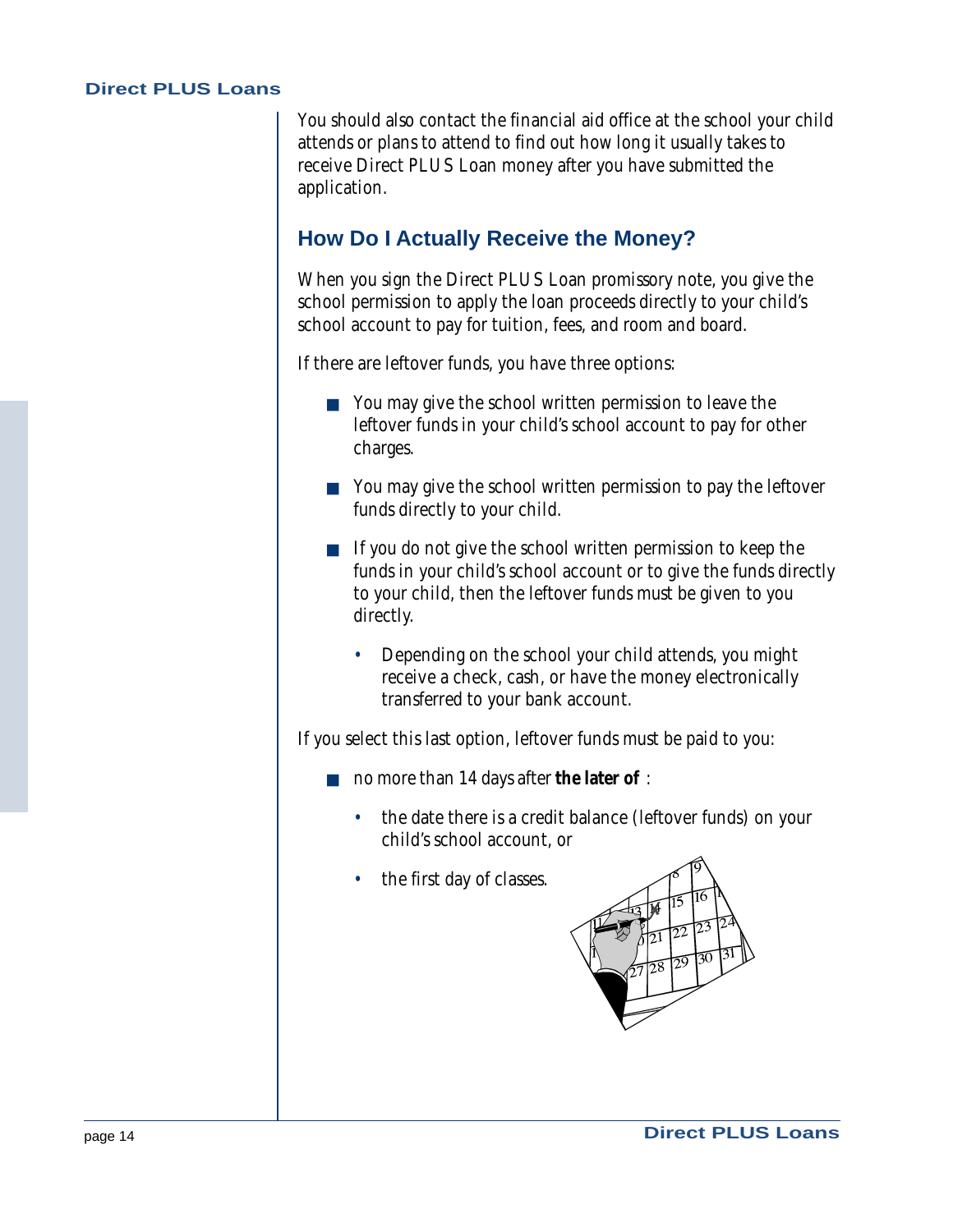#### **Is the loan money applied to my child's school account (disbursed) in one lump sum?**

**Generally not** . As a rule, the Direct PLUS Loan will be applied to your child's school account (disbursed) in at least two installments, called "disbursements." The number and the amount of the disbursements you receive for each Direct PLUS Loan depend on how the school divides the school year. The number, amount, and approximate date of each disbursement will be shown on your Direct PLUS Loan application/promissory note. For some examples of how your loan might be disbursed, look at the following scenarios.

#### **Example of disbursements at a school with two semesters**

Joyce goes to a college that divides its academic year into semesters. The fall semester begins in September and the spring semester begins in January. Joyce's parent borrowed a \$4,500 Direct PLUS Loan for the academic year. Because the school year is divided into two semesters, the loan will be applied to Joyce's school account in at least two equal disbursements. The first disbursement will be

made during the fall semester, and the second disbursement will be made during the spring semester.

| <b>Fall Semester</b>                                     | <b>Spring Semester</b>        |  |  |
|----------------------------------------------------------|-------------------------------|--|--|
| $$2,160*$<br>1st disbursement                            | $$2,160*$<br>2nd disbursement |  |  |
| $*(\$2,250$ minus 4 percent loan fee of $\$90 = \$2,160$ |                               |  |  |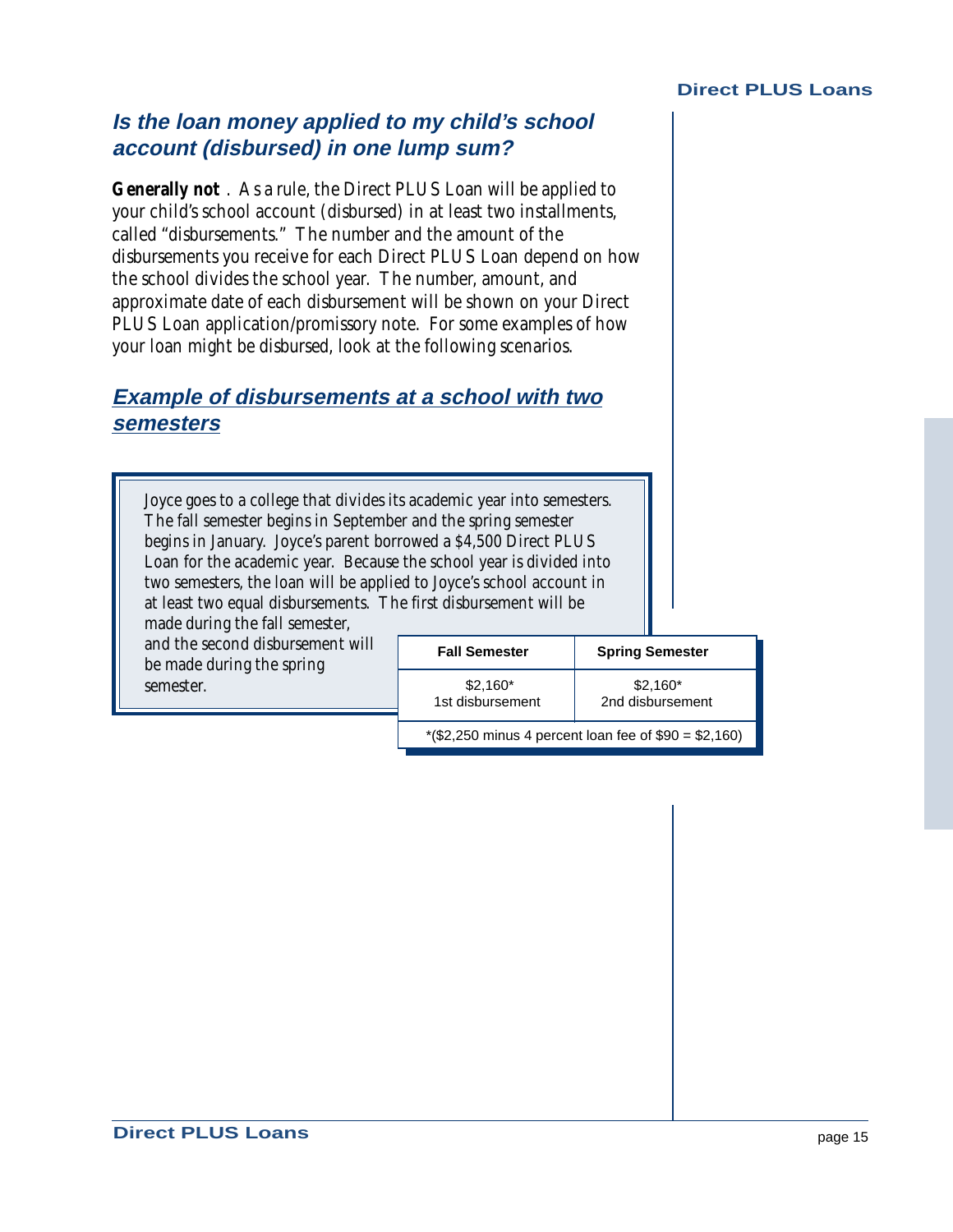#### **Example of disbursements at a school without semesters or other terms**

Hal's parent is borrowing a \$2,200 Direct PLUS Loan so Hal can attend a 12-month program at a technical (career) school. The school does not divide the school year into terms, such as semesters, trimesters, or quarters. However, the Direct PLUS Loan must still be disbursed in two or more equal installments. The school will make two disbursements. The first disbursement will occur at the beginning of the 12-month program. The second disbursement will occur at **the later of** :

- $\Diamond$  the calendar midpoint between the first and last scheduled day of classes, or
- ◊ the date Hal completes half the course work or half the hours required by the program.

| 1st Half of School Year                                                   | 2nd Half of School Year       |  |
|---------------------------------------------------------------------------|-------------------------------|--|
| $$1,056*$<br>1st disbursement                                             | $$1,056*$<br>2nd disbursement |  |
| $*(\$1,100 \text{ minus } 4 \text{ percent loan fee of } \$44 = \$1,056)$ |                               |  |

#### **How will I be notified?**

The school must notify you in writing or electronically (if you choose to communicate with the school using a computer) whenever it makes a Direct PLUS Loan disbursement. The school is required to send you this notice no earlier than 30 days before applying the Direct PLUS Loan money to your child's school account and not later than 30 days after applying it to your child's school account.

The school's notice will include:

- the date and the amount of the loan disbursement,
- information about your right to cancel all or a portion of the loan, including the current loan disbursement, and
- the procedures and time frames you must follow for canceling the loan.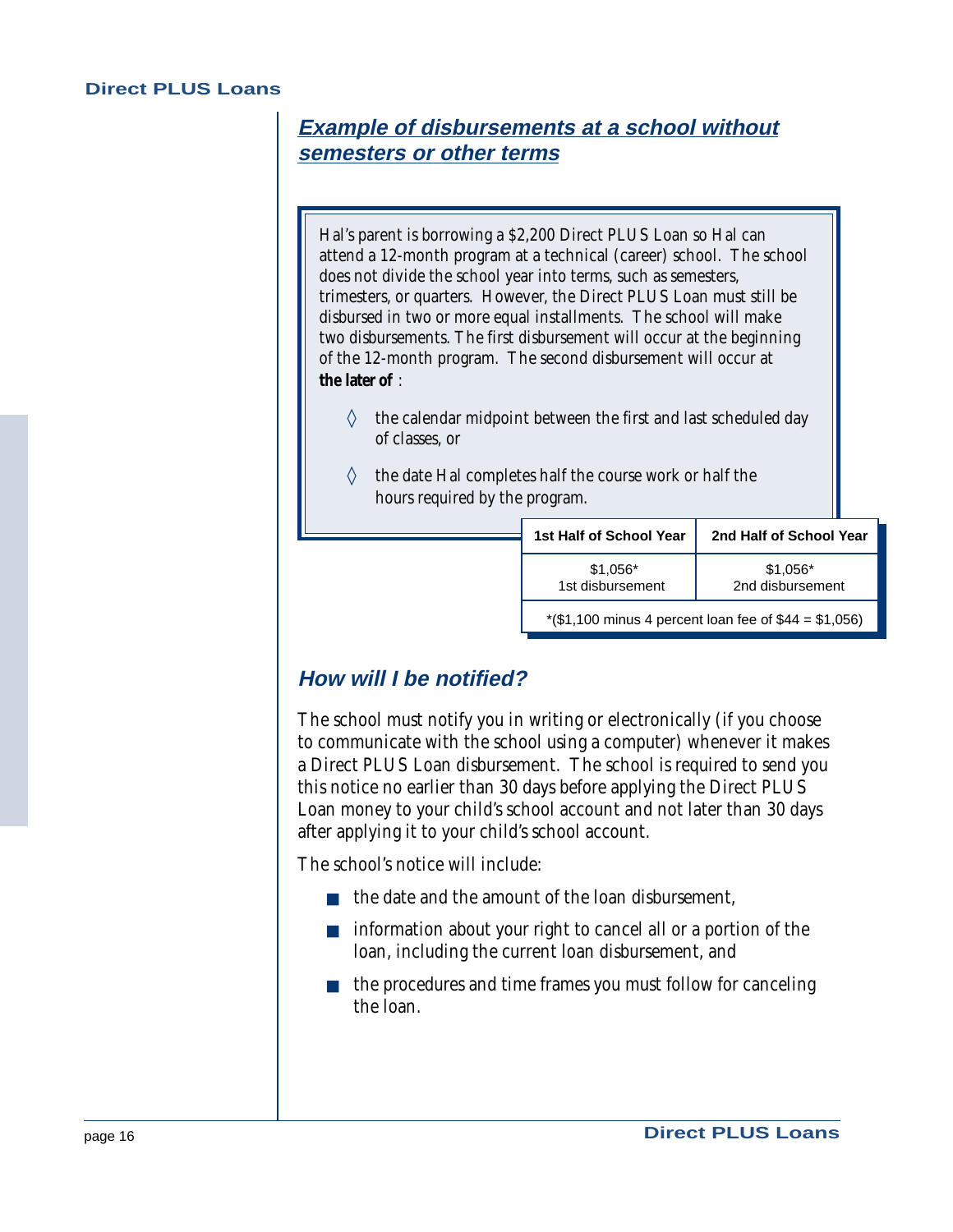You will also hear from the **U.S. Department of Education' s Loan Servicing Center** each time loan money is given to you or applied to your child's school account.



#### **What if I decide I don't need the money, or I don't need as much as I applied for?**

In these cases, immediately notify your child's school that you want to **cancel** all or a portion of your Direct PLUS Loan.

When a loan is fully or partially cancelled, you are not required to pay the loan fee or any interest that was charged on the amount that gets cancelled.

You may also **repay** all or part of a loan at any time **within 120 days** of a disbursement.

- When you repay all or part of the loan to the school **within 120 days** , the school will notify the U.S. Department of Education, and you will not be required to pay the loan fee or interest that was charged on the amount returned.
- If you repay all or part of the loan directly to the U.S. Department of Education instead of through the school **within 120 days** , you must include a letter to request that all or a portion of the loan be cancelled. If you do not write that you are requesting a full or partial cancellation, the loan fee and accrued interest will not be reduced appropriately.



Turn to page 31 for the address where you should send your loan payment.

If you return all or part of a loan **after 120 days** , the amount you return is treated as an early payment. This means there won't be any reduction in the loan fee or interest charged. There is no penalty for paying off your loan early.



See page 30 for more information about paying off your Direct PLUS Loan early.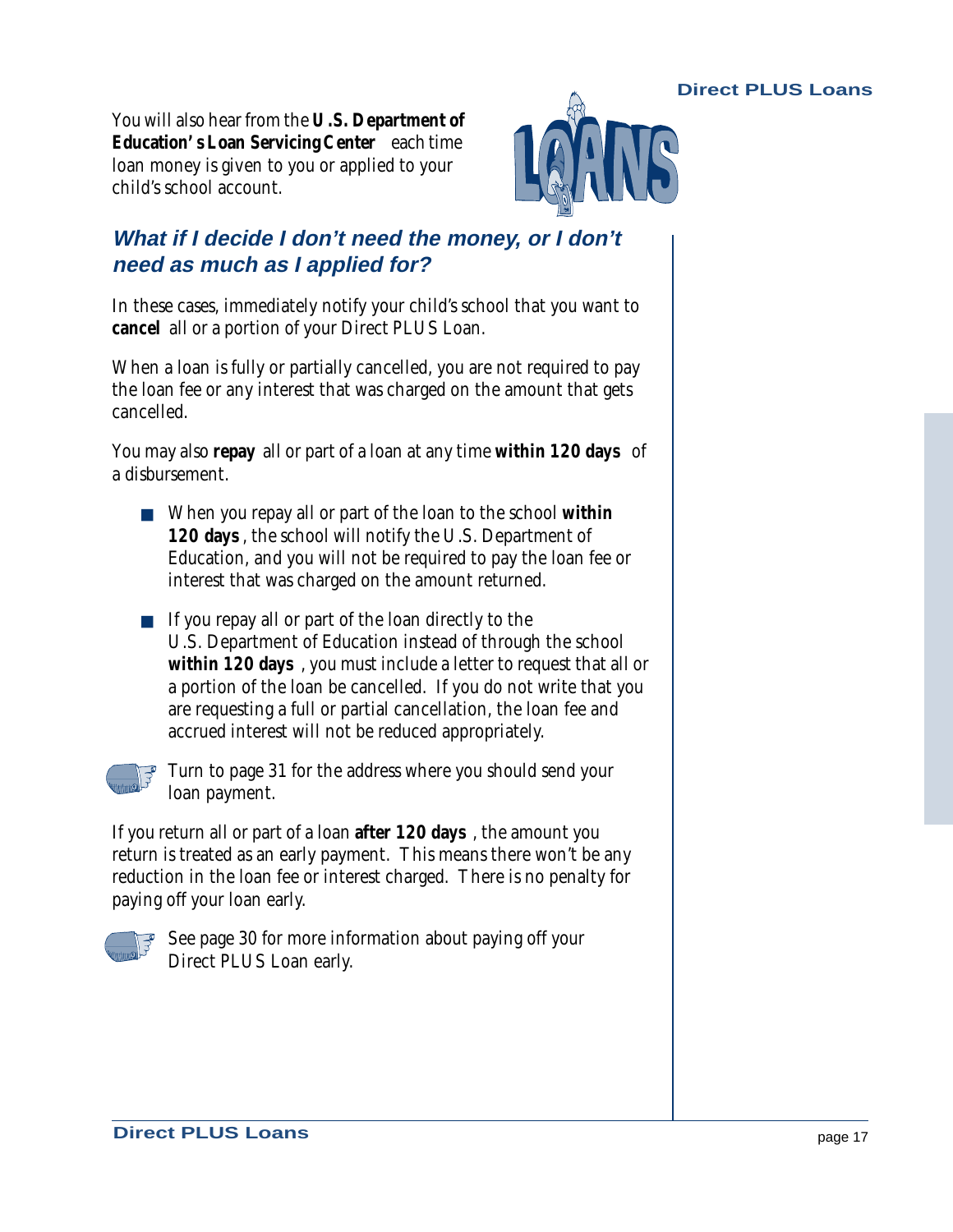In the previous section, you learned that throughout the Direct PLUS Loan application process you'll be working with the **U.S. Department of Education' s Loan Origination Center** and **your child' s school** .

Remember, the Loan Origination Center is responsible for:

- approving and establishing an official record of your Direct PLUS Loan,
- $\blacksquare$  checking your credit history with a national credit bureau, and
- communicating with you if you have an adverse credit history.

Remember, the financial aid office at your child's school is responsible for:

- sending you the Direct PLUS Loan application/promissory note,
- answering your questions about the application, and
- informing you how much you are allowed to borrow.

Once you have received your Direct PLUS Loan, and throughout the repayment process, you'll be working directly with the **U.S. Department of Education' s Loan Servicing Center** . The Loan Servicing Center performs many activities, including:

- preparing and mailing your monthly bills,
- collecting and applying your payments,
- answering your letters and telephone calls,
- processing any forms you submit,
- helping you select or change your repayment plan,
- advising you if you have trouble repaying your loan, and
- other customer-service activities.



#### **Consumer Tip #4**

In the unlikely event that you don't hear from the Loan Servicing Center about repaying your Direct PLUS Loan, call them at 1-800-848-0979.

There's a possibility you might not hear from the Loan Servicing Center if you change your name or address. Always be sure to let the Loan Servicing Center know if there's been a change. Also, occasionally, there might be a delay in receiving and processing your loan information.

**But most important,** just because you don't hear from the Loan Servicing Center doesn't mean you don't have to repay your Direct PLUS Loan. On the contrary—you still do! And interest will still be charged. **So, if you don't hear, don't hesitate to make the first contact.** (In some cases, the Loan Servicing Center may ask you to call your child's school.)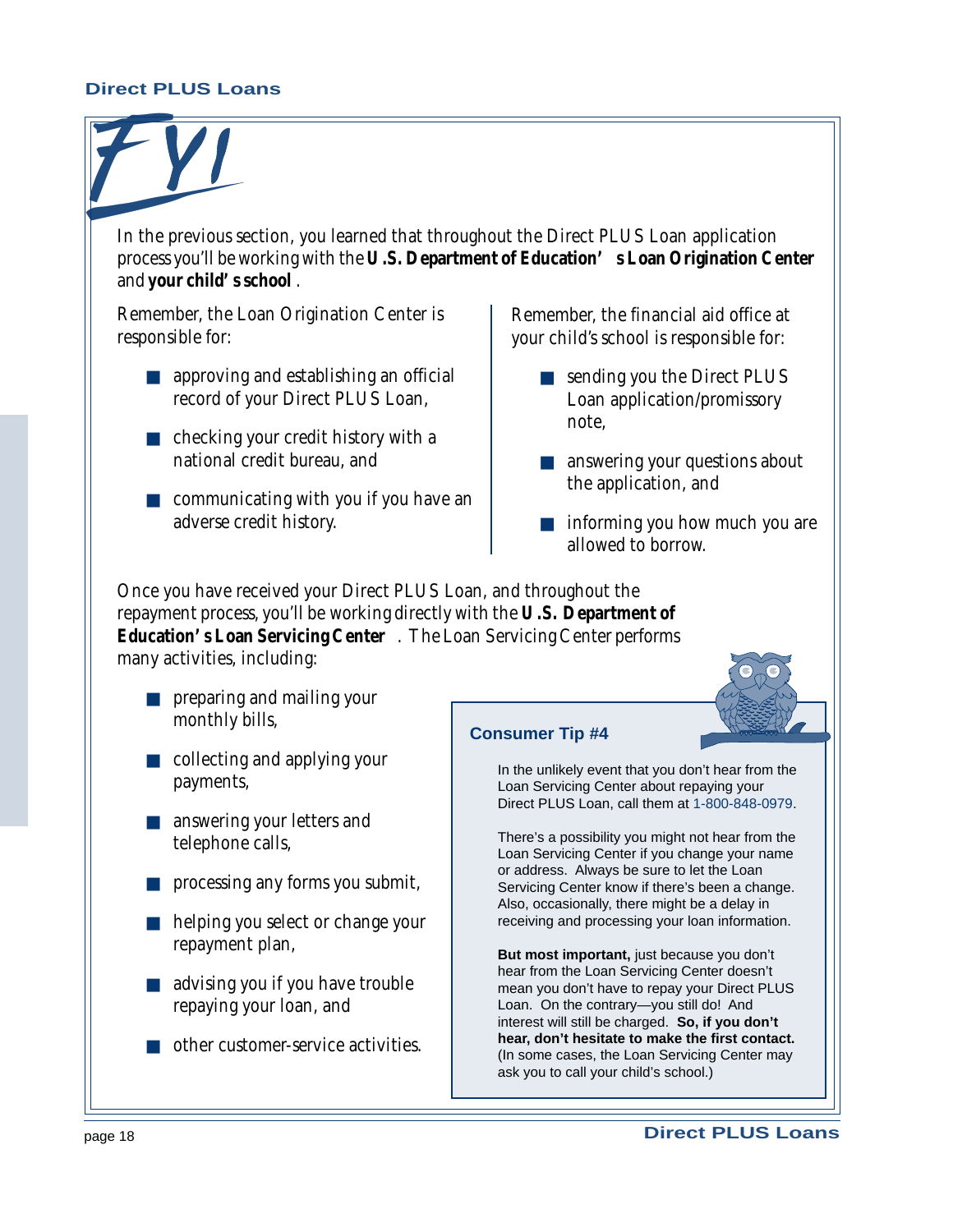# **REPAYING A DIRECT PLUS LOAN**

# **When Do I Repay?**

After you receive the full amount of the Direct PLUS Loan for the school year, the repayment period begins. You make monthly payments to the loan servicer, that is, the **U.S. Department of Education' s Loan Servicing Center** .

You make your first payment to the Loan Servicing Center within 60 days after all of the Direct PLUS Loan is disbursed for a school year. **This usually means that repayment begins while your child is still in school** . The example below illustrates this.

#### **Example of when repayment begins**

Rachel is starting her first year of college. Rachel's parent is borrowing \$5,000 in a Direct PLUS Loan to pay for Rachel's first year. Because this school divides the school year into two semesters, it will disburse the loan in two equal installments. The first disbursement occurs in September. The second disbursement occurs in January. At this point—January—the loan is fully disbursed. **Then, within 60 days after the loan is fully disbursed (in this case, in March) Rachel's parent begins repaying the loan.** (The Loan Servicing Center will send Rachel's parent a bill with a payment due date.)

| <b>September</b>                                          | January                                        | March                                                                             |  |
|-----------------------------------------------------------|------------------------------------------------|-----------------------------------------------------------------------------------|--|
| \$2,400 disbursed*                                        | \$2,400 disbursed*; loan<br>is fully disbursed |                                                                                   |  |
|                                                           |                                                |                                                                                   |  |
| Interest accrues on<br>\$2,500                            | Interest accrues on<br>\$5,000                 | <b>Repayment begins</b><br>within 60 days after<br>the loan is fully<br>disbursed |  |
| $*(\$2,500$ minus 4 percent loan fee of $\$100 = \$2,400$ |                                                |                                                                                   |  |

Generally, your monthly payment will include both a portion of the loan principal and the interest that is owed on the loan principal for that month.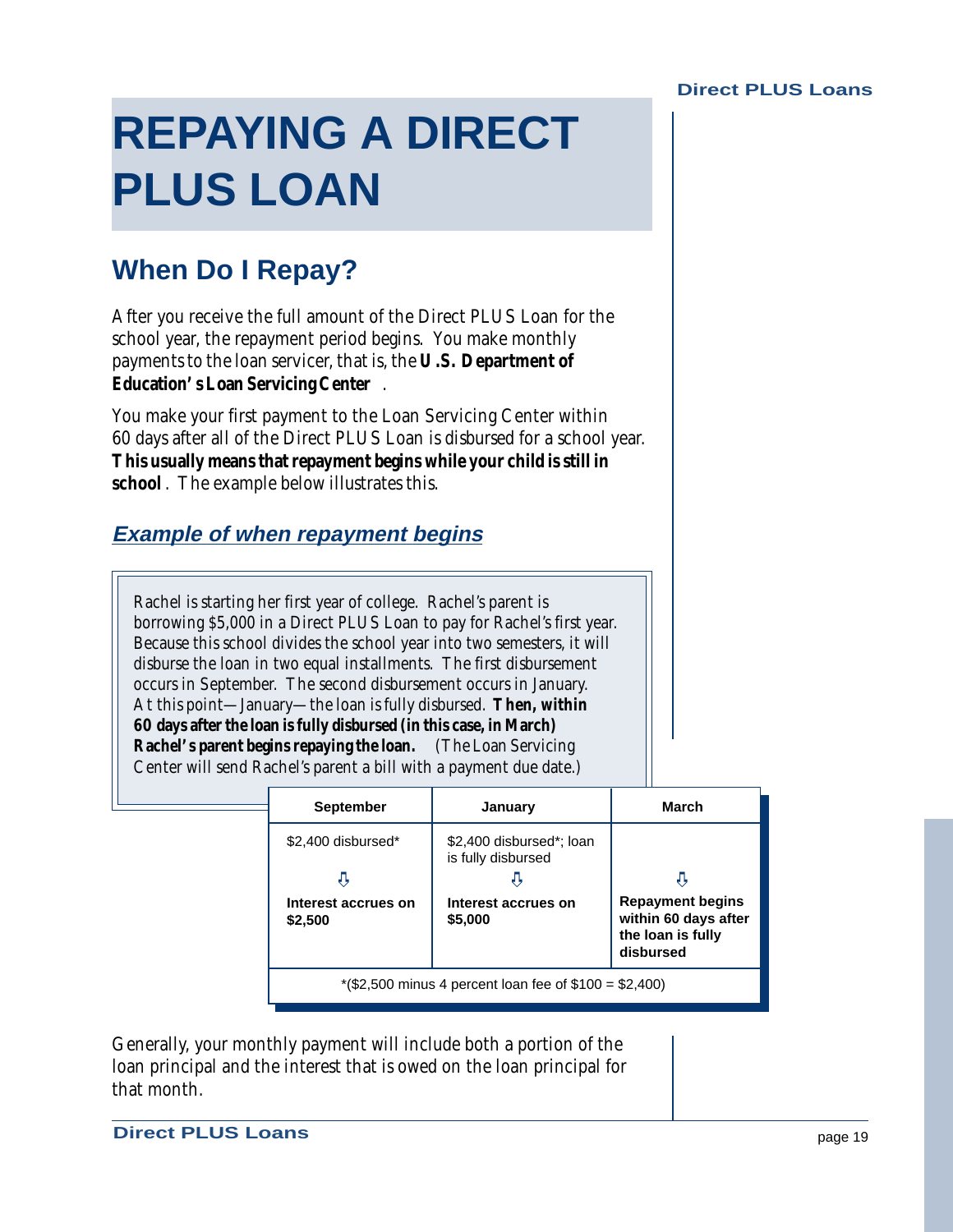#### **Why is it important to repay my Direct PLUS Loan on schedule?**

Repaying your loan responsibly can help you maintain or establish a good credit history. If you don't pay back your Direct PLUS Loans, you become delinquent and eventually go into default. This would give you an adverse credit history.

• More information on the consequences of default begins on page 32.

The U.S. Department of Education's Loan Servicing Center regularly reports to credit bureaus what you owe and how well you're doing repaying your loans.

#### **Are there ways to delay repayment?**

There are some circumstances that allow you to delay repayment or to reduce the amount of your monthly payment even while your child is in school. These delays fall into two categories: **forbearance** and **deferment** . However, you cannot get a delay solely on the basis of your child still being in school.

#### **What is a forbearance?**

A "**forbearance** " is a period of time when you:

- temporarily stop making monthly payments or
- have your monthly payments temporarily reduced.

You may request a forbearance from the Loan Servicing Center when you are not able to repay your Direct PLUS Loan as scheduled because:

- of your poor health or other reasons, such as unexpected personal problems,
- your total monthly payments on federal education loans are at least 20 percent of your monthly gross income (there is a three-year limit for this forbearance), or
- you (not your child) are in a medical or dental internship or residency program.



You must call the Loan Servicing Center to request either a **forbearance** or a **deferment.** The Loan Servicing Center will send you a forbearance form or a deferment form to complete. Generally, you'll also have to provide documentation to prove that you meet the requirements for the forbearance or deferment you are seeking.

You can reach the Loan Servicing Center by calling **1-800-848-0979**.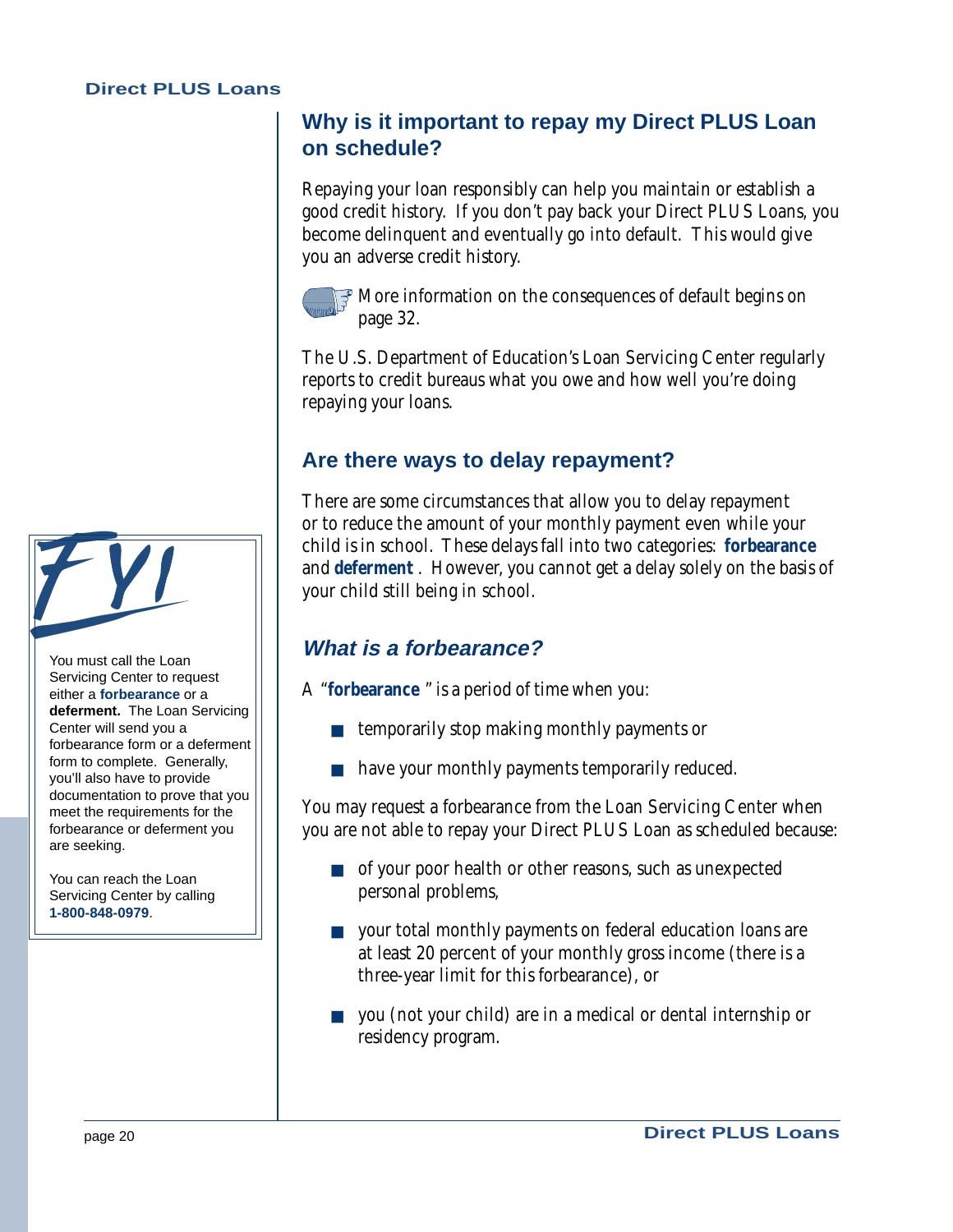**Note**: You do not have a forbearance until the Loan Servicing Center notifies you that a forbearance has been granted.

If your forbearance is approved, you choose whether you want to stop making payments or to make reduced payments. The example below illustrates what happens when you request reduced monthly payments.

#### **Example of a forbearance request**

Deborah's parent has a \$10,000 Direct PLUS Loan and pays \$101 each month. When a temporary disability lowered the parent's income for six months, the parent called the Loan Servicing Center and asked to have the monthly payments reduced to \$50. After Deborah's parent filled out a forbearance request and returned it (with documentation), the Loan Servicing Center approved \$50 monthly loan payments for six months.

During forbearance, interest continues to accumulate. You can either pay the interest as it is charged or allow it to be **capitalized** .

■ If you don't pay the interest as it is charged, the Loan Servicing Center capitalizes the interest (adds it to your loan principal) when your forbearance ends.

The following chart illustrates the difference in the total amount you repay when you pay the interest as it is charged during a forbearance compared to the amount you repay when you don't pay the interest as it is charged and it is added to the loan principal (capitalized).

|                                                                                                                           | Loan<br><b>Amount</b> | <b>Capitalized</b><br>Interest for<br>12 months | <b>Principal</b><br>to be<br><b>Repaid</b> | <b>Monthly</b><br><b>Payment</b> | <b>Number</b><br>οf<br><b>Payments</b> | <b>Total</b><br>Amount<br><b>Repaid</b> |
|---------------------------------------------------------------------------------------------------------------------------|-----------------------|-------------------------------------------------|--------------------------------------------|----------------------------------|----------------------------------------|-----------------------------------------|
| When you pay the interest                                                                                                 | \$15,000              | \$<br>$\Omega$                                  | \$15,000                                   | \$190                            | 120                                    | \$22,802                                |
| When you don't pay the<br>interest                                                                                        | \$15,000              | \$1,350                                         | \$16,350                                   | \$207                            | 120                                    | \$24,854                                |
| Result: You pay \$17 less per month and \$2,052 less altogether when you pay the<br>WILLIAM<br>interest as it is charged. |                       |                                                 |                                            |                                  |                                        |                                         |



**"Capitalized"** interest becomes part of the loan principal (the amount you borrowed).

Capitalizing interest increases the loan principal and the total cost of repaying your loans.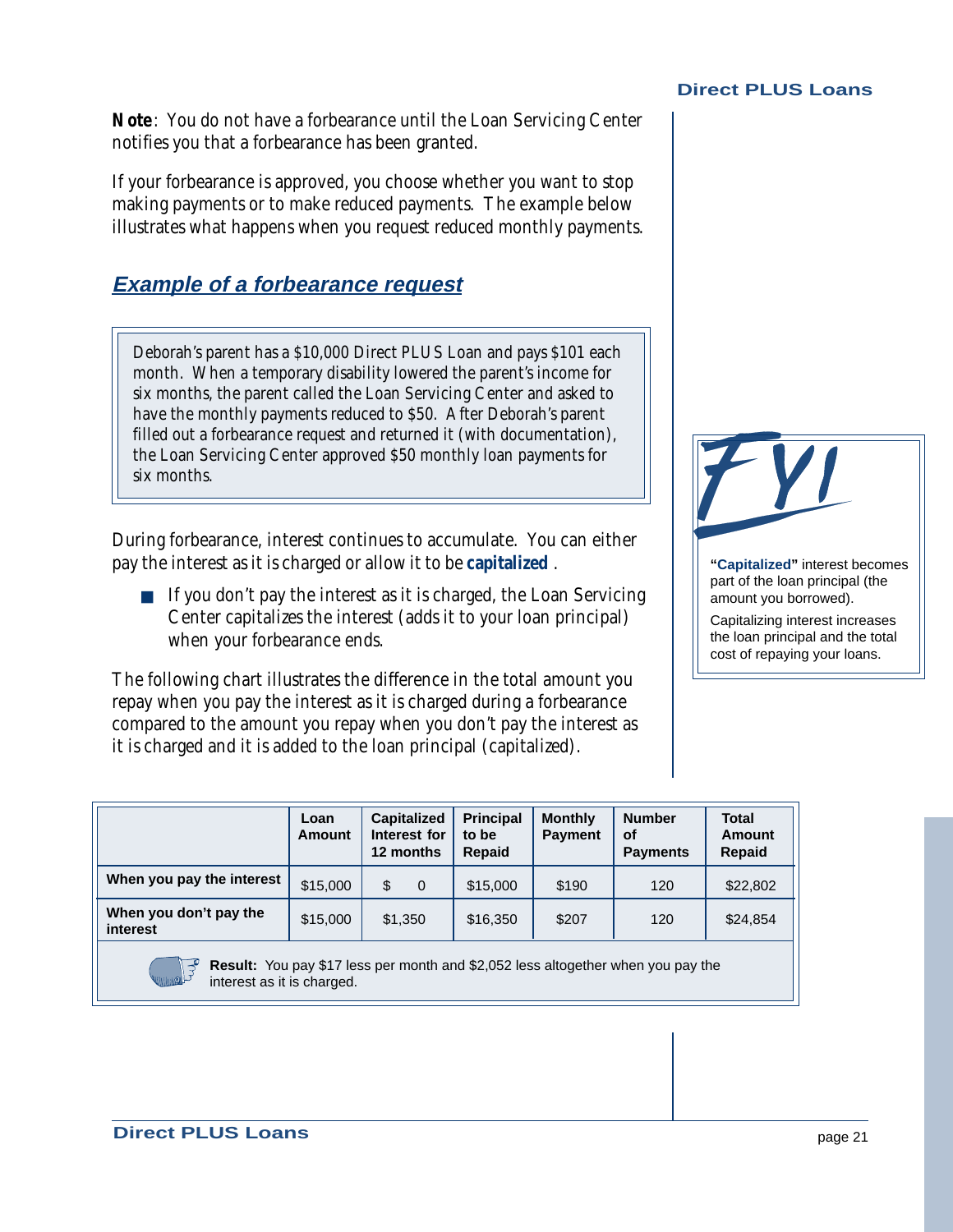

You must call the Loan Servicing Center to request either a **forbearance** or a **deferment**. The Loan Servicing Center will send you a forbearance form or a deferment form to complete. Generally, you'll also have to provide documentation to prove that you meet the requirements for the forbearance or deferment you are seeking. You can reach the Loan Servicing Center by calling **1-800-848-0979**.

It is possible to obtain a forbearance on a Direct PLUS Loan that is delinquent or in default, but it's best to contact the Loan Servicing Center immediately if you are having trouble making payments. **Don't wait until the loan is in default!** The Loan Servicing Center customer service representatives are trained to help you review your options so you can avoid delinquency and default.

#### **What is a deferment?**

A **deferment** is a period of time during which you don't have to make payments on the principal of the loan. However, interest is charged and, just as with a forbearance, it will be capitalized if it is not paid during the deferment.

The difference between a deferment and a forbearance is that you must meet a specific condition (established in law) to receive a deferment.

You may qualify for a deferment if **you** (not your child) meet one of the following conditions:

- You are enrolled at least half time in a program of study that meets the U.S. Department of Education's requirements for program eligibility, or you are enrolled in a graduate fellowship program or rehabilitation training program approved by the U.S. Department of Education.
- You are seeking, but unable to find, full-time employment. (This deferment is limited to three years.)
- You are experiencing an economic hardship. (This deferment is limited to three years.)



You may be eligible for other deferments. Contact the Loan Servicing Center at **1-800-848-0979** for more information.

**Note**: You do not have a deferment until the Loan Servicing Center notifies you that a deferment has been granted. In addition, you will not be eligible for a deferment on a defaulted loan unless you have made a satisfactory payment arrangement to repay your loan.

Turn to page 8 for information about making satisfactory repayment arrangements.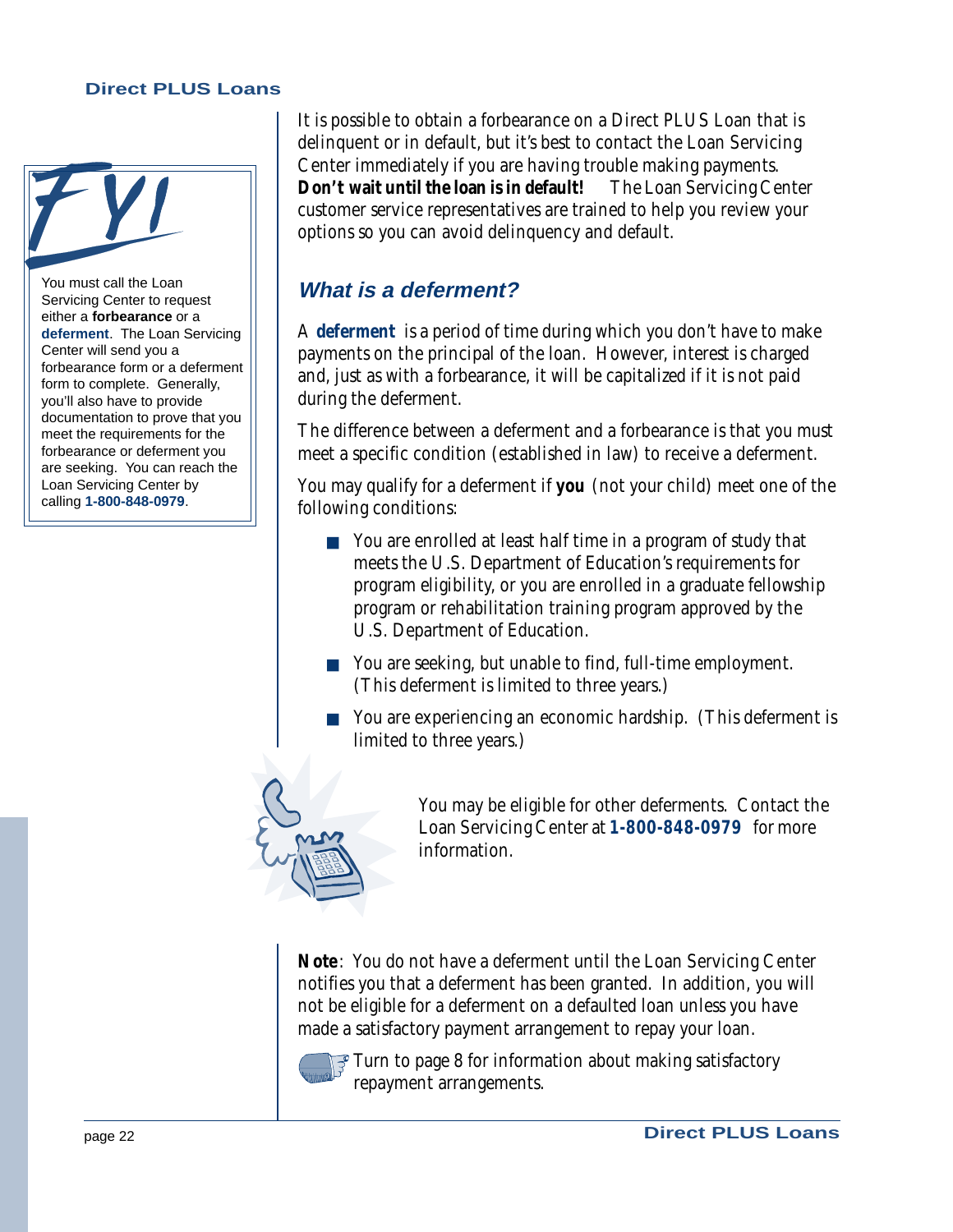The following example illustrates what happens when a parent applies for a deferment.

#### **Example of a deferment request**

Jason's parent works at a company that has downsized. The parent, who had been paying \$95 monthly on a \$7,500 Direct PLUS Loan, was laid off. The parent began looking for work immediately and also called the Loan Servicing Center for a deferment form. After Jason's parent completed the form and returned it, along with documentation of the situation, the Loan Servicing Center approved a deferment for six months. During the deferment, Jason's parent may, but is not required to, make monthly payments.

## **How Do I Repay?**

After you have received your loan, you will be asked to choose a repayment plan. The Direct PLUS Loan repayment plans allow you 10 to 30 years to repay what you've borrowed. **You can even switch repayment plans while you're repaying your Direct PLUS Loan.** So, if your budget becomes tight, you can switch to a longer repayment plan that has lower monthly payments. When your financial situation is stronger, you can switch back to a shorter repayment plan with higher monthly payments.

#### **What are my Repayment Options?**

**You have a choice** . Direct Loan PLUS Loan borrowers may choose from three repayment plans:

- Standard Repayment Plan,
- Extended Repayment Plan, and
- Graduated Repayment Plan.

A fourth repayment plan, called the Income Contingent Repayment Plan, is available only for repaying **student** loans (that is, Federal Direct Subsidized Loans and Federal Direct Unsubsidized Loans). The Income Contingent Repayment Plan is **not available** for repaying Direct PLUS Loans.



Sometimes parents confuse Direct PLUS Loans with college-tuition installment payment plans. Installment payment plans usually have to be paid within a year; Direct PLUS Loans have a much longer repayment time.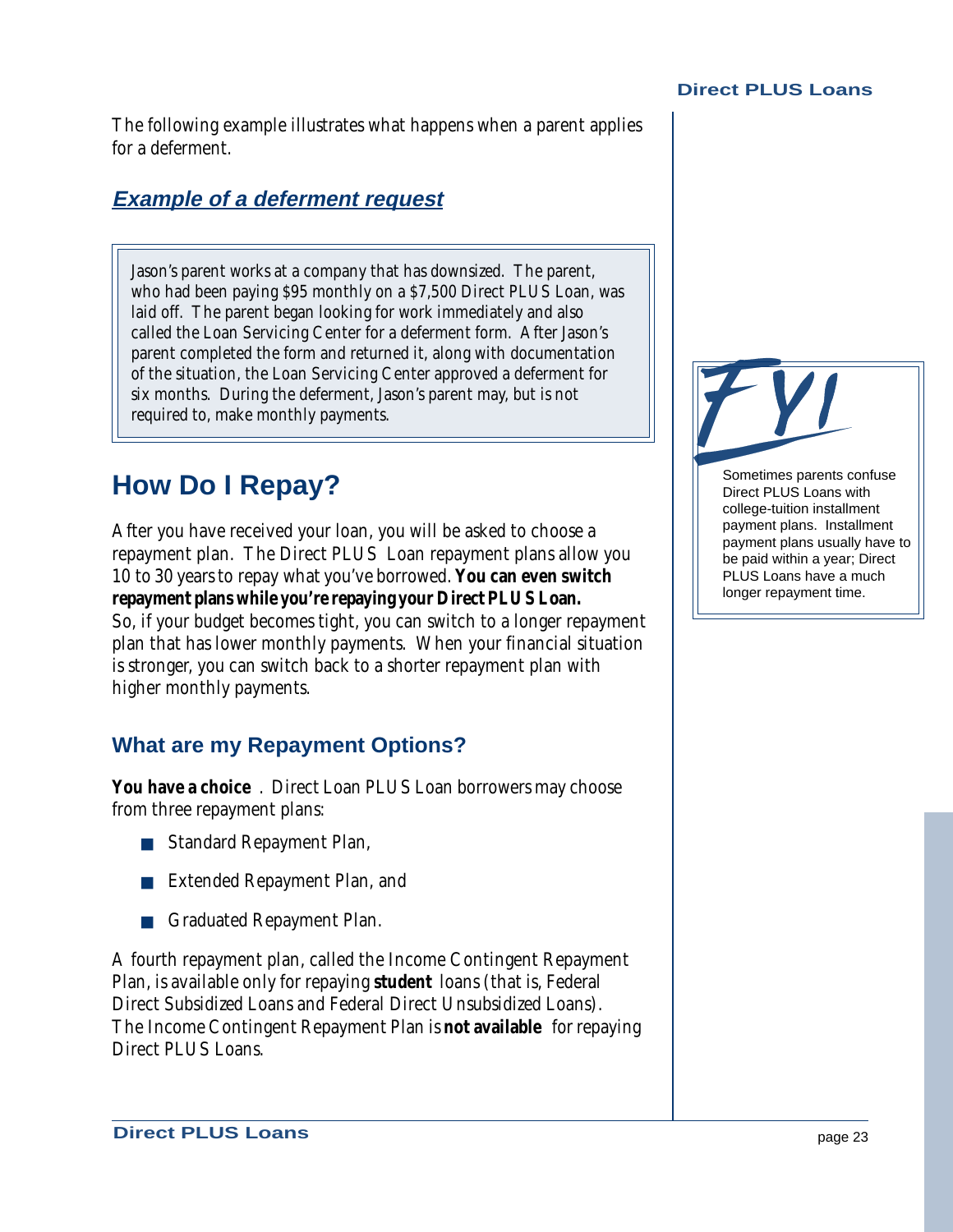If you have more than one Direct PLUS Loan, you must choose the same repayment plan for each. You'll make only one monthly payment that combines what you owe on each Direct PLUS Loan.

The following chart and sections briefly describe the three repayment plans.

| <b>Repayment Plan</b> | <b>General Description</b>                                                                                                                                                                                                                                                                        |
|-----------------------|---------------------------------------------------------------------------------------------------------------------------------------------------------------------------------------------------------------------------------------------------------------------------------------------------|
| <b>Standard</b>       | \$50 minimum monthly payment<br>The same payment amount each month<br>10-year maximum repayment period                                                                                                                                                                                            |
| <b>Extended</b>       | \$50 minimum monthly payment<br>The same payment amount each month<br>12 to 30 years to repay depending on amount borrowed                                                                                                                                                                        |
| <b>Graduated</b>      | Monthly payment<br>may not be less than half or more than 150 percent of the<br>monthly payment under the Standard Repayment Plan and<br>must cover the interest that is charged monthly<br>Payment grows gradually-about every two years<br>12 to 30 years to repay depending on amount borrowed |

#### **Standard Repayment Plan**

With the Standard Repayment Plan, you'll pay the same amount each month until your loan is paid in full. Your monthly payments will be at least \$50, and you must repay the loan within ten years.

This repayment plan is good for you if you can handle higher monthly payments, because you'll repay the loan more quickly and pay less interest. Your monthly payments will be higher than with other plans because your loan will be repaid in the shortest possible time, but you will pay less interest overall.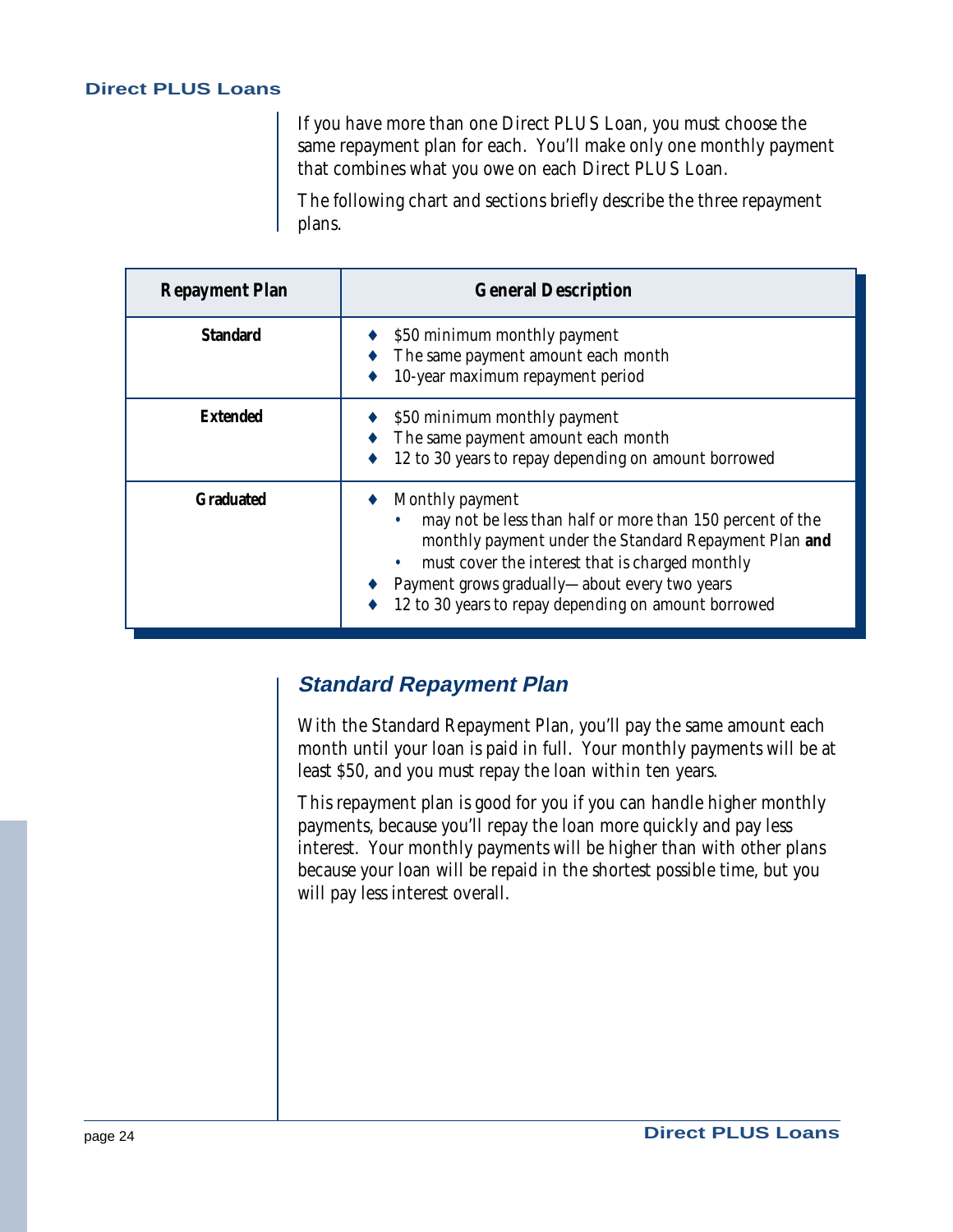### **Extended Repayment Plan**

Under the Extended Repayment Plan, you'll pay the same amount each month and have minimum monthly payments of \$50, but you can take from 12 to 30 years to repay your loan. How long you have to repay will depend on the total amount you owe when you begin repaying the loan.

This is a good plan if you need to make smaller monthly payments than with the Standard Repayment Plan. Because the repayment period generally will be at least 12 years, however, you'll end up paying more in interest than with the Standard Repayment Plan.

### **Graduated Repayment Plan**

With this plan, your payments start out low, then gradually increase over time. The increase usually occurs every two years. Like the Extended Repayment Plan, the length of your repayment period will depend on the total amount you owe when you begin repaying the loan.

This plan might be right for you if you expect your income to increase steadily over time. Your initial monthly payments will be equal to the greater of:

- the interest that is charged on your loan between monthly payments, or
- half of the payment you'd make each month with the Standard Repayment Plan.

Your monthly payments will never be less than half of what you'd pay each month with the Standard Repayment Plan or more than 150 percent of what you would pay each month with the Standard Repayment Plan. Because of the longer repayment period, you probably will pay more interest with the Graduated Repayment Plan than with the Standard Repayment Plan.

| <b>Extended/Graduated Repayment T</b> able |                                    |  |  |
|--------------------------------------------|------------------------------------|--|--|
| <b>Amount of Debt</b>                      | Maximum<br><b>Repayment Period</b> |  |  |
| Less than \$10,000                         | 12 years                           |  |  |
| \$10,000 - \$19,999                        | 15 years                           |  |  |
| \$20,000 - \$39,999                        | 20 years                           |  |  |
| \$40,000 - \$59,999                        | 25 years                           |  |  |
| \$60,000 or more                           | 30 years                           |  |  |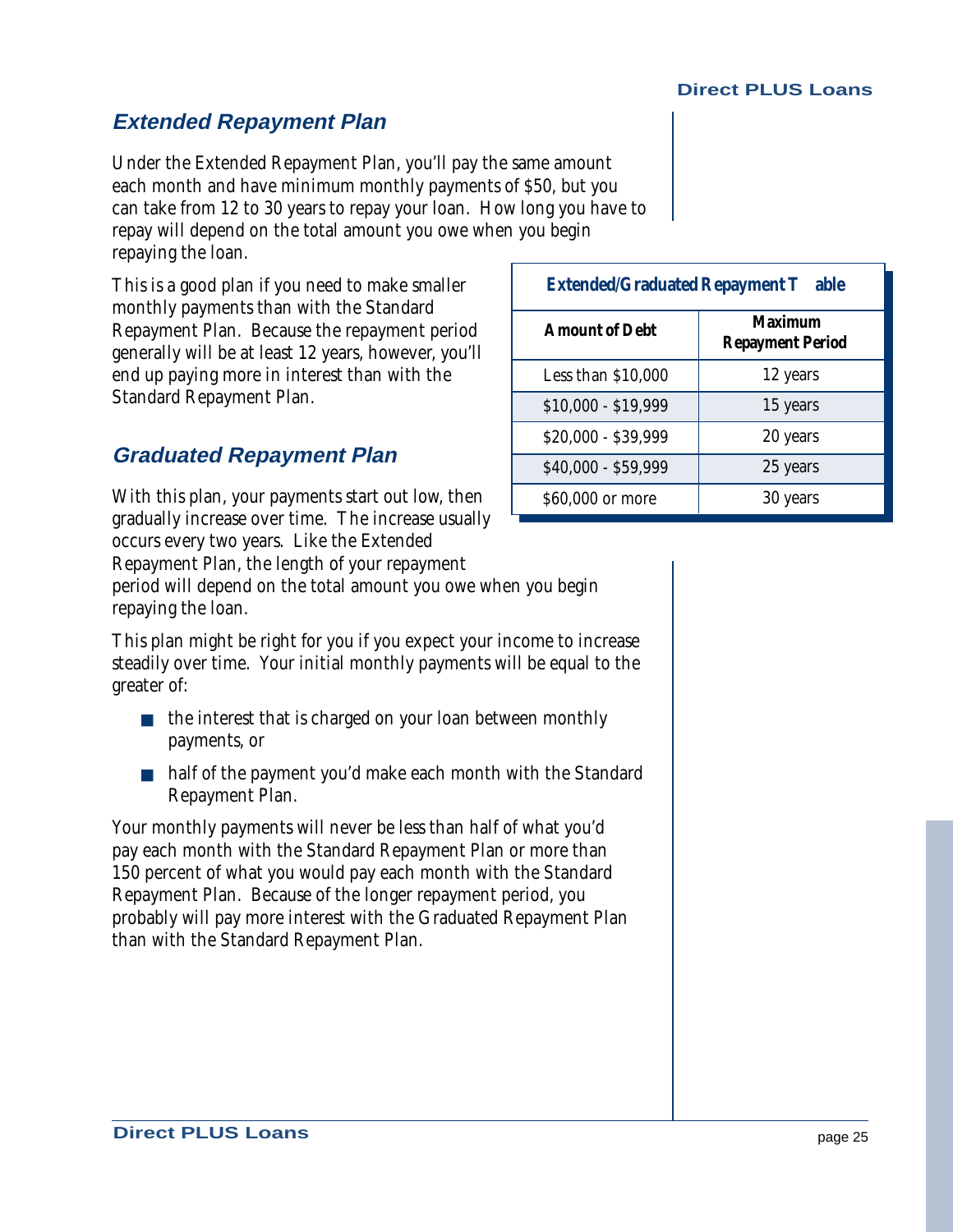#### **Consumer Tip # 5**

Here's some general information about how the U.S. Department of Education's Loan Servicing Center helps you plan how to repay your Direct PLUS Loans.

- Shortly before your loan repayment period begins, the Loan Servicing Center will send you information about the different Direct PLUS Loan repayment plans. The information will include the estimated amount you would pay each month with different repayment plans. You also will receive a repayment plan selection form. You should select a plan and return the form to the Loan Servicing Center. If you do not select a plan, you will be placed on the Standard Repayment Plan.
- The Loan Servicing Center adjusts your monthly payment each July to account for changes in the annual interest rate. The payment plan you select does not affect your interest rate. (Turn to page 4 for information about interest rates.)
- The length of the repayment period does not include periods of forbearance or deferment. (Turn to page 20 for information about forbearance and to page 22 for information about deferment.
- The Loan Servicing Center is ready to help you successfully manage repaying your Direct PLUS Loan. If you have any questions, don't hesitate to give them a call at **1-800-848-0979**.
- **This booklet also has a "Direct PLUS Loan Repayment Chart" beginning on page 37 to help you compare the different repayment plans**.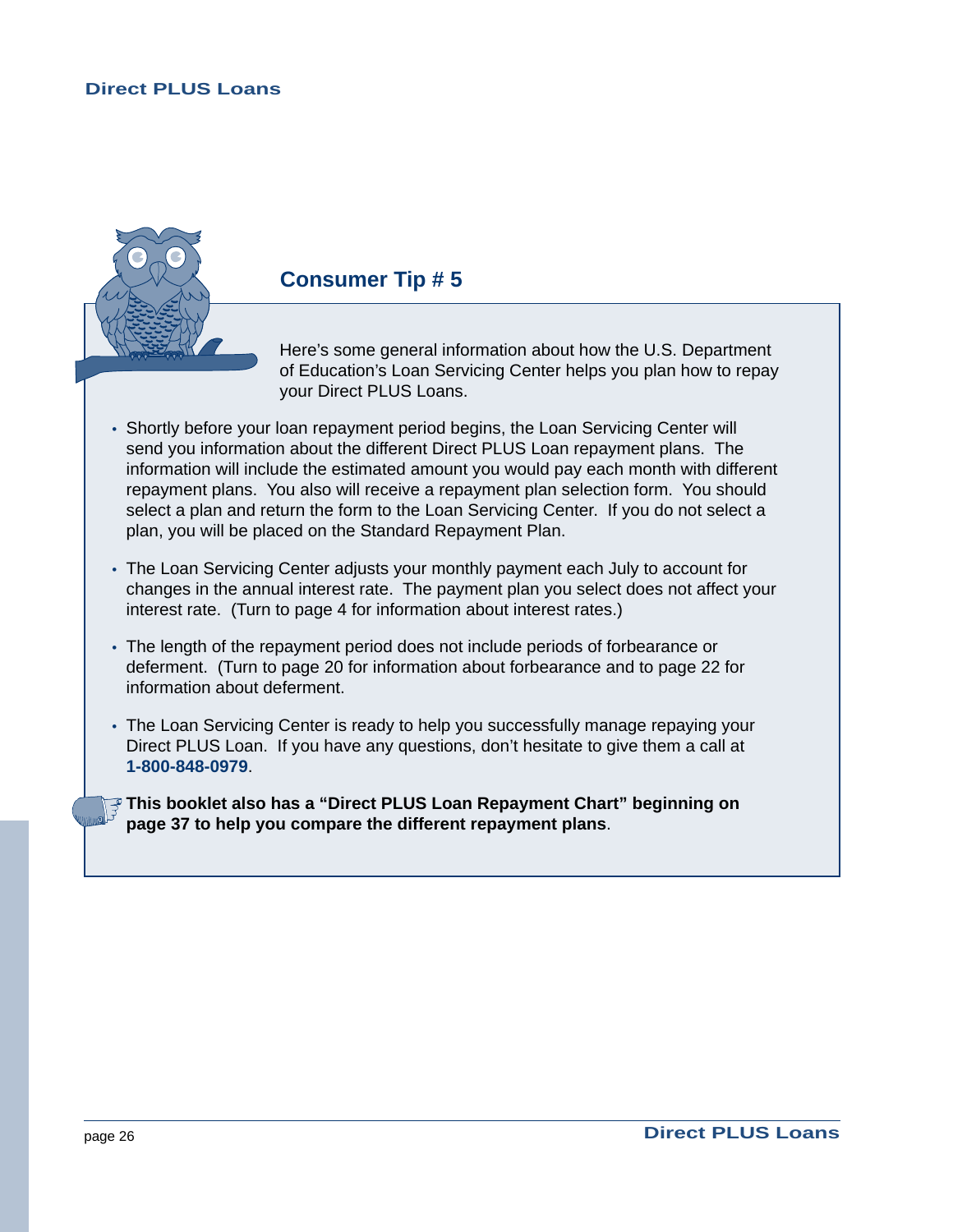#### **How do I estimate my monthly payments?**

You can get a good estimate of how much you'll pay each month, and in total, by using the "**Direct PLUS Loan Repayment Chart** " beginning on page 37 of this booklet.

This chart provides at-a-glance estimates of your monthly payment depending on the repayment plan you choose. It shows monthly payment amounts for different loan amounts, beginning at \$1,000.

- For example, if you've borrowed a \$7,500 Direct PLUS Loan, your monthly payments (assuming a 9 percent interest rate) will be approximately:
	- \$95 with the Standard Repayment Plan,

| <b>Amount</b> | <b>Monthly</b> | <b>Years in</b> | <b>Total Amount</b> |
|---------------|----------------|-----------------|---------------------|
| Owed          | Paym't         | Repaym't        | Repaid              |
| \$7,500       | S95            | 10              | \$11,401            |

• \$85 with the Extended Repayment Plan, and

| <b>Amount</b> | <b>Monthly</b> | <b>Years in</b> | <b>Total Amount</b> |
|---------------|----------------|-----------------|---------------------|
| Owed          | Paym't         | Repaym't        | Repaid              |
| \$7,500       | S85            | 12              | \$12,290            |

• \$56 (initially) with the Graduated Repayment Plan.

| <b>Amount</b> | <b>Monthly</b> | <b>Years in</b> | <b>Total Amount</b> |
|---------------|----------------|-----------------|---------------------|
| Owed          | Paym't         | Repaym't        | Repaid              |
| \$7,500       | S56            | 12              | \$13,528            |

(**Remember: W ith the Graduated Repayment Plan, your monthly payment will gradually increase, usually every two years** . But, for a \$7,500 Direct PLUS Loan at 9 percent interest, your monthly payment will never be greater than \$143, which is 150 percent of what you would pay with the Standard Repayment Plan.)

#### **Direct PLUS Loans**



While the "**Direct PLUS Loan Repayment Chart**" uses the maximum Direct PLUS Loan interest rate of 9 percent, your actual interest rate varies from year to year, and it can be lower than 9 percent. If your actual interest rate is less than 9 percent, your monthly payments will be less than the monthly payments listed in the chart.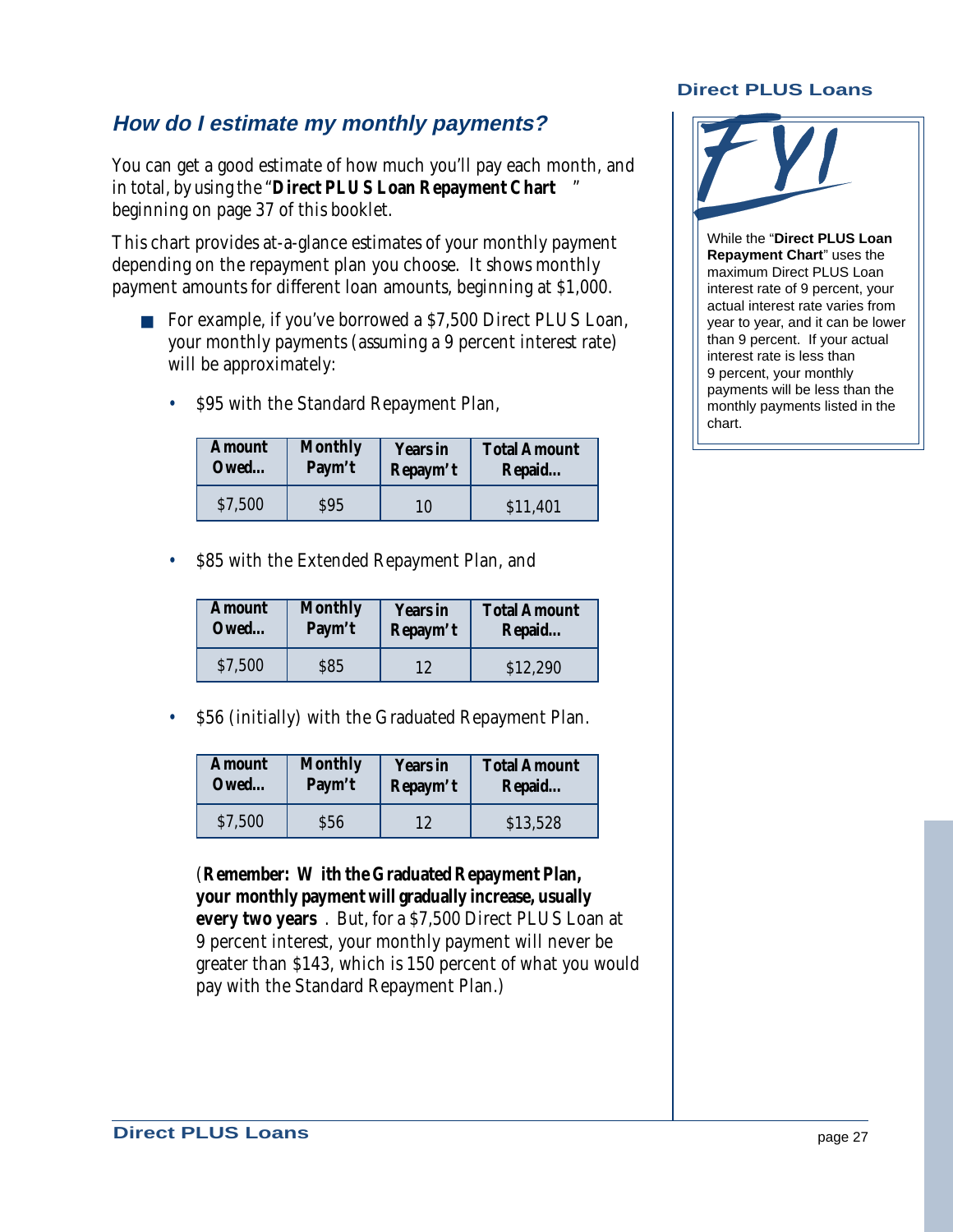

The U.S. Department of Education also has an easy-to-use interactive loan repayment and budget calculator on its Web site that you can use to estimate your monthly payments if you have access to the Internet.

 $\mathbb{F}$  The Internet address is:

www.ed.gov/DirectLoan/ calc.html

You can also use the repayment chart to figure out approximately how much you can afford to borrow based on your personal budget. For example, if you can afford no more than \$60 per month, this chart suggests you could borrow:

- approximately \$5,000 if you're repaying with the Standard Repayment Plan or Extended Repayment Plan, or
- approximately \$7,500 if you're repaying with the Graduated Repayment Plan. (**Remember: Y our monthly payments will increase over time** .)

## **Rules of Thumb**

1. Sometimes, parents look at how much they can afford to pay each month and then take out a loan based on that amount. When they decide to borrow again the following year of college, they may not be prepared for the increase in monthly payments.



- $\checkmark$  The larger the monthly payments, the less time it takes to repay the loan, and, therefore, the less interest is charged.
	- ➥ **The result**: You will pay more each month but less in total.
- $\checkmark$  The smaller the monthly payments, the longer it takes to repay the loan, and the more interest is charged.
	- ➥ **The result**: You will pay less each month but more in total.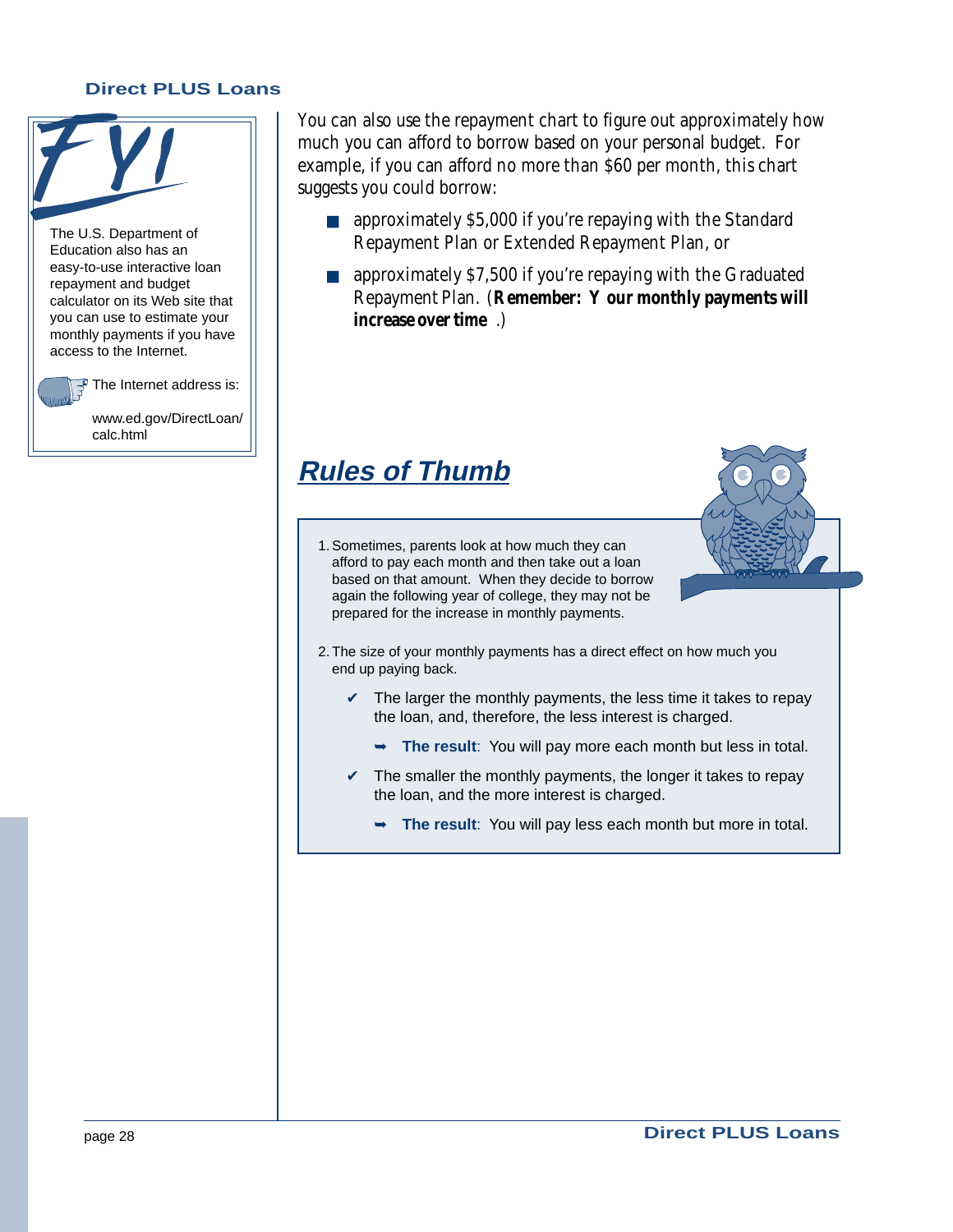#### **What happens to my monthly payments if I borrow more than one Direct PLUS Loan?**

You might borrow more than one Direct PLUS Loan over several years for one child in school. Or, you might borrow two or more Direct PLUS Loans in the same academic year because you have two or more children in school at the same time.

The following scenarios, which assume the Standard Repayment Plan and a 9 percent interest rate, show what happens to your monthly payments if you borrow more than one Direct PLUS Loan.

#### **Example of borrowing for one child**

Becky is going to a four-year university. Her parent borrowed \$3,000 for Becky's freshman year of school. Her parent decided not to borrow for her sophomore and junior years. However, in Becky's senior year, her parent borrowed another \$5,000 Direct PLUS Loan.

Her parent began repaying the \$3,000 Direct PLUS Loan during Becky's freshman year at \$50 each month. Her parent continued making monthly payments on the \$3,000 loan during Becky's sophomore and junior years. Then, in Becky's senior year, her parent

began making total monthly payments of \$101 each month on \$8,000 (\$3,000 for Becky's freshman year and \$5,000 for her senior year).

| <b>School</b><br>Year | <b>Total</b><br><b>Direct PLUS Loans</b><br><b>Amount Borrowed</b> | <b>Total</b><br><b>Monthly</b><br><b>Payment</b> |
|-----------------------|--------------------------------------------------------------------|--------------------------------------------------|
| Freshman              | \$3,000                                                            | \$50                                             |
| Sophomore             | \$.<br>ი                                                           | \$50                                             |
| <b>Junior</b>         | \$                                                                 | \$50                                             |
| <b>Senior</b>         | \$8,000<br>$($3,000 + $5,000)$                                     | \$101                                            |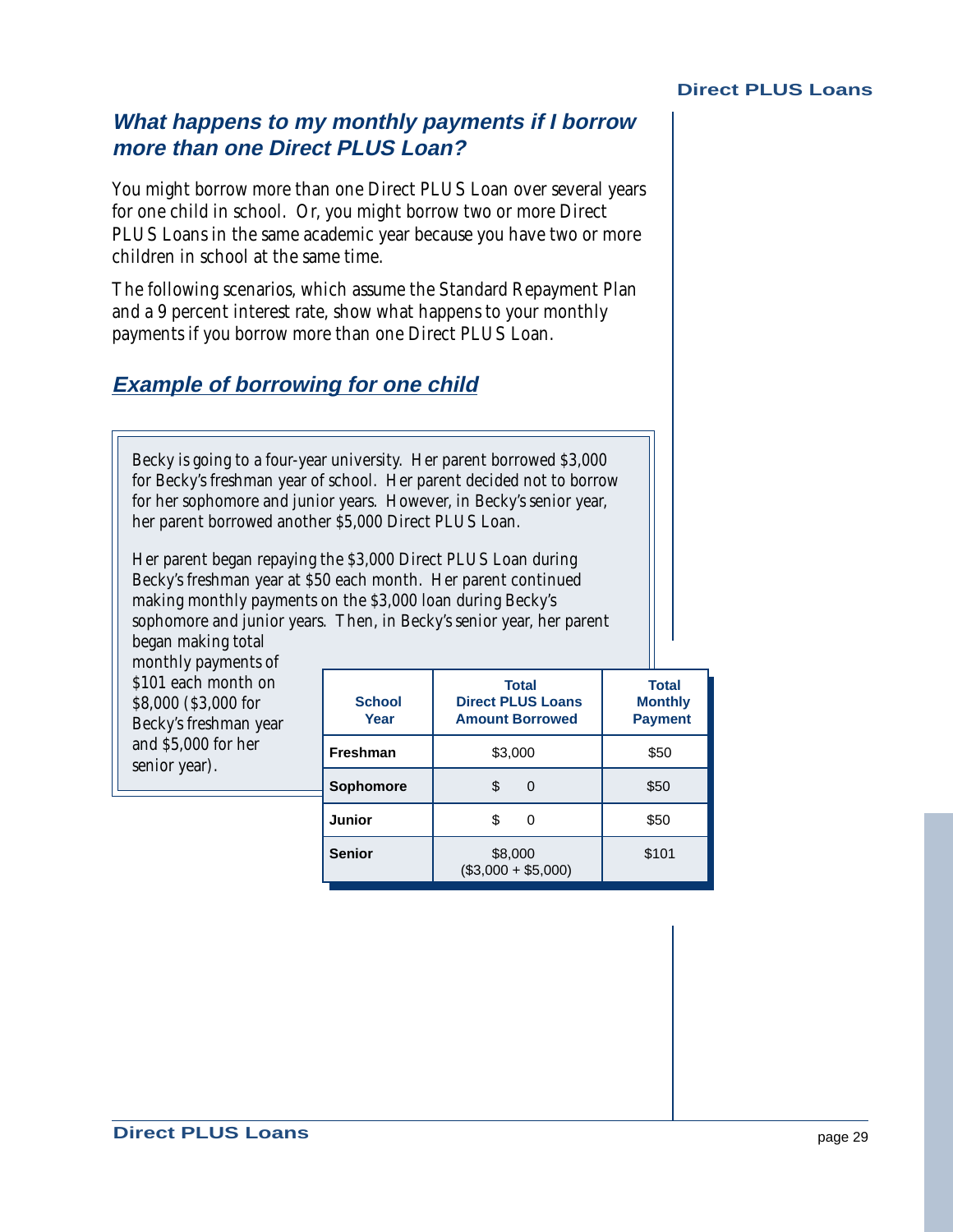#### **Example of borrowing for more than one child**

David and Robert are brothers. This year, David is a junior at the state university and Robert is a sophomore at the local community college. Their parent has borrowed Direct PLUS Loans each year that each child has been in school. The parent borrowed \$1,500, \$1,800, and \$1,950 for David's freshman, sophomore, and junior years. For Robert, the parent borrowed \$900 for his freshman year and \$1,100 for his

sophomore year.

Here's how the monthly payment change as David and Robert's pare borrowed additional Direct PLUS Loans.

|     | <b>Direct PLUS Loan</b><br><b>Amounts Borrowed for:</b> |                              | <b>Total Direct PLUS Loans</b><br><b>Amount Borrowed</b> | <b>Total Monthly</b><br><b>Payment</b> |
|-----|---------------------------------------------------------|------------------------------|----------------------------------------------------------|----------------------------------------|
| ts  | <b>David</b>                                            | <b>Robert</b>                |                                                          |                                        |
| nt: | <b>Freshman</b><br>\$1,500                              | \$<br>$\Omega$               | \$1,500                                                  | \$<br>50                               |
|     | <b>Sophomore</b><br>\$1,800                             | <b>Freshman</b><br>\$<br>900 | \$4,200<br>$($1,500 + $1,800 + $900)$                    | \$<br>53                               |
|     | <b>Junior</b><br>\$1,950                                | <b>Sophomore</b><br>\$1,100  | \$7,250<br>$($4,200 + $1,950 + $1,100)$                  | \$<br>92                               |

#### **Can I repay my loans early (prepay) without paying a penalty?**

**Yes.** As a Direct Loan borrower, you always have the option to pay more than you are required to pay each month. You may do so without any penalty.

#### **Is it a good idea to prepay?**

**Yes**, if you can afford it. Prepaying reduces how much interest you end up paying in total.



#### **Consumer Tip #6**

The longer it takes you to repay a loan, the more interest you will pay. Interest is charged on the portion of the loan you haven't repaid yet.



Related information about interest (how it is charged and when it is capitalized) is on pages 4 and 21 of this booklet.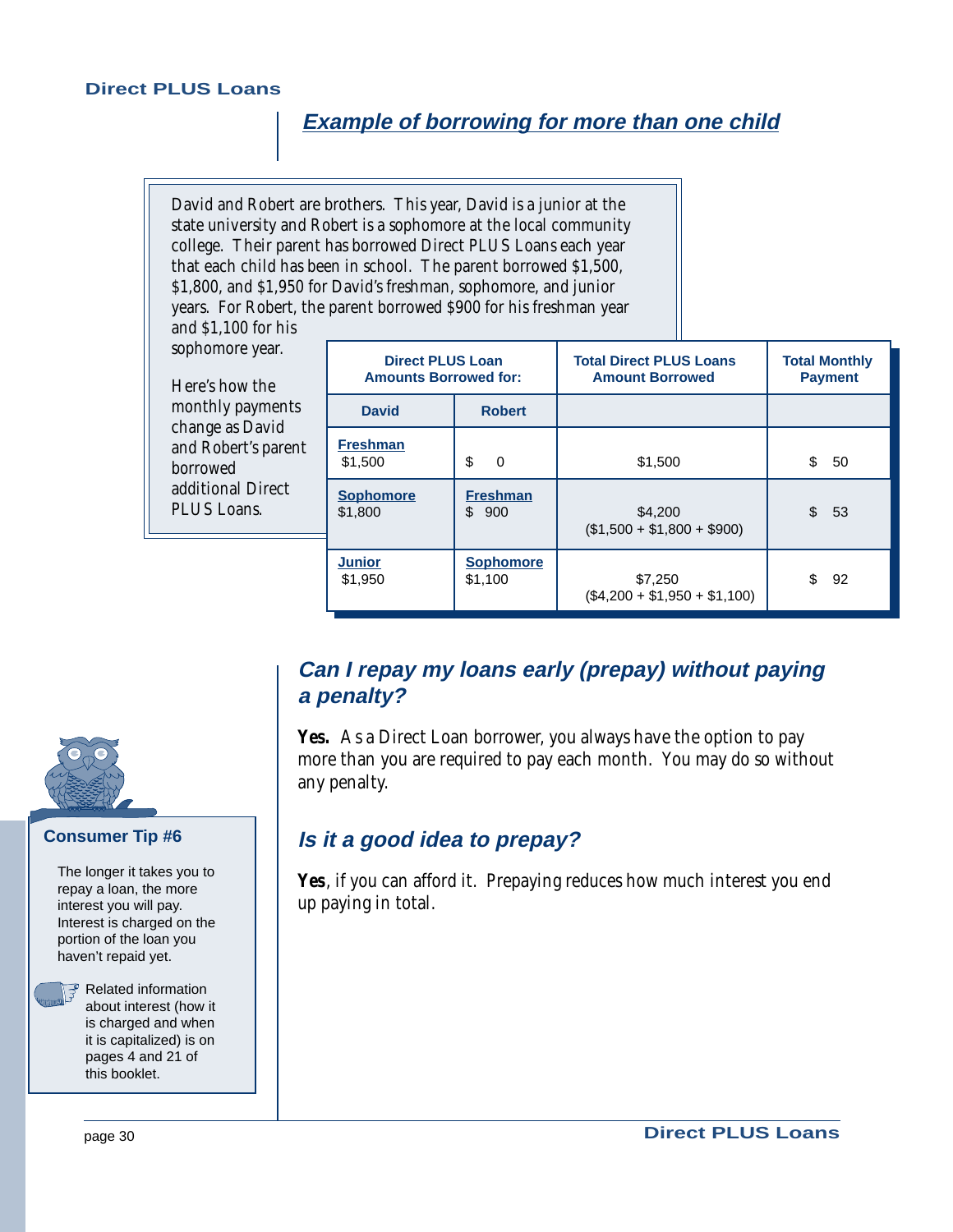#### **If I make a payment that is more than what I owe for the month, how is the money credited toward the loan?**

If your loan account is current (that is, you've been paying on time) and you make a payment that is more than the amount you owe in a month, the Loan Servicing Center applies all the extra money to the loan principal.

# **Where Do I Send My Payments?**

You send your payments to:

U.S. Department of Education Direct Loan Payment Center P.O. Box 746000 Atlanta, Georgia 30374-6000

Although most communications with you will be by mail, you may call the Loan Servicing Center toll free whenever you have questions or concerns about your loan account.

The telephone number is **1-800-848-0979** .

#### **How will I be billed?**

Several payment methods are available. Whichever method you use, one payment each month will cover all your Direct Loans.

Before the first payment on your Direct PLUS is due, you'll receive a billing statement. You may choose to continue receiving monthly billing statements, or you may have your monthly payments automatically deducted from your bank account. The Loan Servicing Center will send you an authorization form to complete.

If you choose to continue receiving monthly statements, a new statement will arrive each month about two weeks before your payment is due. Each statement will include the address where you should send your payment and the Loan Servicing Center's address and telephone number.

If you use the monthly billing statement method, and you've made 12 consecutive monthly payments **on time** , the Loan Servicing Center may send you a book of monthly payment coupons. You can use these coupons instead of receiving a monthly billing statement.

#### **Direct PLUS Loans**



When your account is current and you make a payment that is double your required monthly payment, the extra amount will be applied entirely to the loan principal and your next payment due date will be delayed by a month. The Loan Servicing Center will notify you about the revised due date for your next payment.

If you don't want your due date delayed, you should note this on the bill that accompanies your prepayment. Then, you'll make your next payment as scheduled the following month.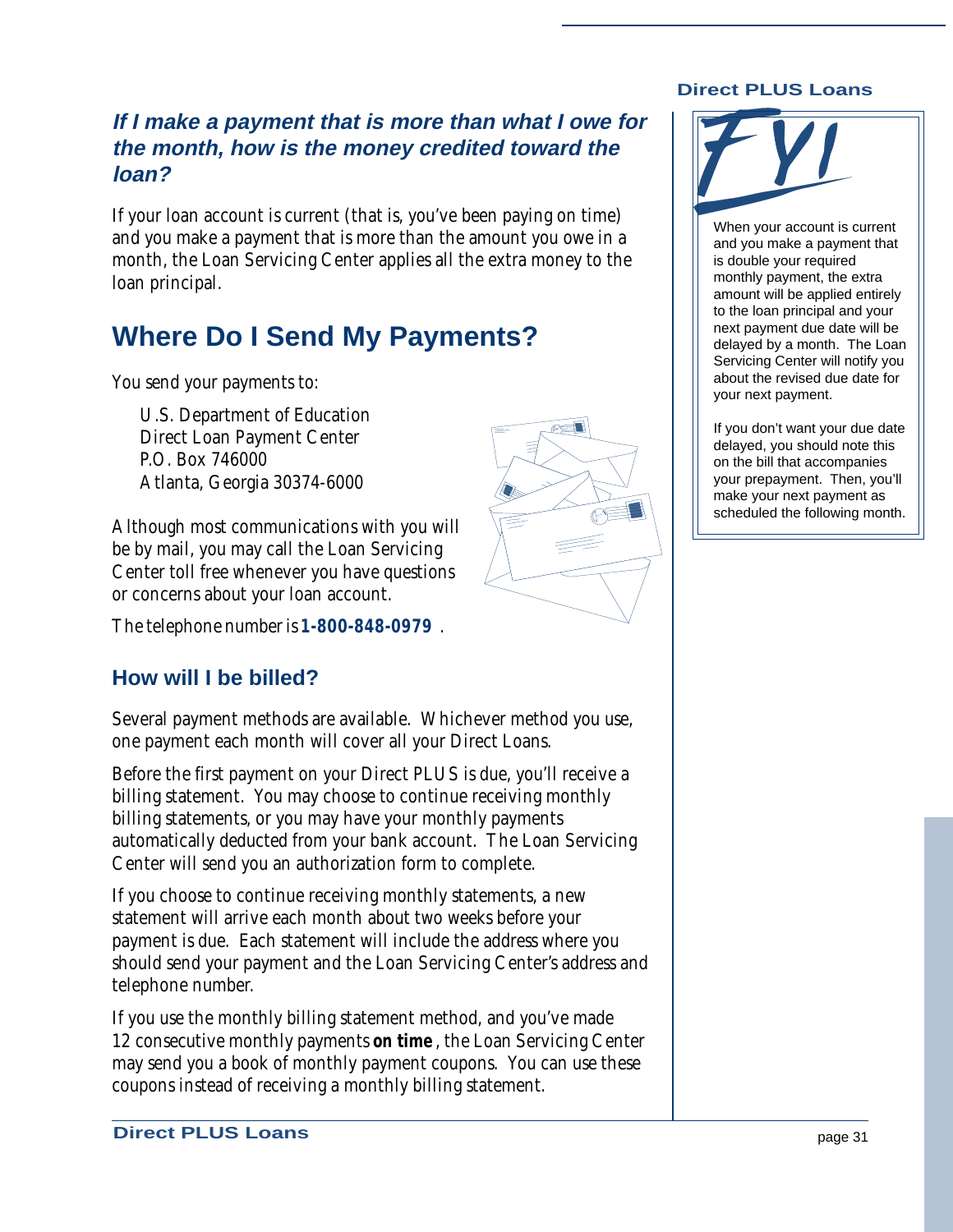## **What If I Have Problems Repaying?**

If you are having problems making a payment on your loan as scheduled, call the Loan Servicing Center immediately at:



# **1-800-848-0979**

 $\frac{3}{5}$  See page 23 for information about repayment plans, page 20 for information about forbearance, and page 22 for information about deferment.

A customer service representative will work with you to help you avoid the costs and consequences of delinquency, which could result in defaulting on your Direct PLUS Loan. Customer service representatives are trained to help you understand your options so you don't default on your loans. Some options that may help you through a period when you're having a hard time repaying your loan include:

- switching to a new repayment plan, or
- applying for a forbearance or deferment.

#### **What are the consequences of default?**

The consequences of default are serious.

- The entire unpaid balance and accumulated interest on your loans could become immediately due and payable.
- You would lose your deferment and forbearance options.
- You would not be eligible for further federal student financial aid, including Direct PLUS Loans.
- Your account may be turned over to a collection agency, increasing the total amount you owe by adding late fees, additional interest, attorney's fees, and other collection costs. Collection costs may increase the amount you owe by up to 18.5 percent.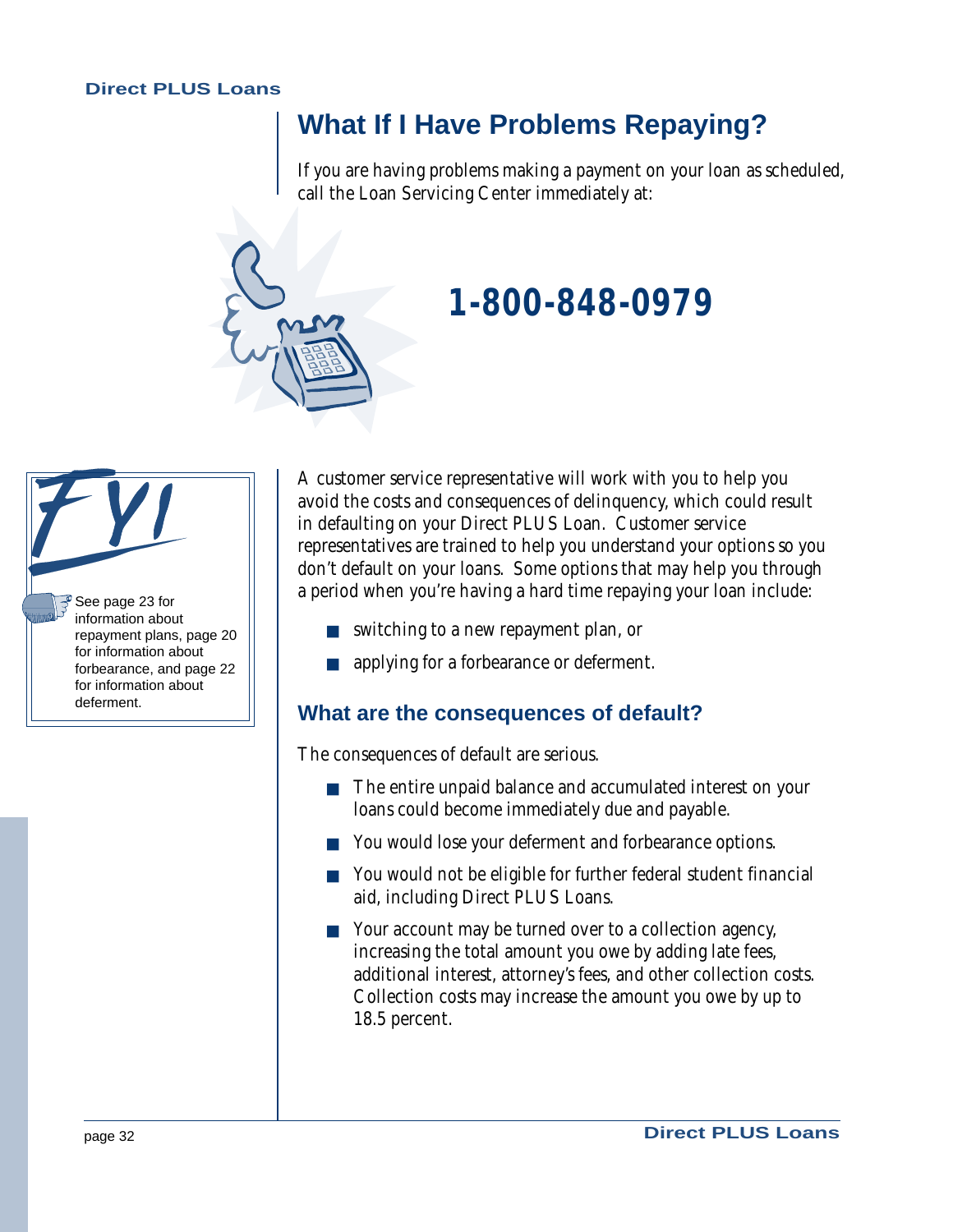- Your account would be reported to credit bureaus as being in default, which can result in an adverse credit history.
- The federal government can withhold your federal tax refunds and federal payments that may be due to you through certain programs such as veterans' benefits, loans from the Small Business Administration, and subsidies through the U.S. Department of Agriculture and U.S. Department of Housing and Urban Development.
- Your employer, at the request of the federal government, can withhold ("garnish") part of your wages and give them to the federal government to repay your debt.
- The federal government can take legal action against you.

#### **Can my loans ever be discharged?**

**Yes.** A discharge releases you from all obligation to repay your loans. You can receive a discharge under these specific circumstances:

- You die.
- The child for whom you borrowed dies.
- You become totally and permanently disabled due to an injury or illness that is expected to continue indefinitely or result in death. A physician must certify your total and permanent disability. The condition may not have existed before you applied for a Direct PLUS Loan, unless a doctor certifies that the condition substantially deteriorated after you obtained the loan, causing you to become totally and permanently disabled.
- The child for whom you borrowed cannot complete a course of study because the school closed.
- The school your child attended falsely certified that your child was an eligible student.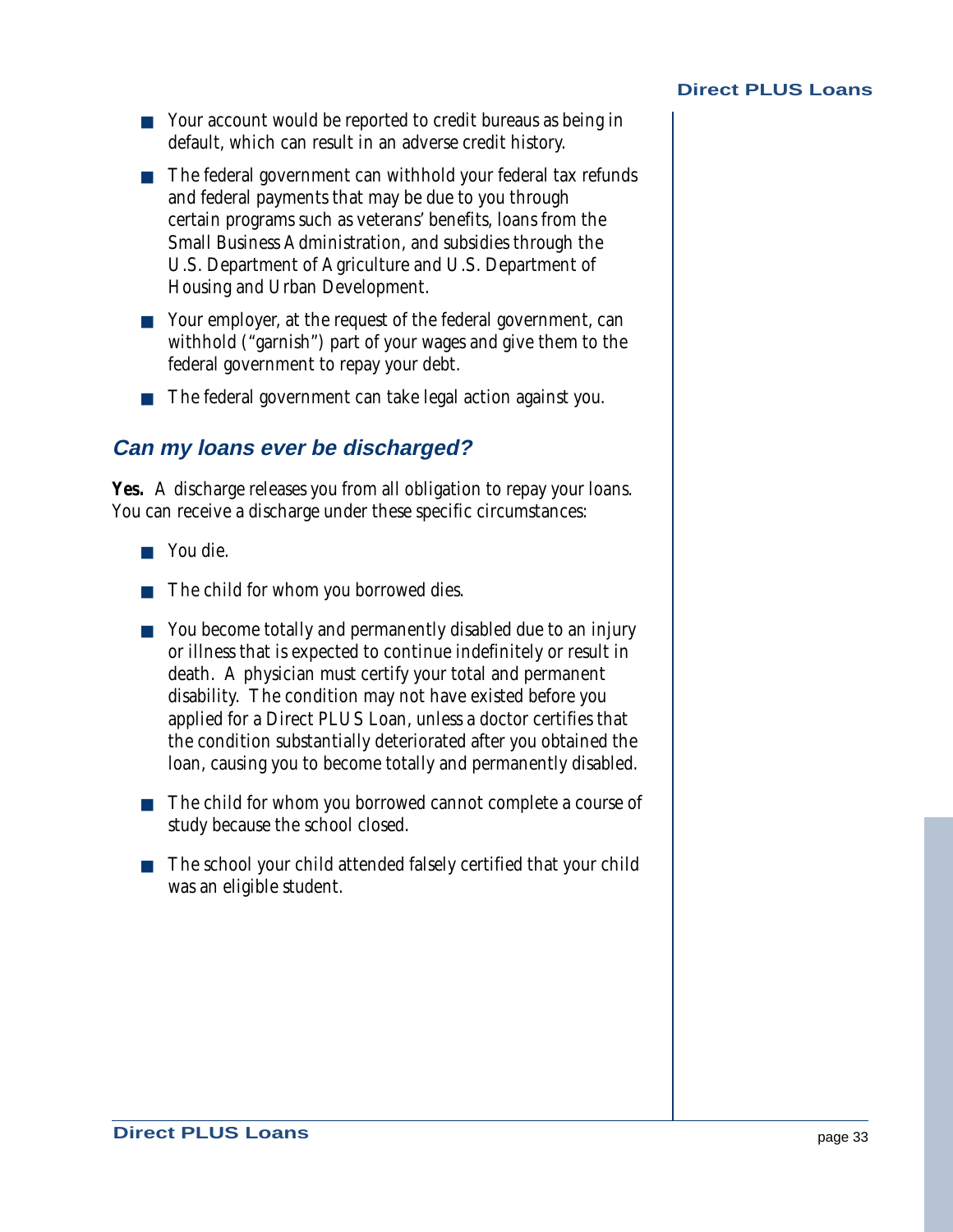

- The school your child attended:
	- forged your signature on your promissory note, or
	- forged your signature on your loan check or authorization for electronic funds transfer and did not give you the loan funds or apply the loan funds to your child's school account.
- You file for bankruptcy and the court rules that you don't have to repay the loan. This type of discharge occurs only in rare cases.

To receive a discharge, you must apply through the Loan Servicing Center. You'll have to provide the Loan Servicing Center with documentation that proves that you are eligible for the discharge and, in most cases, you will have to complete a discharge application form. To apply for a discharge, call the Loan Servicing Center at **1-800-848-0979** .

# **What Is Loan Consolidation?**

You may want to consider the U.S. Department of Education's Federal Direct Consolidation Loan Program as a way of simplifying repayment of your **federal education loans** (not your nonfederal loans, such as those offered by states and private organizations).

"Consolidation" is similar to refinancing, **but there' s no loan fee** . You get one new loan to repay the loans you have borrowed. This means you make only one monthly payment to cover all your education loans. In addition, you can choose from the same repayment plans available for repaying Direct PLUS Loans.

If you have a Direct PLUS Loan and you apply for a Direct PLUS Consolidation Loan, you must not have an adverse credit history at the time you apply. If you do, you must be able to document extenuating circumstances or obtain an endorser without an adverse credit history.



This booklet addresses adverse credit history beginning on page 8.

You can also consolidate your Direct PLUS Loans with your FFEL PLUS Loans. Here's a brief scenario.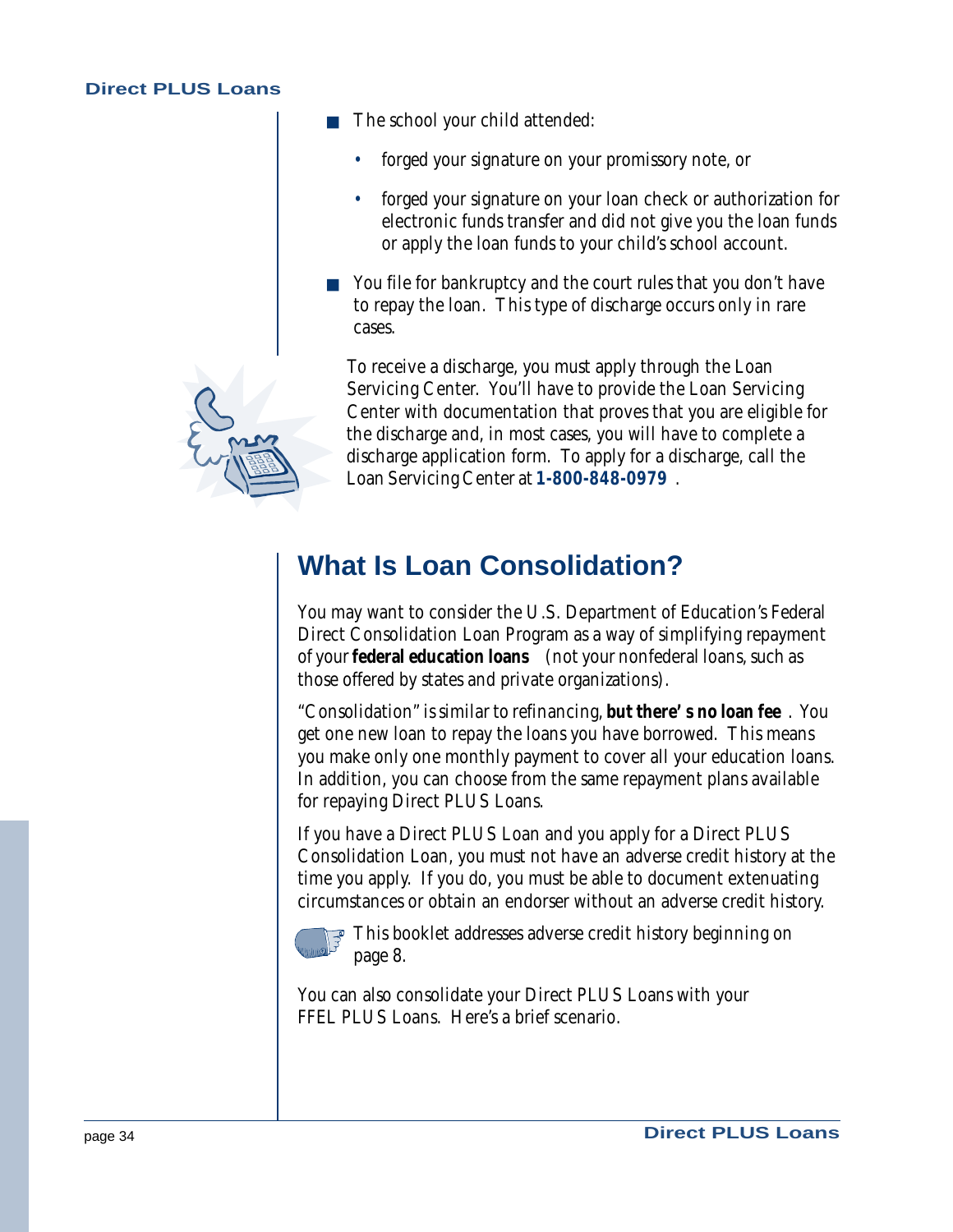#### **Example of consolidating Direct PLUS Loans and FFEL PLUS Loans**

Carolyn borrowed both Direct PLUS Loans and FFEL PLUS Loans because one child attended a college that participated in the Direct Loan Program and the other child went to a college that participated only in the FFEL Program.

Carolyn decided to consolidate these loans into a single Direct PLUS Consolidation Loan. Instead of writing two separate checks each month, one to repay the Direct PLUS Loans and the other to repay the FFEL PLUS Loans, she now only writes one check each month to repay the money she borrowed for her children's education.

#### **What if I owe federal student loans that I borrowed to pay for my own education?**

If **you** (not your child) owe federal student loans in addition to your Direct PLUS Loan, you can consolidate your federal student loans along with your Direct PLUS Loan with the Direct Consolidation Loan Program.

You have the same choice of repayment plans as you do for Direct PLUS Loans. You also have one more option, called the Income Contingent Repayment Plan, that you may select for the student loan portion of your Direct Consolidation Loan. This plan annually adjusts your monthly payment amount on the basis of the amount you borrowed and your income (defined as the adjusted gross income reported on your federal tax return).

#### **Are there reasons to decide not to consolidate?**

In some cases, you could end up paying more by consolidating all loans than if you didn't consolidate.

The length of time you have to repay your new consolidation loan is not affected by how long your loans have already been in repayment. If you have been repaying a loan for five years with the Standard Repayment Plan and decide to consolidate that loan with your other federal education loans, your 10-year Standard Repayment Plan period starts over. Since your loan is in repayment longer  $(5 \text{ years} + 10 \text{ years} = 15 \text{ years})$ , you will pay more interest.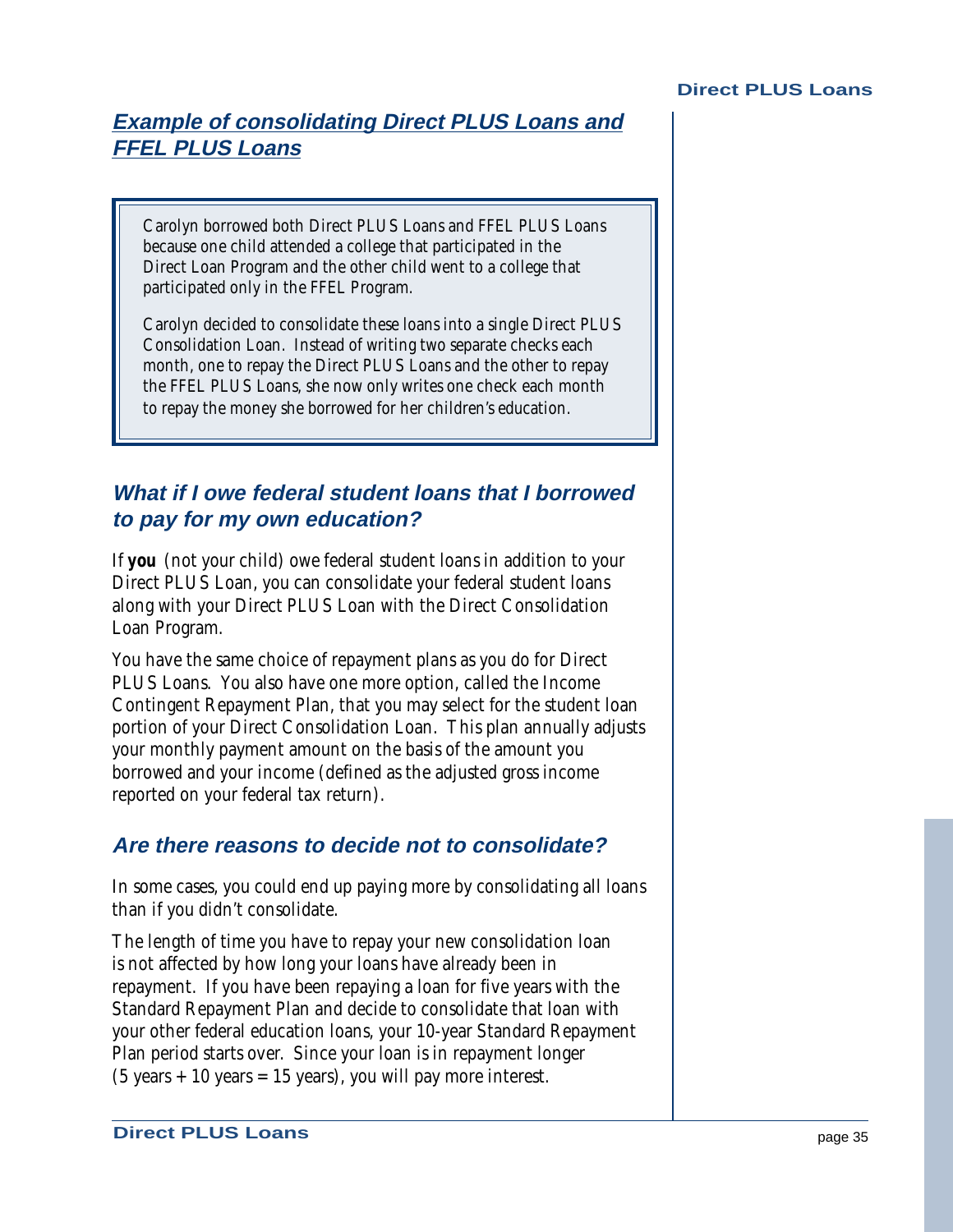

#### **How can I decide if consolidation is for me?**

Contact the Loan Origination Center's Consolidation Department at **1-800-557-7392** to get the U.S. Department of Education's materials about consolidation. Read the information very carefully, and don't hesitate to call if you have questions.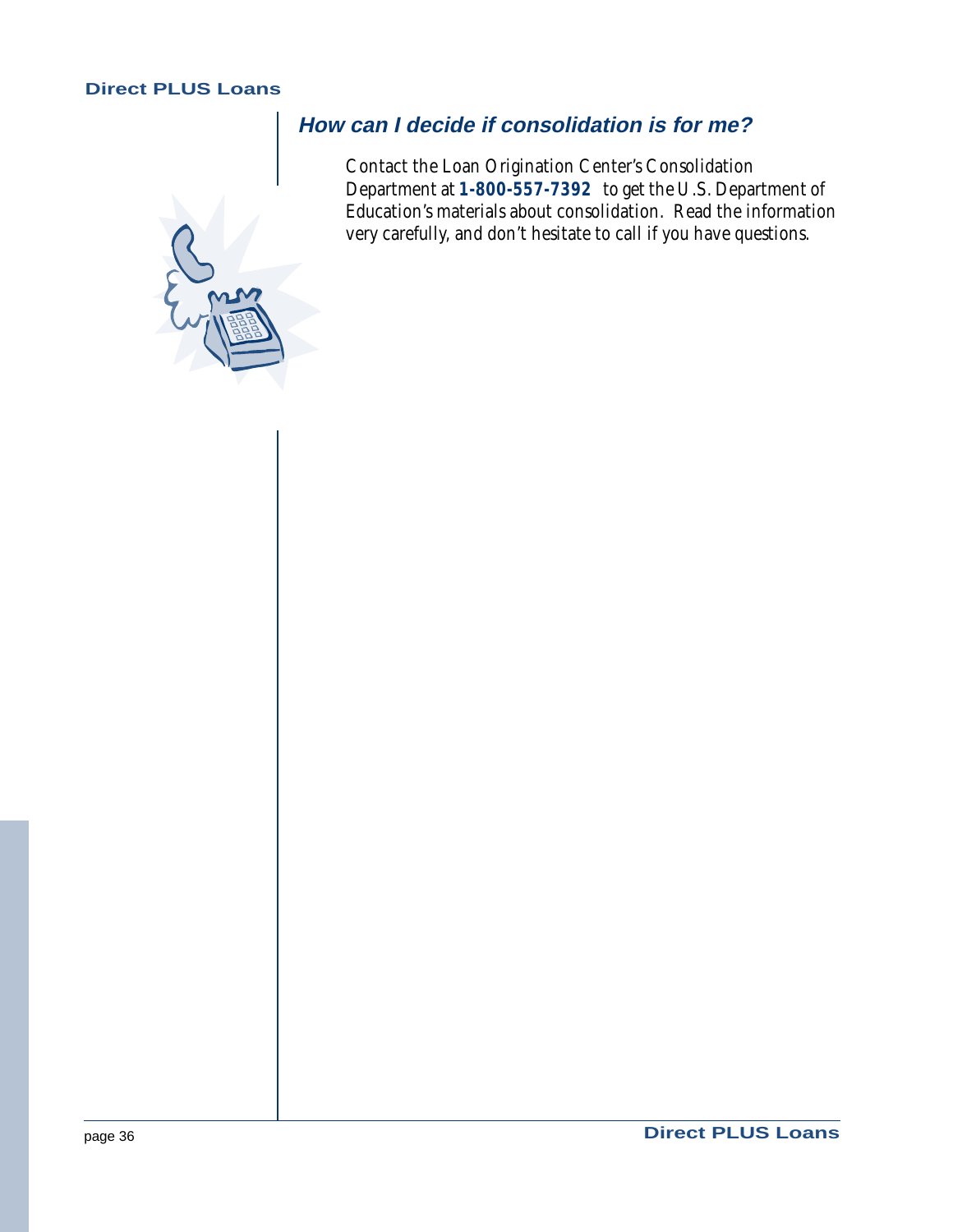**Direct PLUS Loans** page 37

# Direct PLUS Loan Repayment Chart **Direct PLUS Loan Repayment Chart**

Payments are calculated using the maximum interest rate of 9 percent; your actual monthly payment may be lower. Payments are calculated using the maximum interest rate of 9 percent; your actual monthly payment may be lower. Borrowers may switch repayment plans to meet their changing needs. Borrowers may switch repayment plans to meet their changing needs. The final year of repayment may be less than 12 months. The final year of repayment may be less than 12 months.

| Graduated Repaymer<br>Monthly payment<br>increases about ev<br>Minimum paymer<br>interest or half the                                                             | Standard Repaym |
|-------------------------------------------------------------------------------------------------------------------------------------------------------------------|-----------------|
| Maximum repayment period: varies from<br>12 to 30 years, depending on amount<br>Monthly payment amount: fixed<br>Minimum payment: \$50<br>Extended Repayment Plan | owed            |
| · Maximum repayment period: 10 years<br>• Monthly payment amount: fixed<br>Minimum payment: \$50<br>Standard Repayment Plan                                       |                 |

| raduated Repayment Plan | $M$ onthis normant anomant and |
|-------------------------|--------------------------------|
|                         |                                |

- amount: gradually Monthly payment amount: gradually
	- ery two years increases about every two years
- it: greater of monthly Minimum payment: greater of monthly e payment under the interest or half the payment under the
	- ent Plan Standard Repayment Plan
- Maximum repayment period: varies Maximum repayment period: varies from 12 to 30 years, depending on from 12 to 30 years, depending on amount owed amount owed

|                                 | Repaid<br>(Includes<br><b>Amount</b><br>Interest)<br>Total           | \$1,200                  | \$1,800               | \$3,075    | \$4,231                | \$9,019        | \$13,528       | \$20,020      | \$25,026        | \$30,032        | \$35,036    |
|---------------------------------|----------------------------------------------------------------------|--------------------------|-----------------------|------------|------------------------|----------------|----------------|---------------|-----------------|-----------------|-------------|
| <b>Graduated Repayment Plan</b> | Repayment<br><b>Years</b> in                                         |                          | అ                     |            | $\mathbf{2}$           | $\frac{2}{1}$  | $\mathbf{2}$   | 15            | 15              | $\overline{15}$ | 15          |
|                                 | Beginning<br>Monthly<br>Payment                                      | <b>S25</b>               | \$25                  | \$25       | \$25                   | \$38           | \$56           | S75           | \$94            | \$113           | \$131       |
|                                 | Repaid<br>(Includes<br>Interest)<br>Amount<br>Total                  | \$1,088                  | \$1,705               | S2,387     | \$3,145                | \$8,194        | \$12,290       | \$18,257      | \$22,820        | \$27,385        | \$31,950    |
| <b>Extended Repayment Plan</b>  | Repayment<br><b>Years</b> in                                         | $\sim$                   | ∾                     |            | 5                      | $\mathbf{2}$   | $\overline{2}$ | $\frac{2}{3}$ | 15              | $\overline{15}$ | 15          |
|                                 | Monthly<br>Payment                                                   | $\overline{\text{S}}$ 50 | $\overline{\text{0}}$ | <b>S50</b> | \$50                   | \$57           | \$85           | S101          | \$127           | S152            | \$178       |
|                                 | Includes<br>Interest)<br>Amount<br>Repaid<br>Total                   | \$1,088                  | \$1,705               | \$2,387    | \$3,145                | \$7,601        | \$11,401       | \$15,201      | \$19,001        | \$22,802        | \$26,602    |
| <b>Standard Repayment Plan</b>  | Repayment<br><b>Years</b> in                                         | $\sim$                   | ∽                     |            | ທ                      | $\overline{1}$ | $\Xi$          | ≘             | $\overline{10}$ | $\Xi$           | $\Xi$       |
|                                 | Payment<br>Monthly                                                   | S50                      | \$50                  | S50        | $\overline{\text{}}50$ | \$63           | \$95           | \$127         | \$158           | \$190           | <b>S222</b> |
|                                 | <b>Dwed When</b><br><b>Loan Enters</b><br>Repayment<br><b>Amount</b> | \$1,000                  | \$1,500               | \$2,000    | \$2,500                | \$5,000        | \$7,500        | \$10,000      | \$12,500        | \$15,000        | \$17,500    |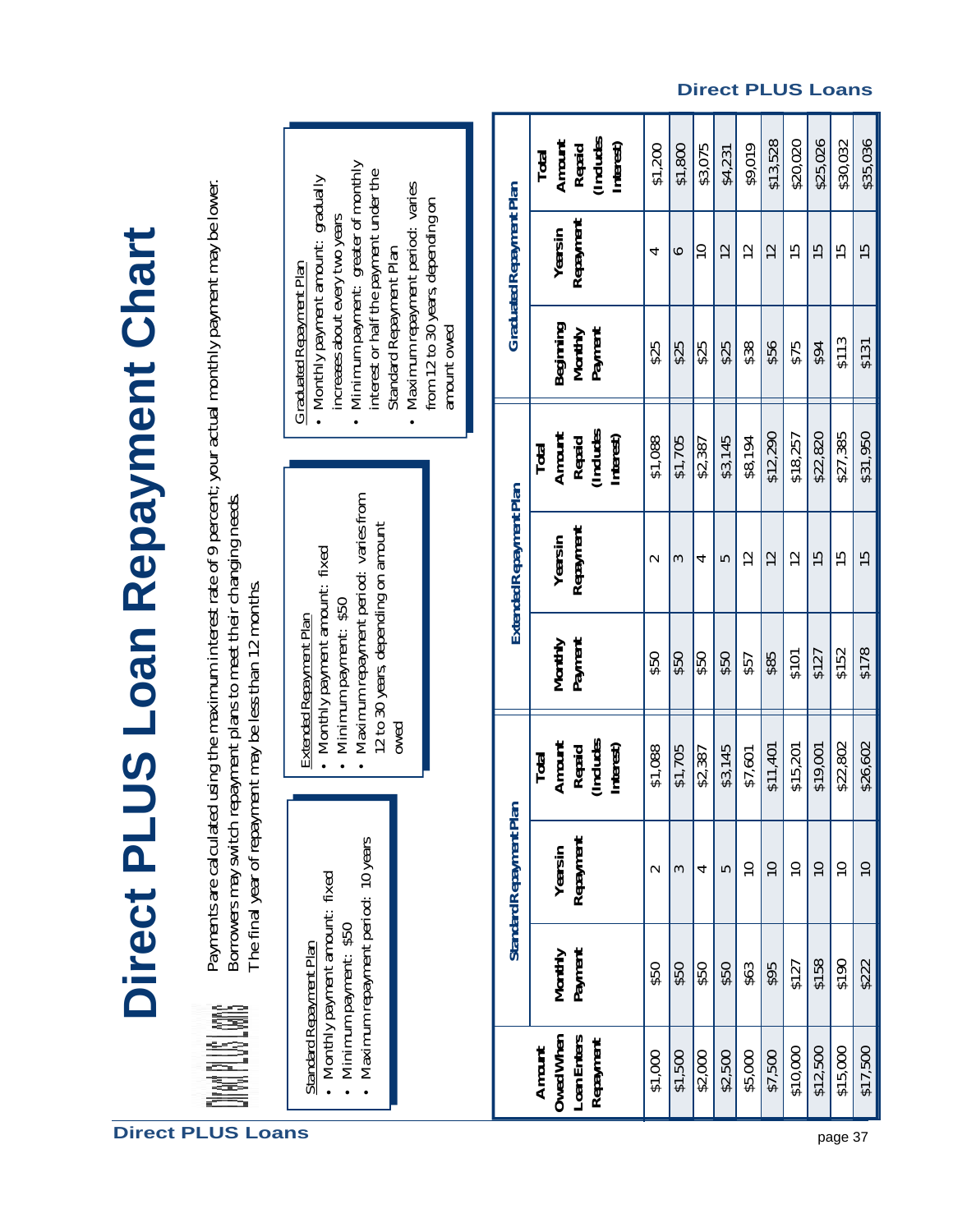# **Direct PLUS Loan Repayment Chart** Direct PLUS Loan Repayment Chart<br>(cont'd)

|                                 | <b>Includes</b><br><b>Amount</b><br>Interest)<br>Repaid<br>Total | \$46,740        | \$52,583        | \$58,426        | \$64,268        | \$70,11                  | \$75,954        | \$81,796        | \$87,640                  | \$107,507       | \$114,224       | \$120,949 | \$127,667       | \$134,384       | \$141.104       | \$147,824       | \$154.541   | \$183,073                            | \$190,704       | \$198,326                | \$205,955       |
|---------------------------------|------------------------------------------------------------------|-----------------|-----------------|-----------------|-----------------|--------------------------|-----------------|-----------------|---------------------------|-----------------|-----------------|-----------|-----------------|-----------------|-----------------|-----------------|-------------|--------------------------------------|-----------------|--------------------------|-----------------|
| <b>Graduated Repayment Plan</b> | Repayment<br><b>Years</b> in                                     | $\overline{20}$ | $\overline{20}$ | $\overline{20}$ | $\overline{20}$ | $\overline{20}$          | $\overline{20}$ | $\overline{20}$ | $\overline{20}$           | 25              | 25              | 25        | 25              | 25              | 25              | 25              | 25          | $\overline{30}$                      | $30\,$          | $30\,$                   | $\overline{30}$ |
|                                 | Beginning<br>Monthly<br>Payment                                  | \$150           | \$169           | \$188           | <b>\$206</b>    | \$225                    | \$244           | \$263           | \$281                     | \$300           | \$319           | \$338     | \$356           | \$375           | \$394           | <b>S413</b>     | <b>S431</b> | \$450                                | \$469           | \$488                    | \$506           |
|                                 | <b>Includes</b><br><b>Amount</b><br>Interest)<br>Repaid<br>Total | \$43,187        | \$48,586        | \$53,984        | \$59,381        | \$64,780                 | \$70,178        | \$75,577        | \$80,976                  | \$100,704       | \$106,998       | \$113,292 | \$119,586       | \$125,879       | \$132,174       | \$138,467       | \$144,762   | \$173,798                            | \$181,040       | \$188,282                | \$195,523       |
| <b>Extended Repayment Plan</b>  | Repayment<br><b>Years</b> in                                     | $\overline{20}$ | $\overline{20}$ | $\overline{20}$ | $\overline{20}$ | $\overline{\mathcal{Z}}$ | $\overline{20}$ | $\overline{20}$ | $\overline{\mathfrak{L}}$ | 25              | 25              | 25        | 25              | 25              | 25              | 25              | 25          | Z                                    | 30              | $\overline{\mathrm{30}}$ | $\mathcal{S}$   |
|                                 | Monthly<br>Payment                                               | \$180           | \$202           | \$225           | \$247           | \$270                    | <b>S292</b>     | \$315           | \$337                     | \$336           | \$357           | \$378     | \$399           | \$420           | \$441           | \$462           | \$483       | \$483                                | \$503           | \$523                    | \$543           |
| an                              | (Includes<br>Amount<br>Interest)<br>Repaid<br>Total              | \$30,402        | \$34,202        | \$38,003        | \$41,803        | \$45,603                 | \$49,404        | \$53,204        | \$57,004                  | \$60,804        | \$64,605        | \$68,405  | \$72,205        | \$76,005        | \$79,806        | \$83,606        | \$87,406    | \$91,207                             | \$95,007        | \$98,807                 | \$102,607       |
| <b>Standard Repayment Pla</b>   | Repayment<br><b>Years</b> in                                     | $\overline{10}$ | $\Box$          | $\overline{10}$ | $\overline{10}$ | $\overline{10}$          | $\overline{10}$ | $\Box$          | $\overline{10}$           | $\overline{10}$ | $\overline{10}$ | $\Box$    | $\overline{10}$ | $\overline{10}$ | $\overline{10}$ | $\overline{10}$ | $\Box$      | $\overline{10}$                      | $\overline{10}$ | $\overline{10}$          | $\Xi$           |
|                                 | Payment<br>Monthly                                               | \$253           | \$285           | \$317           | \$348           | \$380                    | \$412           | \$443           | \$475                     | \$507           | \$538           | \$570     | \$602           | \$633           | \$665           | \$697           | \$728       | \$760                                | S792            | \$823                    | \$855           |
|                                 | Owed When<br><b>Loan Enters</b><br>Repayment<br>Amount           | \$20,000        | \$22,500        | \$25,000        | S27,500         | \$30,000                 | \$32,500        | \$35,000        | \$37,500                  | \$40,000        | \$42,500        | \$45,000  | \$47,500        | \$50,000        | \$52,500        | \$55,000        | \$57,500    | \$60,000<br><b>Direct PLUS Loans</b> | \$62,500        | \$65,000                 | \$67,500        |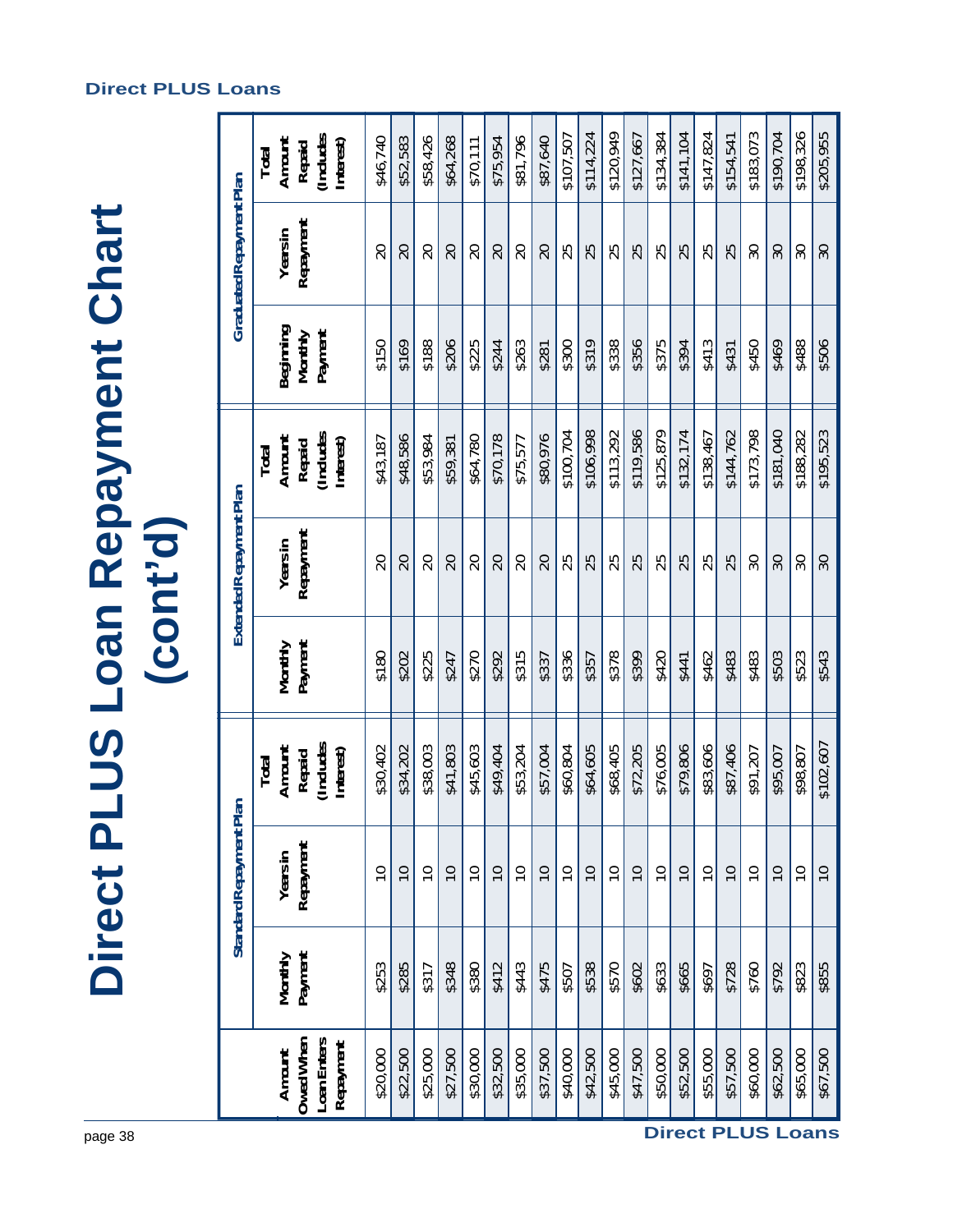| Chart<br>Repayment<br>Dan<br>$\overline{\mathbf{C}}$<br>I | Cont'd |
|-----------------------------------------------------------|--------|
| $\mathbb{R}^2$                                            |        |
| irect                                                     |        |

| <b>Direct PLUS Loans</b> |                                                        |                    | Direct PI                    |                                                                  |                    |                                | <b>US Loan Repayment Chart</b>                            |                                 |                                 |                                                           |
|--------------------------|--------------------------------------------------------|--------------------|------------------------------|------------------------------------------------------------------|--------------------|--------------------------------|-----------------------------------------------------------|---------------------------------|---------------------------------|-----------------------------------------------------------|
|                          |                                                        |                    |                              |                                                                  |                    | (cont'd)                       |                                                           |                                 |                                 |                                                           |
|                          |                                                        |                    | Standard Repayment Plan      |                                                                  |                    | <b>Extended Repayment Plan</b> |                                                           |                                 | <b>Graduated Repayment Plan</b> |                                                           |
|                          | Owed When<br><b>Loan Enters</b><br>Repayment<br>Amount | Payment<br>Monthly | Repayment<br><b>Years</b> in | <b>Includes</b><br><b>Amount</b><br>Interest)<br>Repaid<br>Total | Payment<br>Monthly | Repayment<br><b>Years</b> in   | <b>Includes</b><br>Amount<br>Interest)<br>Repaid<br>Total | Beginning<br>Monthly<br>Payment | Repayment<br><b>Years</b> in    | <b>Includes</b><br>Amount<br>Interest)<br>Repaid<br>Total |
|                          | \$70,000                                               | \$887              | $\overline{10}$              | \$106,408                                                        | \$563              | $\mathcal{S}$                  | \$202,765                                                 | \$525                           | $\overline{\mathbb{S}}$         | \$213,582                                                 |
|                          | \$72,500                                               | \$918              | $\overline{10}$              | \$110,208                                                        | \$583              | $\mathcal{S}$                  | \$210,006                                                 | \$544                           | $\mathcal{S}$                   | S221,213                                                  |
|                          | \$75,000                                               | \$950              | $\overline{10}$              | \$114,008                                                        | \$603              | $\mathcal{S}$                  | \$217,248                                                 | \$563                           | $\overline{30}$                 | S228,843                                                  |
|                          | \$77,500                                               | \$982              | $\overline{10}$              | \$117,808                                                        | \$624              | $30\,$                         | \$224,489                                                 | \$581                           | $30\,$                          | \$236,469                                                 |
|                          | \$80,000                                               | \$1,013            | $\overline{10}$              | \$121,609                                                        | \$644              | $\mathcal{S}$                  | \$231,731                                                 | \$600                           | $\mathcal{S}$                   | \$244,098                                                 |
|                          | \$82,500                                               | \$1,045            | $\overline{10}$              | \$125,409                                                        | \$664              | $30\,$                         | S238,972                                                  | \$619                           | $30\,$                          | \$251,722                                                 |
|                          | \$85,000                                               | \$1,077            | $\overline{10}$              | \$129,209                                                        | \$684              | $\boldsymbol{\mathcal{S}}$     | \$246,215                                                 | \$638                           | $\mathcal{S}$                   | \$259,351                                                 |
|                          | \$87,500                                               | \$1,108            | $\overline{10}$              | \$133,010                                                        | \$704              | $30\,$                         | \$253,454                                                 | \$656                           | $30\,$                          | \$266,983                                                 |
|                          | \$90,000                                               | \$1,140            | $\overline{10}$              | \$136,810                                                        | \$724              | $\boldsymbol{\mathcal{S}}$     | \$260,698                                                 | \$675                           | $\mathcal{S}$                   | \$274,609                                                 |
|                          | \$92,500                                               | \$1,172            | $\overline{10}$              | \$140,610                                                        | \$744              | $30\,$                         | \$267,941                                                 | \$694                           | $30\,$                          | \$282,240                                                 |
|                          | \$95,000                                               | \$1,203            | $\overline{10}$              | \$144,410                                                        | \$764              | $\boldsymbol{\mathcal{S}}$     | \$275,181                                                 | \$713                           | $\boldsymbol{\mathcal{S}}$      | \$289,863                                                 |
|                          | \$97,500                                               | \$1,235            | $\overline{10}$              | \$148,211                                                        | \$785              | $30\,$                         | S282,424                                                  | \$731                           | $30\,$                          | \$297,494                                                 |
|                          | \$100,000                                              | S1,267             | $\overline{10}$              | \$152,011                                                        | \$805              | $\mathcal{S}$                  | \$289,664                                                 | \$750                           | $\overline{30}$                 | \$305,117                                                 |
|                          | \$102,500                                              | \$1,298            | $\overline{10}$              | \$155,811                                                        | \$825              | $30\,$                         | \$296,906                                                 | \$769                           | $30\,$                          | \$312,745                                                 |
|                          | \$105,000                                              | \$1,330            | $\overline{10}$              | \$159,611                                                        | \$845              | $30\,$                         | \$304,146                                                 | \$788                           | $30\,$                          | \$320,379                                                 |
|                          | \$107,500                                              | \$1,362            | $\overline{10}$              | \$163,412                                                        | \$865              | $\mathcal{S}$                  | \$311,389                                                 | \$806                           | $30\,$                          | \$328,005                                                 |
|                          | \$110,000                                              | \$1,393            | $\overline{10}$              | \$167,212                                                        | \$885              | $\mathcal{S}$                  | \$318,631                                                 | \$825                           | $\mathcal{S}$                   | \$335,635                                                 |
|                          | \$112,500                                              | \$1,425            | $\overline{10}$              | \$171,012                                                        | \$905              | $30\,$                         | \$325,872                                                 | \$844                           | 30                              | \$343,260                                                 |
|                          | \$115,000                                              | \$1,457            | $\overline{10}$              | \$174,813                                                        | \$925              | $\mathcal{S}$                  | \$333,115                                                 | \$863                           | $\mathcal{S}$                   | \$350,889                                                 |
| page 39                  | \$117,500                                              | \$1,488            | 10                           | \$178,613                                                        | \$945              | $30\,$                         | \$340,355                                                 | \$881                           | $30\,$                          | \$358,517                                                 |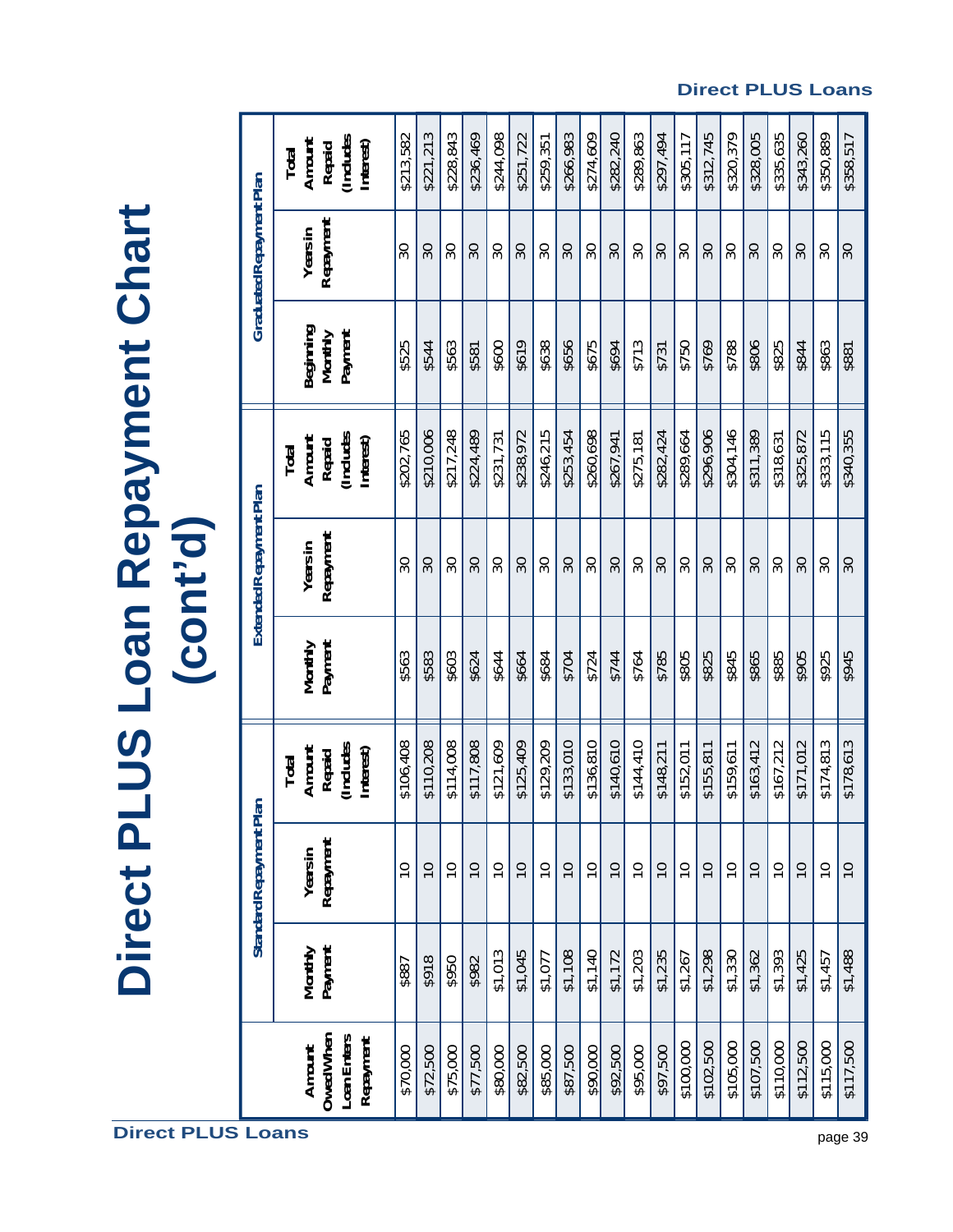# **Direct PLUS Loan Repayment Chart** Direct PLUS Loan Repayment Chart<br>(cont'd)

|                                 | (Includes<br>Amount<br>Interest)<br>Repaid<br>Total       | \$366,141                | \$373,778                | \$381,399                | \$389,030                | \$396,659 | \$404,283                | \$411,915                | \$419,540                | \$427,171                | \$434,796                | \$442,427 | \$450,058       | \$457,678                |
|---------------------------------|-----------------------------------------------------------|--------------------------|--------------------------|--------------------------|--------------------------|-----------|--------------------------|--------------------------|--------------------------|--------------------------|--------------------------|-----------|-----------------|--------------------------|
| <b>Graduated Repayment Plan</b> | Repayment<br><b>Years</b> in                              | $\overline{\mathrm{30}}$ | $\overline{\mathrm{30}}$ | $\overline{\mathrm{30}}$ | $\overline{\mathrm{30}}$ | వె        | $\overline{\mathrm{30}}$ | $\overline{\mathrm{30}}$ | $\overline{\mathrm{30}}$ | వె                       | $\overline{30}$          | వి        | $\overline{30}$ | $\overline{30}$          |
|                                 | Beginning<br>Monthly<br>Payment                           | \$900                    | \$919                    | \$938                    | \$956                    | \$262     | \$994                    | \$1,013                  | \$1,031                  | \$1,050                  | \$1,069                  | \$1,088   | \$1,106         | \$1,125                  |
|                                 | <b>Includes</b><br>Amount<br>Interest)<br>Repaid<br>Total | \$347,597                | \$354,838                | \$362,081                | \$369,320                | \$376,563 | \$383,803                | \$391,046                | \$398,290                | \$405,530                | \$412,772                | \$420,012 | \$426,492       | \$434,496                |
| <b>Extended Repayment Plan</b>  | Repayment<br><b>Years</b> in                              | Z                        | 30                       | $\overline{\mathrm{30}}$ | $\Im$                    | 30        | 30                       | 30                       | 30                       | $\overline{\mathrm{30}}$ | $\overline{\mathrm{30}}$ | Z         | $\Im$           | $\overline{\mathrm{30}}$ |
|                                 | Monthly<br>Payment                                        | \$966                    | \$986                    | \$1,006                  | \$1,026                  | \$1,046   | \$1,066                  | \$1,086                  | \$1,106                  | S1,126                   | \$1,147                  | \$1,167   | \$1,187         | \$1,207                  |
|                                 | (Includes<br>Amount<br>Interest)<br>Repaid<br>Total       | \$182,413                | \$186,213                | \$190,014                | \$193,814                | \$197,614 | \$201,414                | \$205,215                | \$209,015                | \$212,815                | \$216,616                | \$220,416 | \$224,216       | \$228,016                |
| <b>Standard Repayment Plan</b>  | Repayment<br><b>Years</b> in                              | $\Xi$                    | $\Box$                   | $\overline{10}$          | $\overline{10}$          | $\Xi$     | $\overline{10}$          | $\overline{10}$          | $\overline{10}$          | $\Xi$                    | $\overline{10}$          | $\Xi$     | $\Xi$           | $\Xi$                    |
|                                 | Monthly<br>Payment                                        | \$1,520                  | \$1,552                  | \$1,583                  | \$1,615                  | \$1,647   | \$1,678                  | \$1,710                  | \$1,742                  | \$1,773                  | \$1,805                  | \$1,837   | \$1,868         | \$1,900                  |
|                                 | Owed When<br><b>Loan Enters</b><br>Repayment<br>Amount    | \$120,000                | \$122,500                | \$125,000                | \$127,500                | \$130,000 | \$132,500                | \$135,000                | \$137,500                | \$140,000                | \$142,500                | \$145,000 | \$147,500       | \$150,000                |

#### **Direct PLUS Loans**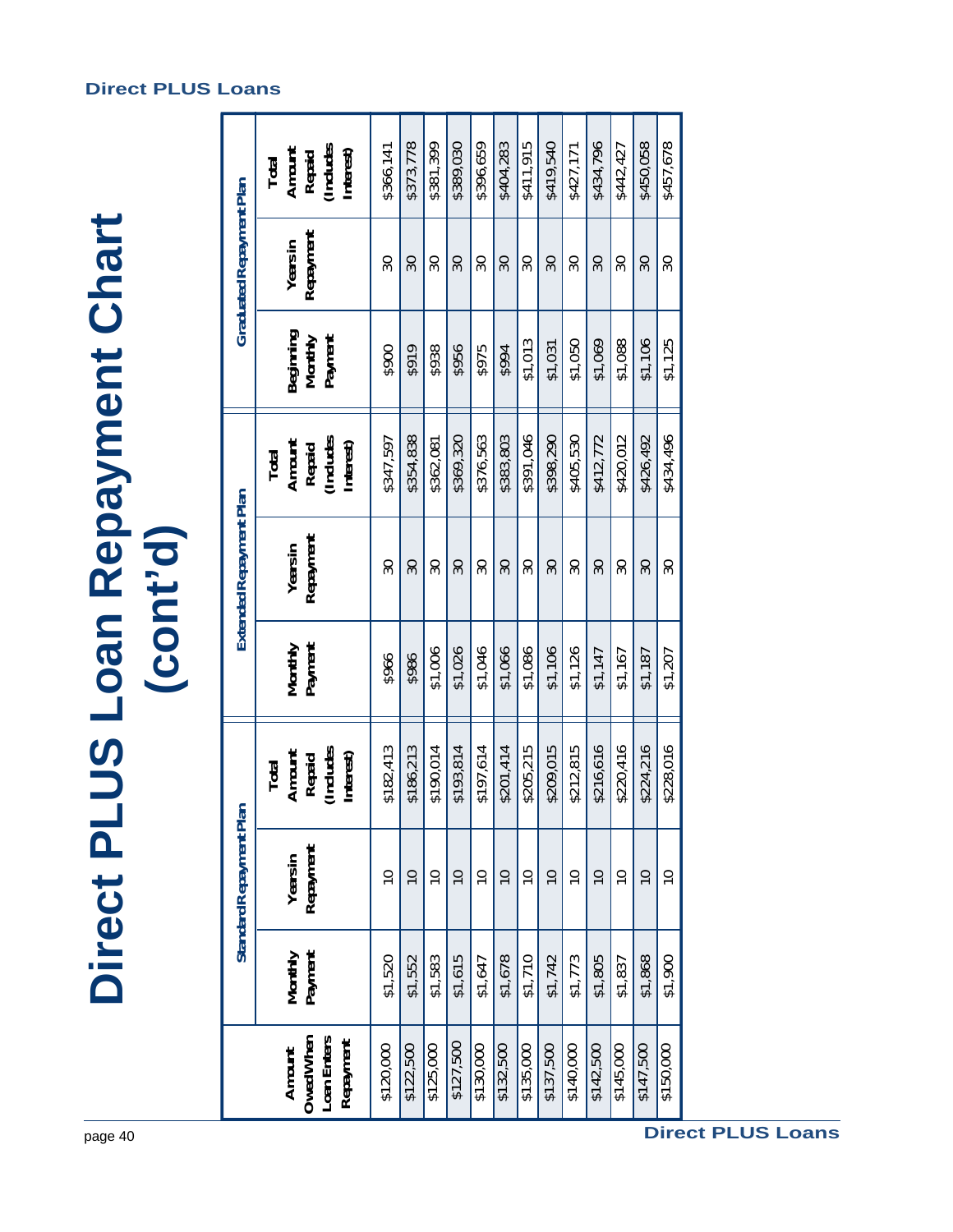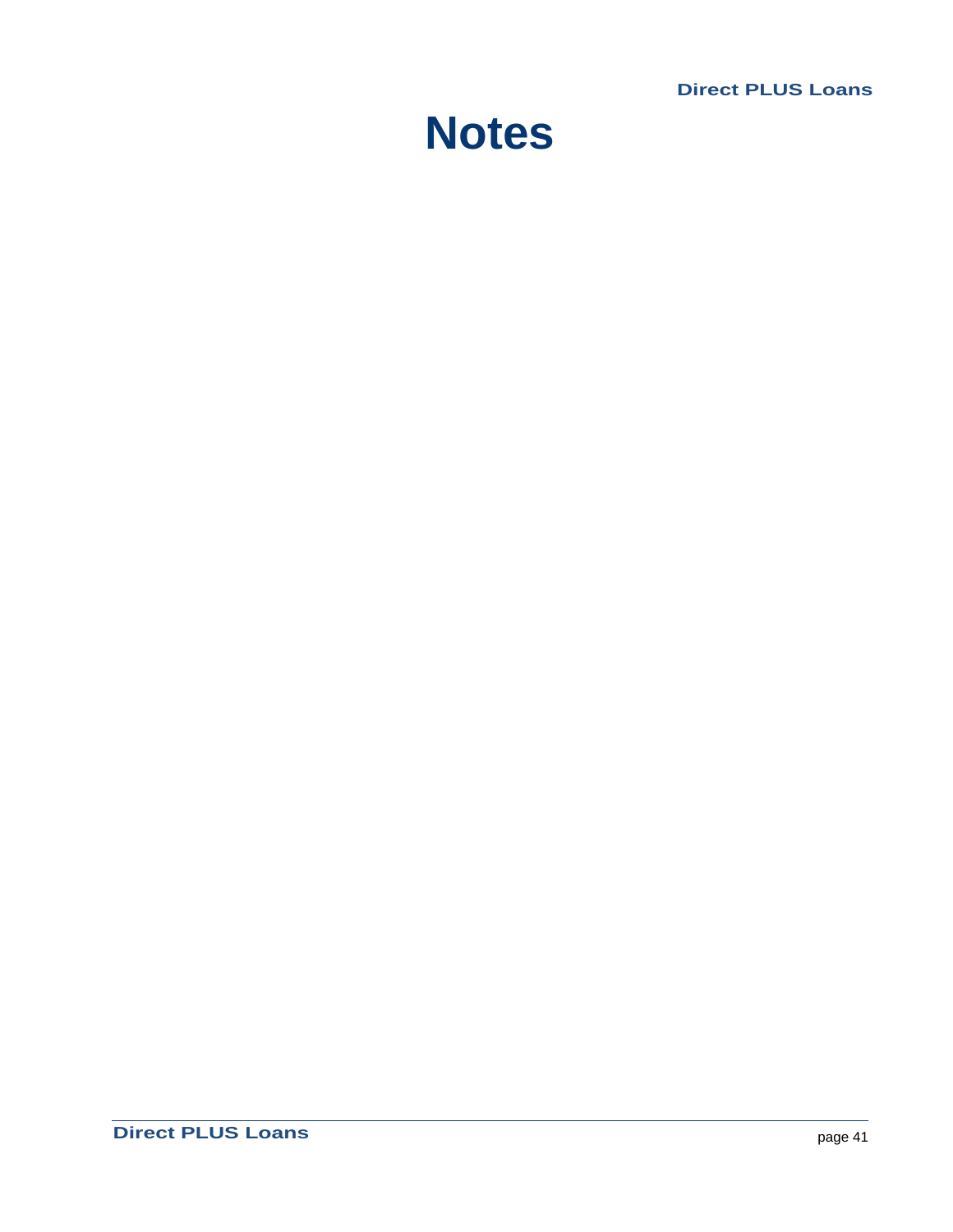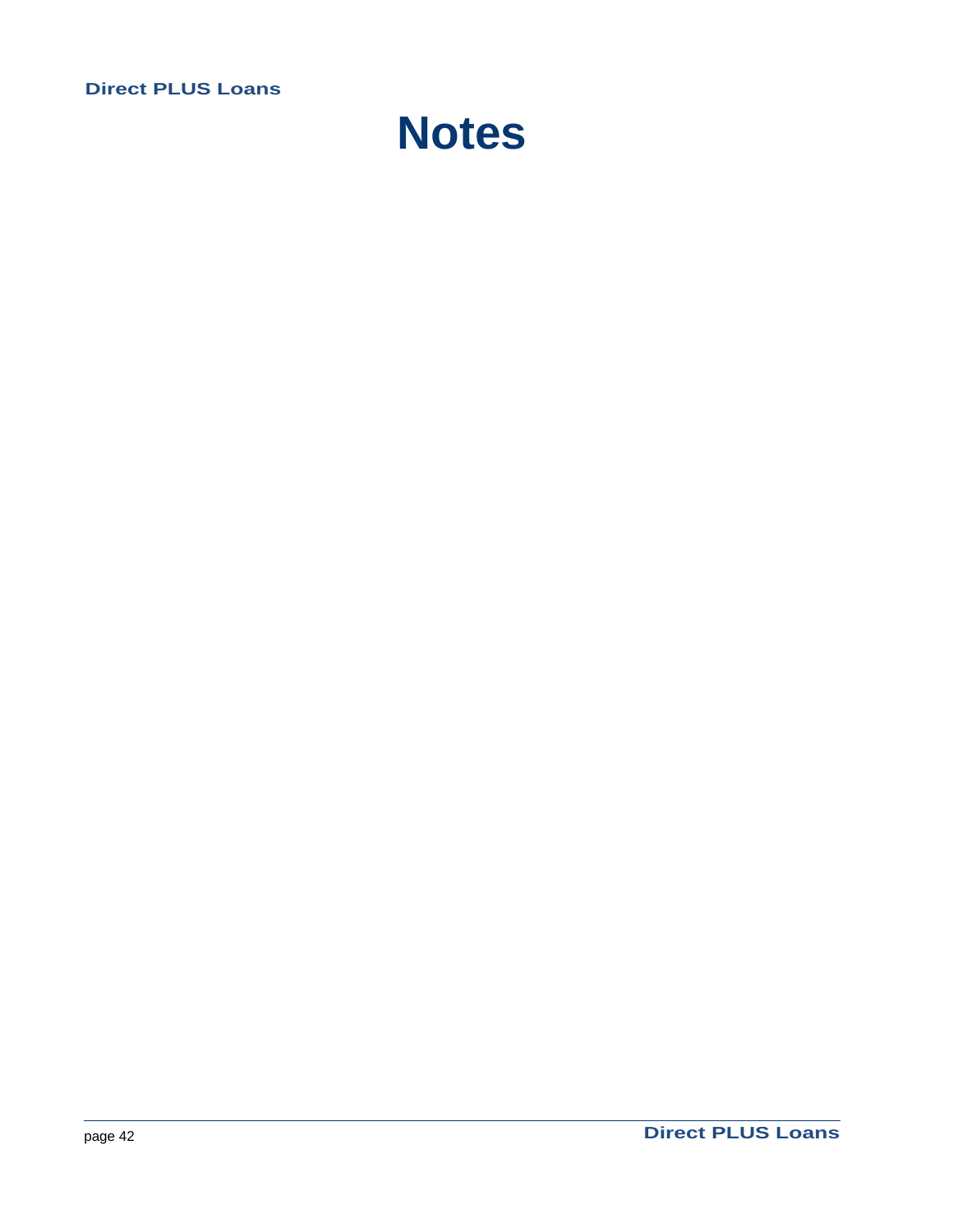# **Directory**

## **Important addresses and telephone numbers for Direct PLUS Loans**

#### **Loan Origination Center**

Write or call if you have questions about your Direct PLUS Loan approval.



U.S. Department of Education Loan Origination Center Applicant Services P.O. Box 5691 Montgomery, Alabama 36103-5691

Loan Origination Center.................**1-800-557-7394** For the hearing-impaired, TDD # **1-800-557-7395**

#### **Loan Servicing Center**

Write or call if you have questions about your Direct Loans, have a name or address change, or are interested in estimated repayment information, repayment plan changes, and deferment or forbearance forms.



U.S. Department of Education Direct Loan Servicing Center P.O. Box 4609 Utica, New York 13504-4609

Loan Servicing Center....................**1-800-848-0979** For the hearing-impaired, TDD # **1-800-848-0983**

#### **Consolidation Department**

Write or call if you want to apply for or have questions about Direct Consolidation Loans.



U.S. Department of Education Consolidation Department Loan Origination Center P.O. Box 1723 Montgomery, Alabama 36102-1723

Consolidation Department.............**1-800-557-7392** For the hearing-impaired, TDD # **1-800-557-7395**

#### **Direct Loan Payment Center**

Send your payments here.



U.S. Department of Education Direct Loan Payment Center P.O. Box 746000 Atlanta, Georgia 30374-6000

You can contact the W<sup>our</sup> Can contact the W

Direct Loan Web Site<br> **You can contact the Web**<br>
www.ed.gov/DirectLoan

U.S. Department of Education's

 **eb site at:**

For questions about your payments, call the Loan Servicing Center

#### **Federal Student Aid Information Center**

Write or call for general information about federal student aid grants, loans, and work-study.



U.S. Department of Education Federal Student Aid Information Center P.O. Box 84 Washington, D.C. 20044

Federal Student Aid Info. Ctr.........**1-800-4FED-AID** (1-800-433-3243) For the hearing-impaired, TDD # **1-800-730-8913**

#### **Your child' s school' s financial aid office**

Write or call your child's financial aid office for specific questions about student financial aid at the school.

|                                                | write it down! | $\overline{\phantom{a}}$ | $\odot$ | $\odot$ |
|------------------------------------------------|----------------|--------------------------|---------|---------|
| Name of School _____________<br><b>Address</b> |                |                          |         |         |
| Aid Admin.<br>Phone #<br>Fax #<br>Email #      |                |                          |         |         |
|                                                |                |                          |         |         |